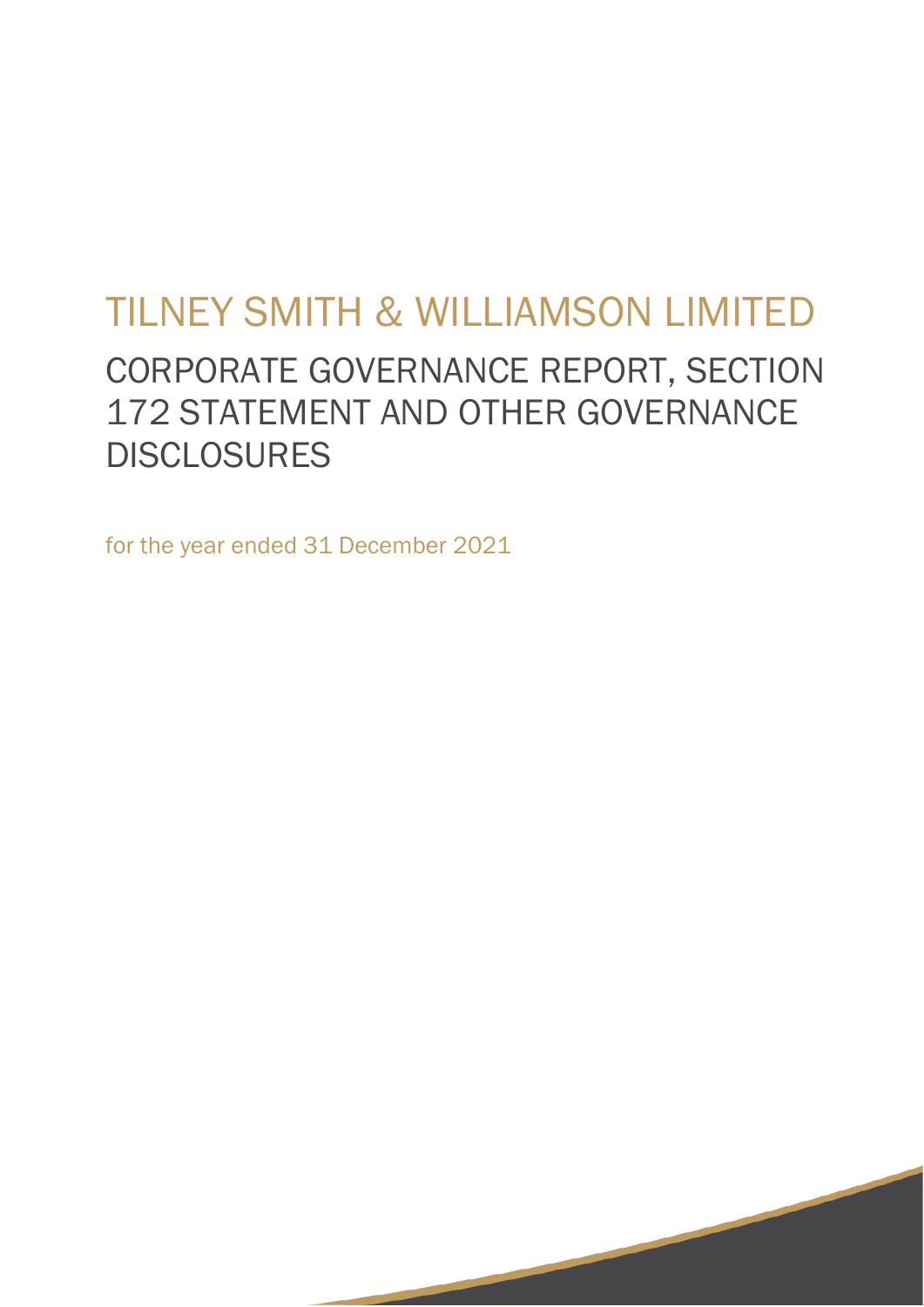# Section 172 Statement

Section 172 of the UK Companies Act 2006 requires our Directors to act in a way they consider, in good faith, would most likely promote the success of the Company for the benefit of our members as a whole. In doing this our Directors are required to have regard to the interests of our employees and other stakeholders, including the impact of our activities on the community, environment and the Company's reputation, when making decisions.

Set out below and elsewhere in this report are details on how our Board operates, the way our Directors reach decisions including matters discussed during the year, key stakeholder considerations central to those discussions as well as the impact of the Company's operations on the community and environment. Key decisions taken by the Board in 2021 include:

- Agreeing our new purpose: *'to place the power of good advice into more hands'*, and values: Personal, Partnership and Performance
- Approval of the rebranding of the firm
- Approval of the consolidation of custody arrangements
- Consideration of the Financial Services pricing and proposition
- Approval of the acquisition of HFS Milbourne
- Approval of the digital hybrid proposition relaunch for Bestinvest
- Approval of the 2022 budget and five-year financial plan.

| <b>Stakeholders</b>                                                                                                                                                                                                                                                                                                                                                | How we engage                                                                                                                                                                                                                                                                                                                                                                                                                                                                                       | <b>Outcomes</b>                                                                                                                                                                                                                                                                                                                                                                                                                                                                                                                                                                                           | <b>Further detail</b>                                                                                                                                                  |
|--------------------------------------------------------------------------------------------------------------------------------------------------------------------------------------------------------------------------------------------------------------------------------------------------------------------------------------------------------------------|-----------------------------------------------------------------------------------------------------------------------------------------------------------------------------------------------------------------------------------------------------------------------------------------------------------------------------------------------------------------------------------------------------------------------------------------------------------------------------------------------------|-----------------------------------------------------------------------------------------------------------------------------------------------------------------------------------------------------------------------------------------------------------------------------------------------------------------------------------------------------------------------------------------------------------------------------------------------------------------------------------------------------------------------------------------------------------------------------------------------------------|------------------------------------------------------------------------------------------------------------------------------------------------------------------------|
| <b>Clients</b><br>Supporting our clients<br>with the management of<br>financial affairs is core<br>to what we do.                                                                                                                                                                                                                                                  | Through a variety of channels<br>including face to face meetings,<br>seminars and webinars and digital<br>portals.<br>By seeking to build valued, long-term<br>partnerships with financial advisers,<br>accountants, lawyers and professional<br>bodies to help achieve positive<br>outcomes for clients.<br>By running an ongoing client care<br>programme which obtains feedback<br>from clients.<br>Reviewing the Financial Services<br>pricing and proposition.<br>Responding to market trends. | We have expanded our business<br>development team to nurture our<br>professional relationships and<br>augment direct client contact with<br>conferences, seminars and the<br>provision of expert content.<br>Workshops are held with colleagues to<br>discuss the feedback from the Client<br>Care programme and how to improve<br>services to clients.<br>The review of our proposition will<br>ensure services are aligned across the<br>group and clients have access to the<br>right proposition and are treated fairly<br>in line with our values.<br>Developed the client portal and<br>mobile app. | Strategic Report -<br>market trends<br>The Corporate<br>Governance report<br>contains further detail<br>on client outcomes.<br>see Board activities,<br>pages 12 to 15 |
| <b>Colleagues</b><br>The Board believes that<br>our people and culture<br>are central to the<br>Company's unique client<br>proposition and are our<br>greatest asset. We<br>aspire to be the<br>employer of choice in<br>our sector and are<br>committed to<br>developing a culture<br>which is personal, where<br>everyone is treated as<br>an individual, and is | Investing in training and skills<br>development and having an active<br>staff engagement and communication<br>programme including Pulse surveys to<br>assess engagement with colleagues.<br>Promoting remuneration policies to<br>attract and retain high performing<br>colleagues.<br>Overseeing the communication with<br>clients and colleagues during the<br>pandemic.<br>Forming a Diversity and Inclusion<br>Committee and encouraging the set-<br>up of the Race, Religion and Ethnicity     | The results of the Pulse surveys are<br>discussed with departmental heads<br>on how to put the feedback into<br>positive actions. They are also tracked<br>against previous results.<br>Regular communications from the<br>Group Chief Executive Officer to keep<br>staff informed.<br>Raised awareness of a range of<br>diversity and inclusion topics and<br>initiatives. Bi-monthly updates are<br>sent out to colleagues on the work of<br>the Committee, including a series of<br>videos from colleagues marking                                                                                     | Corporate<br>Responsibility Report,<br>People, available on<br>our website                                                                                             |

How the Company has engaged with Stakeholders throughout the year is outlined below: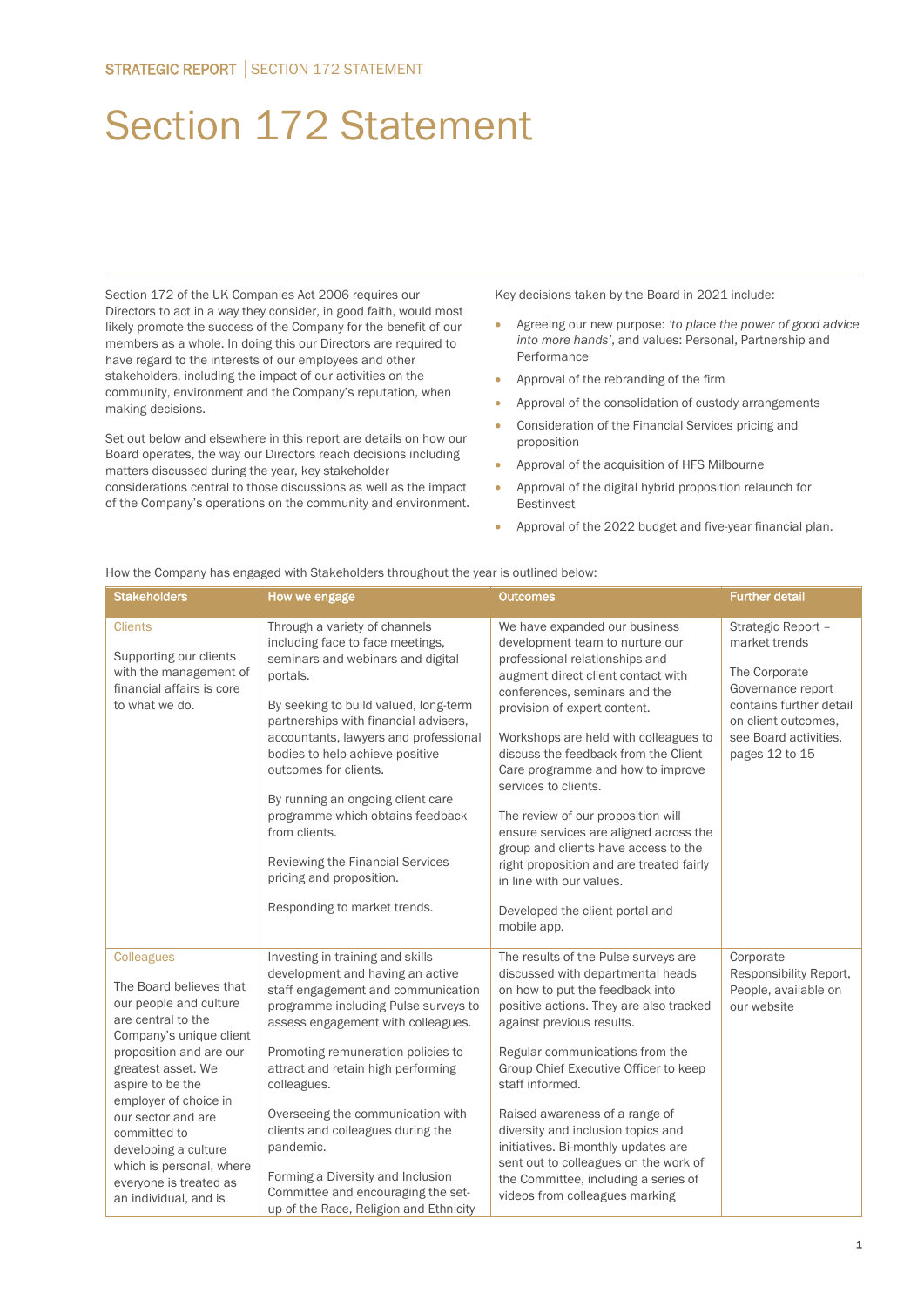| <b>Stakeholders</b>                                                                                                                                                                                                                    | How we engage                                                                                                                                                                                                                                                                                                                                                                                                                                                                                                                                                                                                                                                                                  | <b>Outcomes</b>                                                                                                                                                                                                                                                                                                                                                                                                                                                                                                       | <b>Further detail</b>                                                                               |
|----------------------------------------------------------------------------------------------------------------------------------------------------------------------------------------------------------------------------------------|------------------------------------------------------------------------------------------------------------------------------------------------------------------------------------------------------------------------------------------------------------------------------------------------------------------------------------------------------------------------------------------------------------------------------------------------------------------------------------------------------------------------------------------------------------------------------------------------------------------------------------------------------------------------------------------------|-----------------------------------------------------------------------------------------------------------------------------------------------------------------------------------------------------------------------------------------------------------------------------------------------------------------------------------------------------------------------------------------------------------------------------------------------------------------------------------------------------------------------|-----------------------------------------------------------------------------------------------------|
| both welcoming and<br>inclusive.                                                                                                                                                                                                       | (RRaE) Network and the LGBTO+<br>Network, PROUD TS&W.                                                                                                                                                                                                                                                                                                                                                                                                                                                                                                                                                                                                                                          | religious and cultural celebrations<br>important to them.                                                                                                                                                                                                                                                                                                                                                                                                                                                             |                                                                                                     |
|                                                                                                                                                                                                                                        | Colleagues have been asked to<br>provide Equality and Diversity<br>information which will enable Key<br>Performance Indictors to be produced<br>and regularly reviewed by the Board.                                                                                                                                                                                                                                                                                                                                                                                                                                                                                                           |                                                                                                                                                                                                                                                                                                                                                                                                                                                                                                                       |                                                                                                     |
|                                                                                                                                                                                                                                        | Increasing the visibility of the Board<br>with site visits being conducted by the<br>Chair, Chris Grigg.                                                                                                                                                                                                                                                                                                                                                                                                                                                                                                                                                                                       |                                                                                                                                                                                                                                                                                                                                                                                                                                                                                                                       |                                                                                                     |
| <b>Shareholders</b><br>Whilst we are a private<br>business, we have many<br>current and former<br>employees as beneficial<br>shareholders.                                                                                             | Our largest institutional shareholders<br>are represented on our Board.<br>Individual beneficial shareholders are<br>kept up-to-date with the progress of<br>the business through written<br>communications and briefing<br>meetings from the leadership team.                                                                                                                                                                                                                                                                                                                                                                                                                                 | The institutional shareholders are<br>involved in key Board decisions.<br>We currently hold an annual<br>shareholder presentation where the<br>senior leadership team provide a<br>presentation on the results and are<br>available to answer any questions<br>from individual beneficial<br>shareholders.                                                                                                                                                                                                            | Corporate<br>Governance report,<br>Board activities, see<br>pages 12 to 15                          |
| Suppliers and<br>counterparties<br>Across our breadth of<br>services and locations<br>we work with multiple<br>counterparties and<br>suppliers, both large<br>and small.                                                               | We recognise the importance of these<br>relationships in delivering a high<br>quality service for our clients and staff<br>and so regularly engage with our<br>suppliers and counterparties to build<br>good relationships, address any<br>challenges and mitigate potential<br>risks. This is reflected through our<br>purpose and supporting values,<br>particularly Partnership.                                                                                                                                                                                                                                                                                                            | The modern slavery statement is<br>reviewed and approved each year and<br>due diligence is undertaken on<br>suppliers.                                                                                                                                                                                                                                                                                                                                                                                                | Corporate<br>Responsibility Report.<br>available on our<br>website                                  |
| Society and community<br>Our purpose is 'to place<br>the power of good<br>advice into more<br>hands': we believe that<br>society as a whole<br>benefits, when more<br>people are supported<br>with making sound<br>financial decisions | As an investment manager, we<br>recognise that our decisions can have<br>a wider impact and therefore we seek<br>to invest responsibly, taking into<br>account environmental, social and<br>governance factors when selecting<br>funds and stocks. We are an active<br>shareholder, committed to the good<br>stewardship of our clients' wealth.<br>With an extensive office network, we<br>are part of the communities in which<br>we work and live and contribute<br>through community activities,<br>volunteering and charity initiatives.<br>Oversees policies for continued<br>commitment to ensure our business<br>and supply chains are free from any<br>slavery and human trafficking. | We committed to a three-year<br>partnership with Impetus, an<br>organisation that is transforming the<br>lives of young people from<br>disadvantaged backgrounds and<br>pledged to donate £100,000 to<br>Impetus.<br>For our colleague charitable giving, we<br>focused on three key areas:<br>Employee volunteering<br>$\bullet$<br>Give-as-you-earn<br>$\bullet$<br>Matched fundraising.<br>$\bullet$<br>The Community Investment<br>Programme funded by Tilney<br>Charitable Trust donated £99,000<br>during year. | Corporate<br>Responsibility Report,<br>Charities and<br>Communities.<br>available on our<br>website |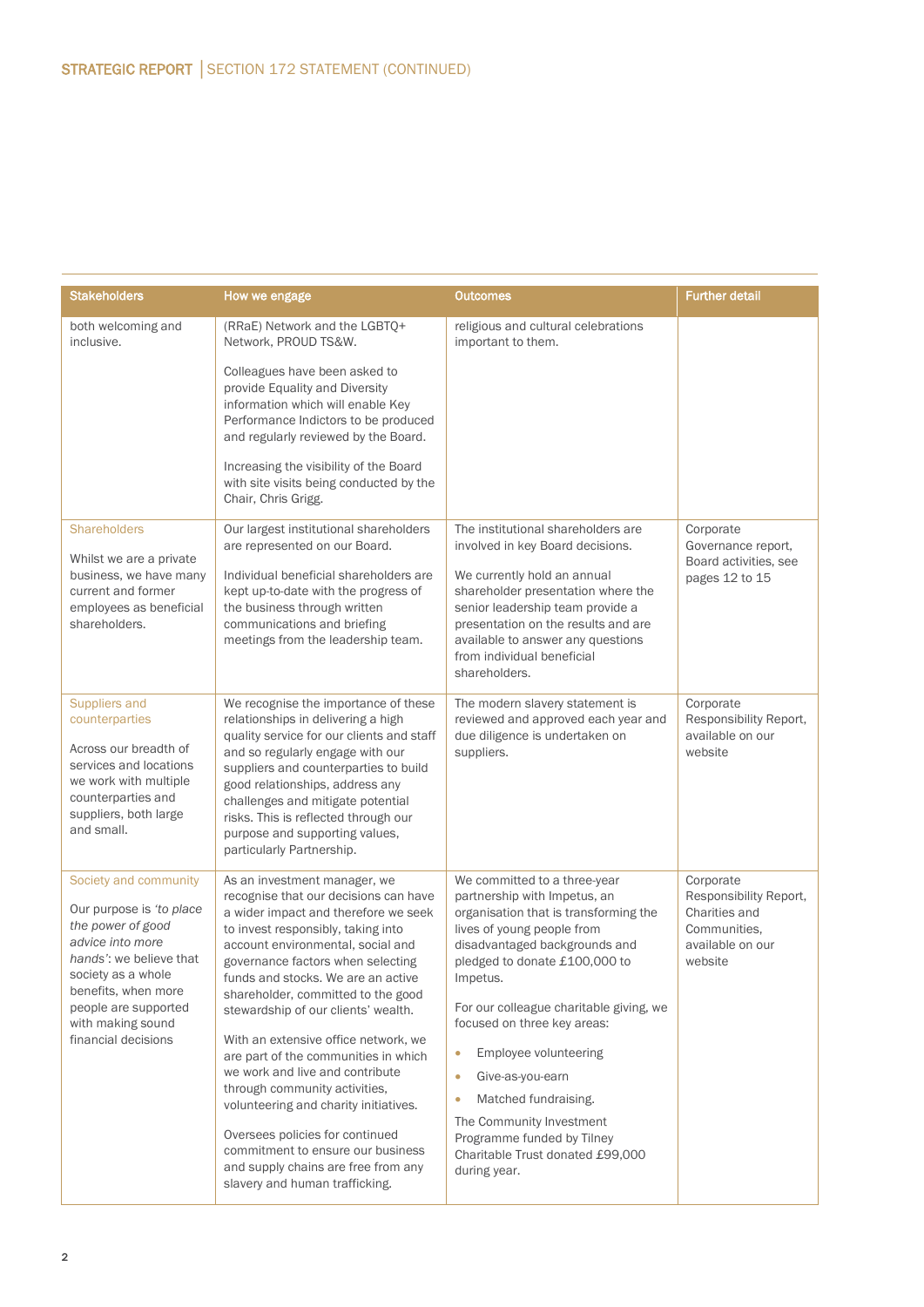| <b>Stakeholders</b>                                                                                                                                                                                                          | How we engage                                                                                                                                                                                                                                                                                                                                                                                                                                                                                                                                                                                                                                                                                                                                                                                                                                                                                                                                                 | <b>Outcomes</b>                                                                                                                                                                                                                                                                                                                                                                                                                                                                                                                                                            | <b>Further detail</b>                                                      |
|------------------------------------------------------------------------------------------------------------------------------------------------------------------------------------------------------------------------------|---------------------------------------------------------------------------------------------------------------------------------------------------------------------------------------------------------------------------------------------------------------------------------------------------------------------------------------------------------------------------------------------------------------------------------------------------------------------------------------------------------------------------------------------------------------------------------------------------------------------------------------------------------------------------------------------------------------------------------------------------------------------------------------------------------------------------------------------------------------------------------------------------------------------------------------------------------------|----------------------------------------------------------------------------------------------------------------------------------------------------------------------------------------------------------------------------------------------------------------------------------------------------------------------------------------------------------------------------------------------------------------------------------------------------------------------------------------------------------------------------------------------------------------------------|----------------------------------------------------------------------------|
|                                                                                                                                                                                                                              | The Group reviews its approach to<br>responsible investing and through<br>training and awareness initiatives<br>ensures that our investment<br>professionals and clients have a<br>better understanding of ESG. As an<br>active member of the Investor Forum<br>and Climate Action 100+, we have<br>been able to combine our active<br>engagement voice with many other<br>leading asset management groups to<br>great effect.<br>Board and Committees receive<br>reports on the Company's community<br>investment programme.<br>The Board ensures an effective<br>governance structure to protect the<br>Company's reputation, brand and<br>relationship with regulators as well as<br>partners.<br>Board and committees receive ESG<br>reports and there has been consistent<br>emphasis on the required focus on<br>this topic. The Corporate<br>Responsibility Committee (CRC)<br>reports directly into the Board on ESG,<br>and the progress being made. | Signatories to UN Principle of<br>Responsible Investment.                                                                                                                                                                                                                                                                                                                                                                                                                                                                                                                  |                                                                            |
| <b>Regulators</b><br>We proactively engage<br>with our regulators as<br>we seek to foster a<br>transparent and<br>cooperative relationship<br>and help them to<br>understand our culture.<br>business model and<br>strategy. | The Board and the Risk and Audit<br>Committee receive updates on the<br>Company's engagement with the<br>regulators alongside regular reports<br>on compliance with regulatory<br>requirements, consideration of<br>forthcoming regulatory developments<br>and the Company's participation in<br>consultations.                                                                                                                                                                                                                                                                                                                                                                                                                                                                                                                                                                                                                                               | Submission of regulatory returns to<br>the regulators including the ICAAP, Tax<br>Strategy, CASS reports and periodic<br>submissions of Group entity structure<br>changes (close links reporting).<br>Membership of industry bodies<br>including the Personal Investment<br>Management & Financial Advice<br>Association (PIMFA).<br>Periodic meetings between<br>individuals, directors and the<br>supervisory team from the FCA.<br>Contributions to regulatory policy<br>through public consultations, industry<br>discussions and also bilaterally with<br>regulators. | Corporate<br>Governance report,<br>Board activities, see<br>pages 12 to 15 |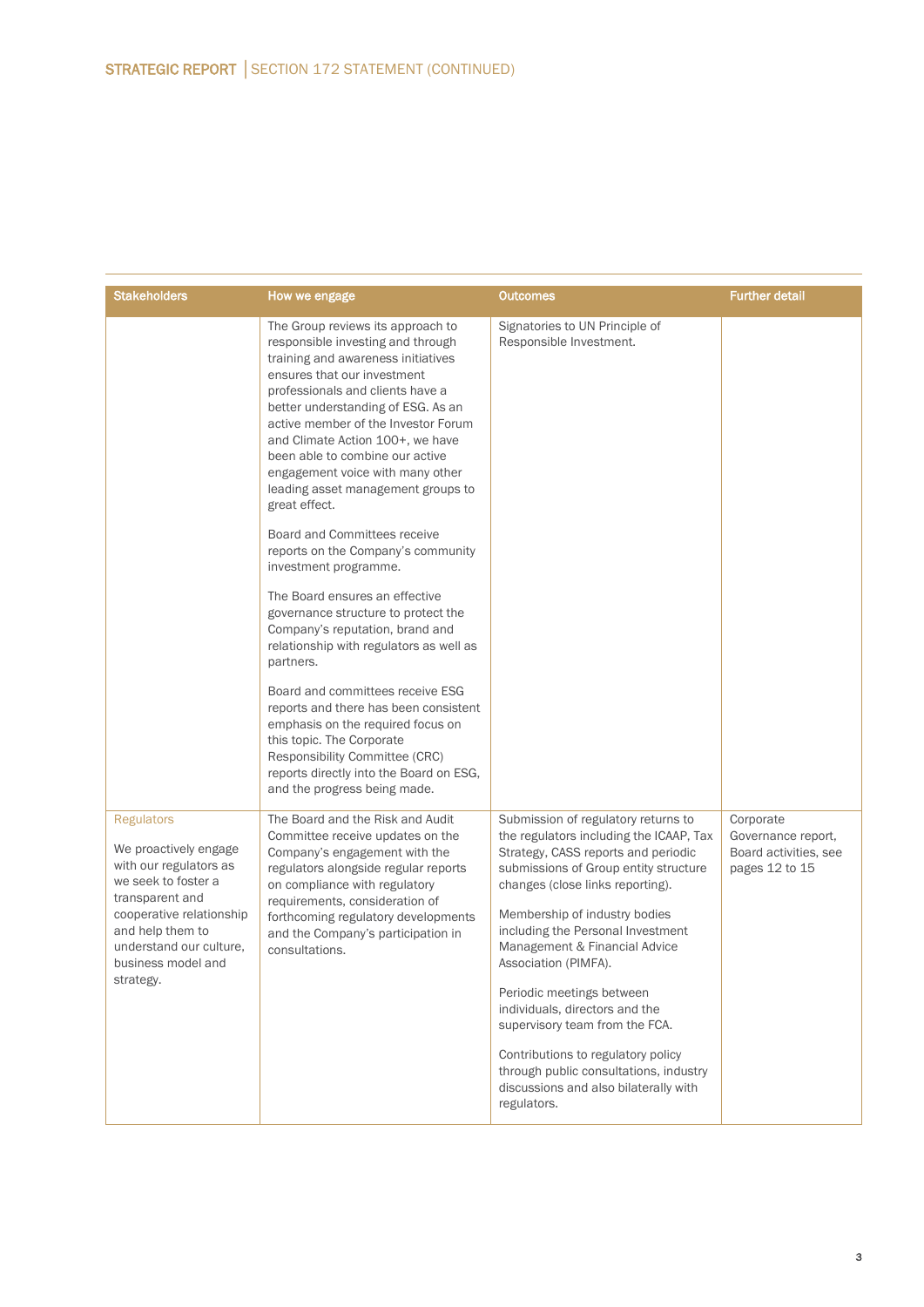# Board of Directors



# Chris Grigg

#### Chair

Chris joined the Board as a Non-Executive Director on 2 August 2021 and became Chair of the Board with effect from 18 February 2022. He became Chair of the Nominations Committee at the same time. Chris is also Chair

of the newly formed UK Infrastructure Bank and is Senior Independent Director at BAE Systems plc, where he has served on the Board for the last 8 years. From 2009 until November 2020, he was Chief Executive Officer of British Land plc, the FTSE 100 real estate company. Prior to that, he was Chief Executive Officer of Barclays' Commercial Bank and previously Group Treasurer. He also spent almost 20 years at Goldman Sachs, latterly as a Partner.



#### Chris Woodhouse

#### Group Chief Executive Officer

Chris Woodhouse joined Tilney in 2017 and is the Group's Chief Executive Officer. He joined Tilney from the UK motoring and Financial Services Group RAC, where he was Chief Executive Officer for five years.

Chris has previously held senior management roles at a number of national retail brands. He is a Fellow of the Institute of Chartered Accountants and an Associate of the Association of Corporate Treasurers.



### Andrew Baddeley

#### Group Chief Financial Officer

Andrew Baddeley is the Group Chief Financial Officer of the Tilney Smith & Williamson group. He joined Tilney in 2018 from TP ICAP plc, an interdealer broker listed on the London Stock Exchange, where he was Group Chief Financial Officer.

Prior to this he spent 18 years in the insurance industry, with positions including Group Chief Financial Officer of Brit Insurance. He has also spent 10 years with leading firms PwC and Ernst & Young. Andrew is a Fellow of the Institute of Chartered Accountants and is a Chartered Tax Adviser.



# Elizabeth Chambers

#### Independent Non-Executive Director

Elizabeth Chambers is a Non-Executive Director at Provident Financial Group plc and TSB Bank plc and has previous board experience in the UK and globally including Western Union International Bank,

Hastings Group plc, Dollar Financial Group, Hibu plc and The Home and Savings Bank.

She is an Operating Partner at global PE firm Searchlight Capital Partners and serves on the non-profit board of the University of Colorado Anschutz Medical Campus. Her executive experience included Chief Marketing Officer roles at Barclays, Barclaycard and Freshfields Bruckhaus Deringer LLP. Her last executive role was with Western Union, serving as Chief Strategy, Product and Marketing Officer. Earlier in her career she was a partner in the financial services practice of McKinsey & Company. She is an Economics and Political Science graduate of Stanford University and holds an MBA from the Harvard Business School.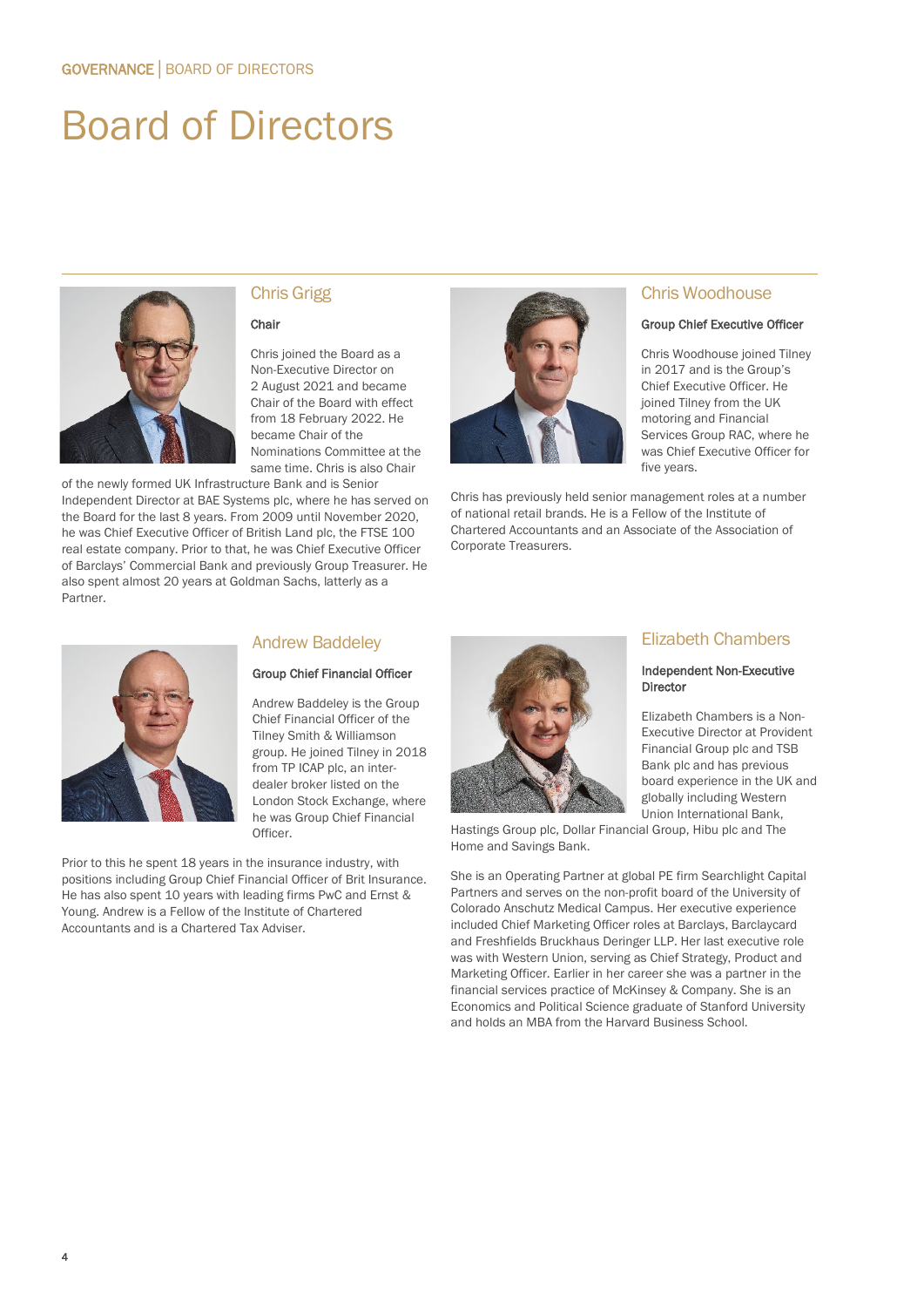

#### Keith Jones

#### Independent Non-Executive Director

Keith Jones was appointed as the Independent Non-Executive Director at Smith & Williamson in January 2017. Keith has extensive experience in the financial services sector. He was Chief Executive Officer of

Aviva Global Investors, an Executive Director and Partner of James Capel & Co and Lazards. He was also a Board director of NPI and Chief Executive Officer of NPI Asset Management and, more recently, an adviser to Lloyds Bank plc.

Keith is an experienced Non-Executive Director, having acted as chairman for Execution Noble and as a Non-Executive Director of F&C Asset Management PLC, Just Retirement Holdings, Chairman of Haitong Securities and a senior adviser to Permira. Presently he is Chairman of Pemberton Asset Management Holdings and a Non-Executive Director within Aon. He has an MA in PPE from the University of Oxford and an MSc (Econ) in Econometrics and Economics from London University.



# Carla Stent

#### Independent Non-Executive Director

Carla Stent joined the Board of Smith & Williamson Holdings Limited in October 2019 and is now the Chair of the Tilney Smith & Williamson Risk and Audit Committee.

Carla has extensive experience

as an Executive and Non-Executive Director, both in the financial services sector and in other industries. She is currently chair of Marex Group, one of the world's leading commodities brokers, a Non-Executive Director of Post Office Limited, where she also chairs the Audit and Risk Committee and is on the Boards of JP Morgan Elect plc. She is also the Chair of several early stage businesses and has served on the Boards of several charities. Her executive career has included Chief Financial Officer, Chief Operating Officer or Managing Director roles at Virgin Group and Barclays Bank. She is a Chartered Accountant registered with the ICAEW.



# Bill McNabb

#### Independent Non-Executive Director

Bill McNabb joined as a Non-Executive Director in January 2021. He is the former Chairman and Chief Executive Officer of The Vanguard Group, Inc., the world's largest mutual fund manager. He served as

Chief Executive Officer for nine years, retiring in 2017 and continued as Chairman of Vanguard until 2018. Bill is also a board member of IBM, UnitedHealth Group and Axiom. He is a board member of CECP: The Chief Executive Officer of Force for Good, a US corporate sustainability initiative, and the Philadelphia School Partnership, a non-profit organisation focused on creating educational opportunities for students from low-income families. He is also Chairman of the board of the Zoological Society of Philadelphia.

Bill is a graduate of Dartmouth College and has an MBA from the Wharton School of the University of Pennsylvania.



Williamson Investment Services Limited and Smith & Williamson Financial Services Limited.

David joined Smith & Williamson in 1985 and rose to become Head of the Investment Management and Banking division in 2007 before becoming Co-Chief Executive Officer in 2013. He is a Chartered Fellow of the Chartered Institute for Securities & Investments (Chartered FCSI).

# David Cobb

#### Non-Executive Director

David Cobb was previously Co-Chief Executive Officer of Smith & Williamson Group and Chief Executive Officer of its regulated entities — Smith & Williamson Investment Management LLP, Smith &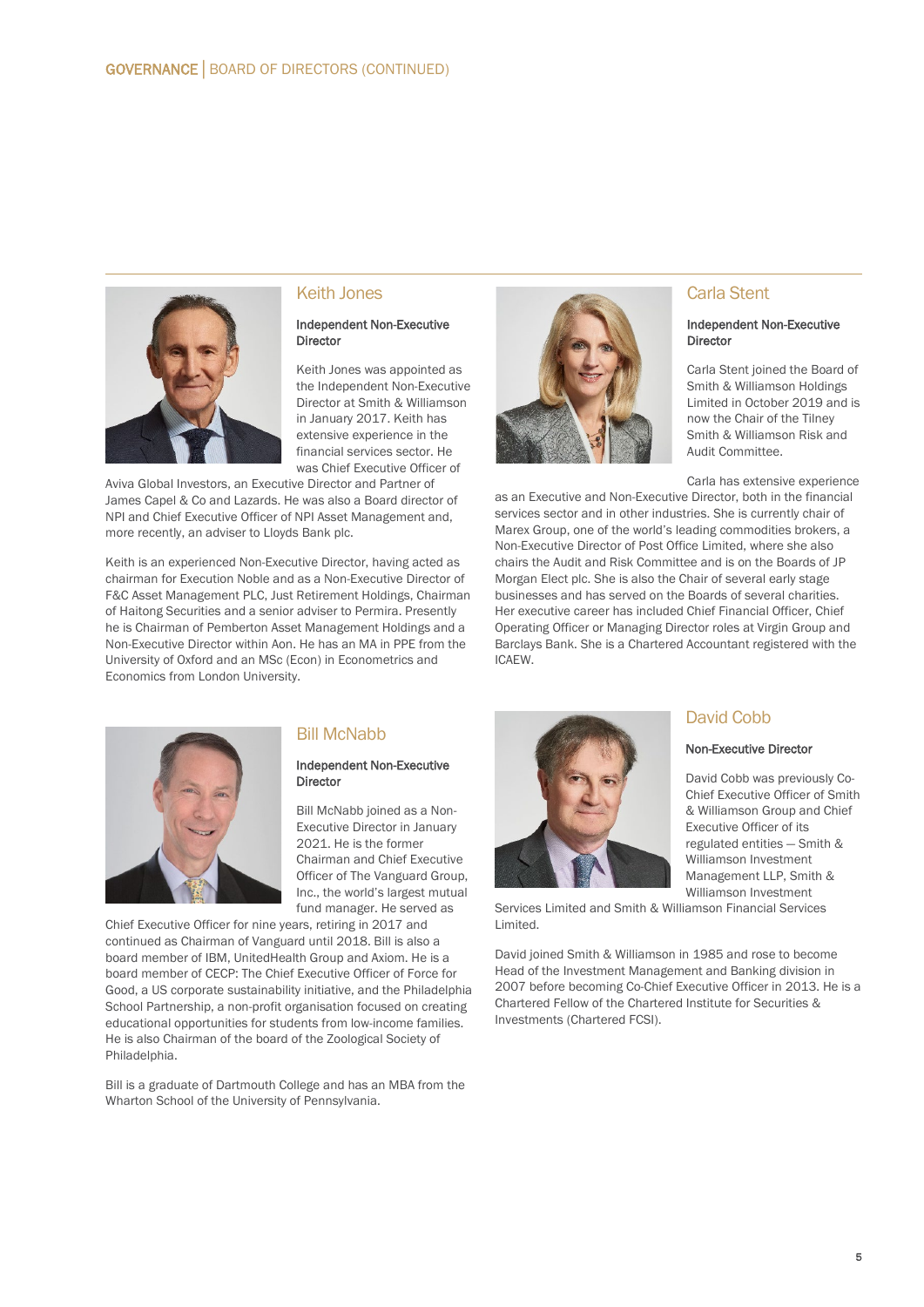

### Peter Deming

#### Non-Executive Director

Peter Deming joined as a Non-Executive Director in September 2020 when Warburg Pincus invested in the merger of Tilney Smith & Williamson. Peter is a Managing Director at Warburg Pincus and heads the Financial

Services team in Europe. Peter joined the firm in 2007 and has led a number of flagship transactions in financial services and fintech companies. Peter is currently a Board member of Aion, Singular Bank and Personetics.

Prior to joining Warburg Pincus, Peter worked at Goldman Sachs in the Fixed Income Currency and Commodities Advisory Group. Peter has a B.S. in Management Science and Engineering from Stanford University.



### Chris Pell

#### Non-Executive Director

Chris Pell has been a Non-Executive Director of the Group since the merger with Smith & Williamson in September 2020. Chris is a Principal at Permira which he joined in 2010 and focuses on investment opportunities in the Services

sector. He has worked on a number of transactions including Saga and The AA (Acromas), Alter Domus, Lowell and Tilney.

Prior to joining Permira, Chris worked for Barclays in the Group COO office and then Corporate Strategy and prior to that, he was with LEK Consulting in London and Shanghai. Chris has a degree in Philosophy, Politics and Economics (PPE) from Oxford University, England, and an MBA from INSEAD, France.



# Philip Muelder

#### Non-Executive Director

Philip Muelder serves on the board of Tilney Smith & Williamson and has been a Tilney Non-Executive Director since the original acquisition of Bestinvest by the Permira Funds in 2014. Philip is Global Head of Permira's Services

Sector and besides Tilney Smith & Williamson currently serves on the boards of Alter Domus, Lowell and Clearwater Analytics (as observer). Prior transactions include JUST, Provimi, Saga, The AA, Acromas, Lowell, Tricor, Alter Domus, Duff & Phelps, Clearwater Analytics and Carta.

Prior to joining Permira in 2004, Philip was a strategy consultant at Bain & Company in London and Hong Kong. He has a Master's degree in Accounting and Finance from the London School of Economics and an MBA from Harvard Business School.



# Gavin White

#### Group Company Secretary

Gavin joined Tilney Smith & Williamson as Group Company Secretary in August 2021. He is a Fellow of the Chartered Governance Institute (previously the Institute of Chartered Secretaries and Administrators) and has over

20 years' corporate governance experience. Former appointments include senior governance roles at Centrica plc, Santander UK plc, HSBC Holdings plc, Lloyds Banking Group plc and Royal Dutch Shell plc.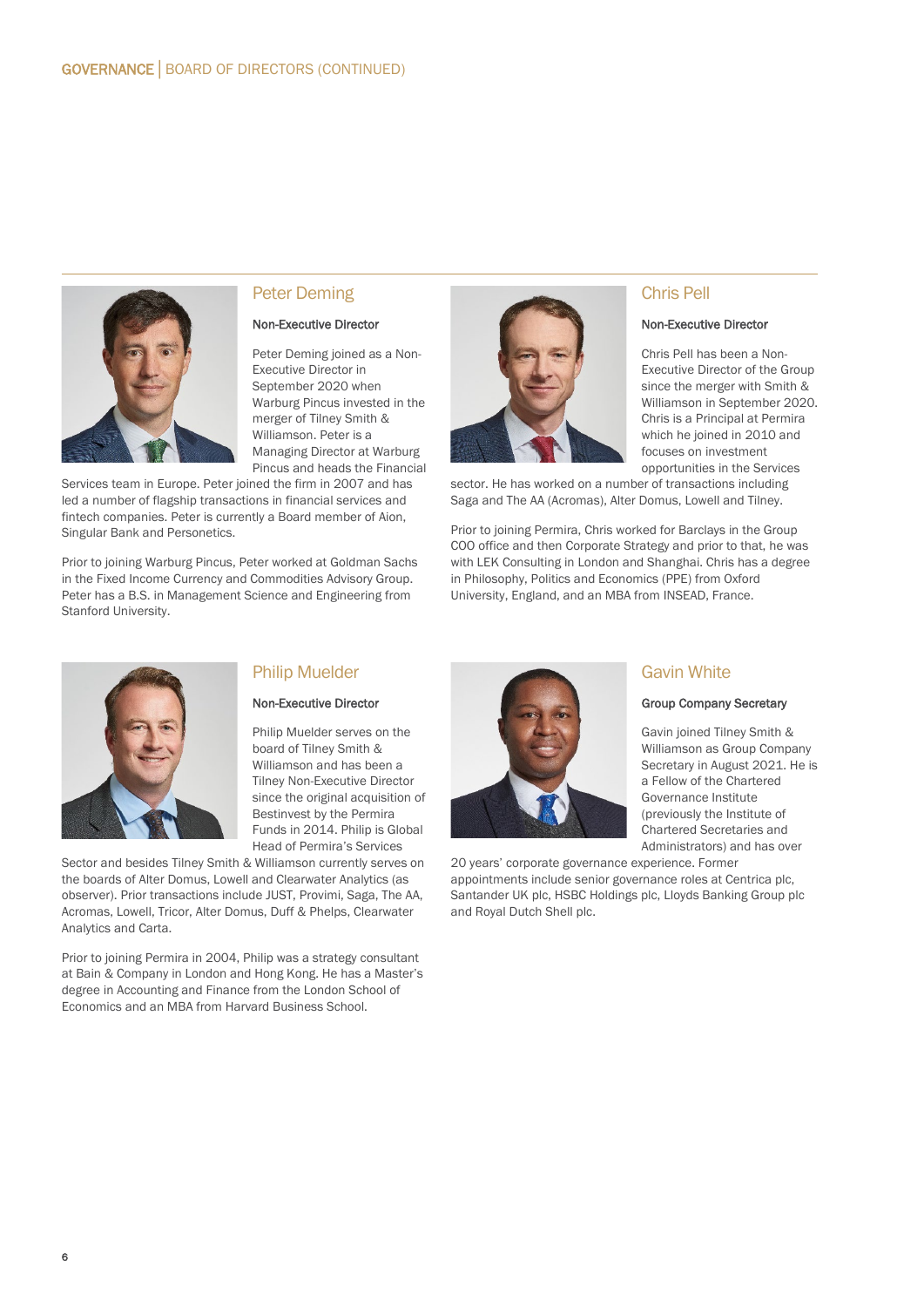# Corporate Governance Report

### Governance framework

A considerable amount of work was undertaken following the merger in September 2020 to shape the Group's governance framework. Board effectiveness is regularly reviewed and is subject to robust evaluation process. Improvements to strengthen the governance framework were embedded in 2021 and continue to develop.

The Board recognises the importance of good corporate governance and works to ensure that the Group's governance arrangements deliver a well-run business which has at its heart its clients and which recognises its responsibilities not only towards shareholders but also other stakeholders such as employees, the wider market and society.

### Our approach to governance

As an unquoted company, we are not required to comply with the Financial Reporting Council's (FRC) 2018 UK Corporate Governance Code.

We therefore follow the Wates Corporate Governance Principles (published by the FRC in December 2018) (the 'Wates Principles'), which provide a framework to help large unlisted private companies meet legal requirements while promoting long term success. In 2021, under the Companies (Miscellaneous Reporting) Regulations 2018, the Company has applied the Wates Principles as the standard against which we measure ourselves.

The Board believes that the Company already complies with best practice and with the spirit of the Wates Principles and has applied them throughout the year. The table in the next section sets out how this has been achieved with an explanation where any principle has not been adopted and why.

The Group's website contains further supporting information on the Wates Principles and Section 172.

# Reporting on the application of Wates Principles:

| Principles and meaning                                                                                           | How do we engage                                                                                                                                                                                                                                                                                                                      |
|------------------------------------------------------------------------------------------------------------------|---------------------------------------------------------------------------------------------------------------------------------------------------------------------------------------------------------------------------------------------------------------------------------------------------------------------------------------|
| 1. Purpose and leadership<br>An effective board develops<br>and promotes the purpose<br>of a company and ensures | The Board has a commitment to develop and promote the purpose of the Company and ensure that<br>its values, strategy and culture align with that purpose. Risk management arrangements form part of<br>a strong governance culture. The Board has developed a strategy and business model to generate<br>long-term sustainable value. |
| that its values, strategy and                                                                                    | In our Strategic Report, Our Purpose and Value, and People, Culture and Values                                                                                                                                                                                                                                                        |
| culture align with that<br>purpose.                                                                              | The Board also believes that a strong culture, based on shared values and sense of purpose, is<br>٠<br>vital to the success of a business and underpins the way in which we work, connecting both our<br>colleagues and our clients to our higher purpose                                                                             |
|                                                                                                                  | Section 172 Statement, pages 1 to 3                                                                                                                                                                                                                                                                                                   |
|                                                                                                                  | Various decisions have been made by the Board demonstrating its commitment to generating<br>۰<br>long-term sustainable value for the Company including the merger, enhancing the governance<br>framework and digital transformation                                                                                                   |
|                                                                                                                  | The strategy is clearly articulated and approved by the Board and implemented by management<br>۰                                                                                                                                                                                                                                      |
|                                                                                                                  | Corporate Responsibility Report, People, pages, available on our website                                                                                                                                                                                                                                                              |
|                                                                                                                  | Following the merger of Tilney and Smith & Williamson, we wish to develop a culture which is the<br>٠<br>best of both' businesses. We have already started this process through engagement with our<br>colleagues                                                                                                                     |
|                                                                                                                  | Corporate Governance Report, Board activities, pages 12 and 15                                                                                                                                                                                                                                                                        |
|                                                                                                                  | The Board has oversight of the Group's conflicts of interest policy and considers changes to it<br>۰                                                                                                                                                                                                                                  |
|                                                                                                                  | The Board approves and monitors performance against the Group's whistleblowing policy<br>$\bullet$                                                                                                                                                                                                                                    |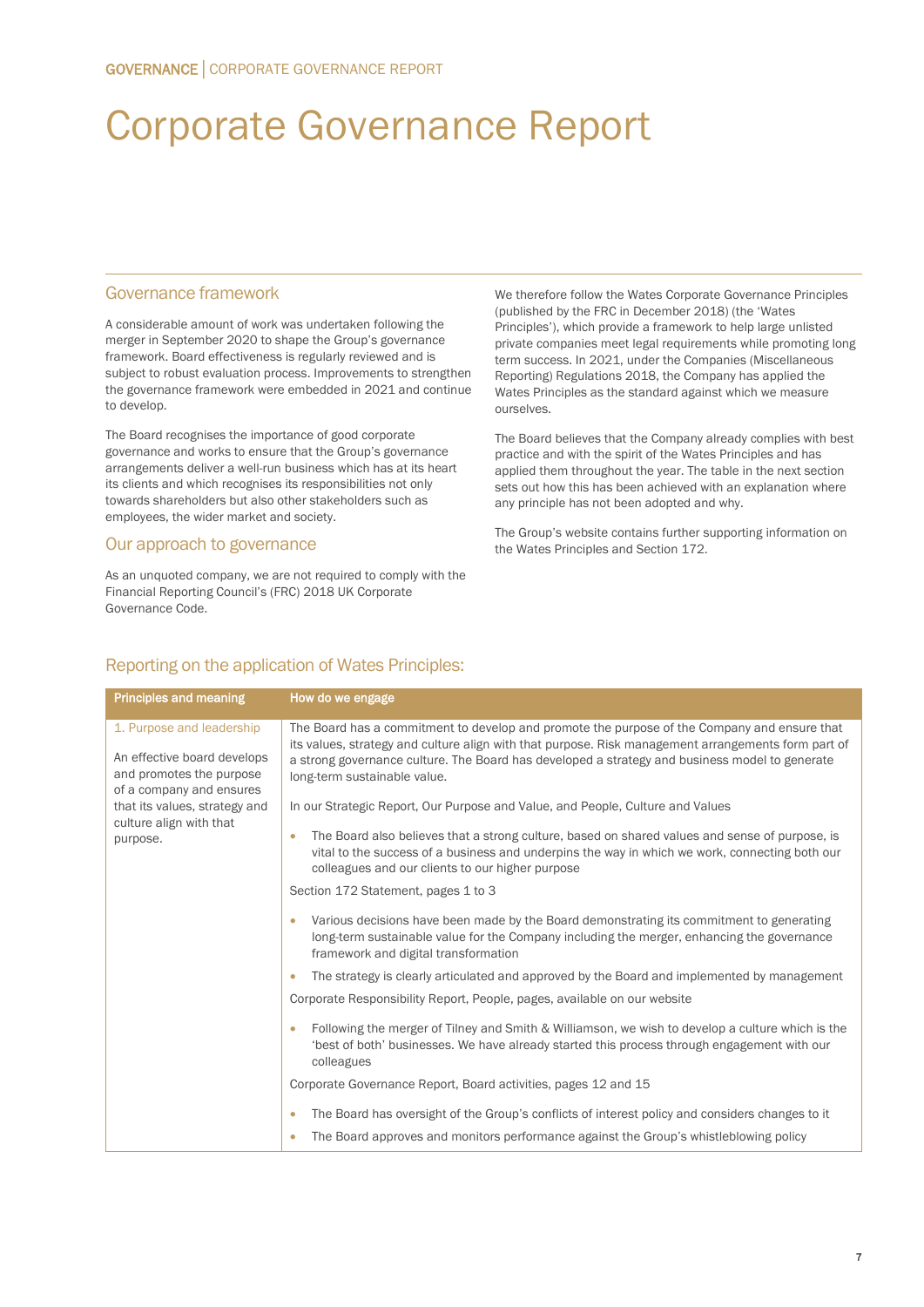| <b>Principles and meaning</b>                                                                                                                                                                                          | How do we engage                                                                                                                                                                                                                                                                                                                                                                                                                                   |
|------------------------------------------------------------------------------------------------------------------------------------------------------------------------------------------------------------------------|----------------------------------------------------------------------------------------------------------------------------------------------------------------------------------------------------------------------------------------------------------------------------------------------------------------------------------------------------------------------------------------------------------------------------------------------------|
| 2. Board composition                                                                                                                                                                                                   | The Board reviews its composition, structure and effectiveness on a regular basis.                                                                                                                                                                                                                                                                                                                                                                 |
| Effective board composition<br>requires an effective chair<br>and a balance of<br>backgrounds, experience<br>and knowledge, with<br>individual directors having<br>sufficient capacity to make                         | Corporate Governance Report, Board role and Board activities, pages 12 to 15, Nominations<br>Committee Report, pages 22 and 23.                                                                                                                                                                                                                                                                                                                    |
|                                                                                                                                                                                                                        | Board composition, succession planning, induction, training and effectiveness are reviewed by<br>$\bullet$<br>the Board and recommendations are considered by it from the Nominations Committee. The<br>roles of the Chair and the Chief Executive Officer are clearly articulated and held by separate<br>individuals                                                                                                                             |
| a valuable contribution. The<br>size of a board should be<br>guided by the scale and<br>complexity of the company.                                                                                                     | The Nominations Committee, which has oversight of the Board appointment process, reviews the<br>$\bullet$<br>size of the Board and the balance of expertise, diversity and objectivity in recommending<br>appointments to the Board. It also considers succession planning and makes recommendations<br>to the Board                                                                                                                               |
|                                                                                                                                                                                                                        | The Board effectiveness evaluation is considered annually<br>$\bullet$                                                                                                                                                                                                                                                                                                                                                                             |
|                                                                                                                                                                                                                        | Corporate Responsibility Report: diversity and inclusion on page, available on our website                                                                                                                                                                                                                                                                                                                                                         |
|                                                                                                                                                                                                                        | In the formation of the Board and Executive Committee, the Board has sought to improve gender<br>diversity. The Board will consider a Board diversity policy for approval setting out the aspirational<br>targets for gender and ethnic diversity on the Board as well as in senior management. The<br>Diversity and Inclusion Committee is responsible for ensuring the development and delivery of<br>the Group's diversity and inclusion agenda |
| 3. Director responsibilities                                                                                                                                                                                           | The Company has a well-established governance framework which supports decision making and<br>independent challenge.                                                                                                                                                                                                                                                                                                                               |
| The board and individual                                                                                                                                                                                               | Corporate Governance Report                                                                                                                                                                                                                                                                                                                                                                                                                        |
| directors should have a<br>clear understanding of their<br>accountability and<br>responsibilities. The board's<br>policies and procedures<br>should support effective<br>decision making and<br>independent challenge. | The Board has a list of matters reserved for its consideration and its Committees' terms of<br>$\bullet$<br>reference clarify their roles within the governance framework. Approval of key risk policies for the<br>Group is considered by the Board and/or its Committees as per their own terms of reference                                                                                                                                     |
|                                                                                                                                                                                                                        | The governance framework has been refreshed following the merger and its appropriateness is<br>$\bullet$<br>kept under review. Non-Executive Directors provide independent challenge in the decision<br>making process of the Board and its Committees                                                                                                                                                                                             |
|                                                                                                                                                                                                                        | Decisions on strategy, risk and control, regulatory and tax, finance and audit, governance, people<br>$\bullet$<br>and operations are considered by the Board and its Committees based on forward agenda<br>planners which have been developed by the Chair, Company Secretary and management to fulfil<br>the requirements within the matters reserved for the Board and the terms of references of its<br>Committees                             |
|                                                                                                                                                                                                                        | Internal controls and processes are regularly reviewed and monitored with gaps reported to the<br>Risk and Audit Committee through the second and third lines of defence                                                                                                                                                                                                                                                                           |
| 4. Opportunity and risk                                                                                                                                                                                                | Strategic opportunities are assessed by the Board against the Company's risk appetite and its long-<br>term strategy and prospects.                                                                                                                                                                                                                                                                                                                |
| A board should promote the<br>long-term sustainable<br>success of the company by<br>identifying opportunities to<br>create and preserve value,<br>and establishing oversight<br>to identify and mitigate<br>risks.     | Strategic Report, Risk Management section                                                                                                                                                                                                                                                                                                                                                                                                          |
|                                                                                                                                                                                                                        | A risk management framework was adopted for the combined business following the merger and<br>$\bullet$<br>efforts are underway to enhance its risk management and compliance capabilities to facilitate<br>risk awareness and further enhance the implementation and effectiveness of the framework                                                                                                                                               |
|                                                                                                                                                                                                                        | The Board approves the risk appetite and has oversight over the performance of the business<br>$\bullet$<br>against the appetite and agreed controls                                                                                                                                                                                                                                                                                               |
|                                                                                                                                                                                                                        | Assessment of risk appetite is a key consideration when a new opportunity is being reviewed and<br>$\bullet$<br>forms part of the approval process. New products pass through the Product and Services<br>Oversight Committee for review                                                                                                                                                                                                           |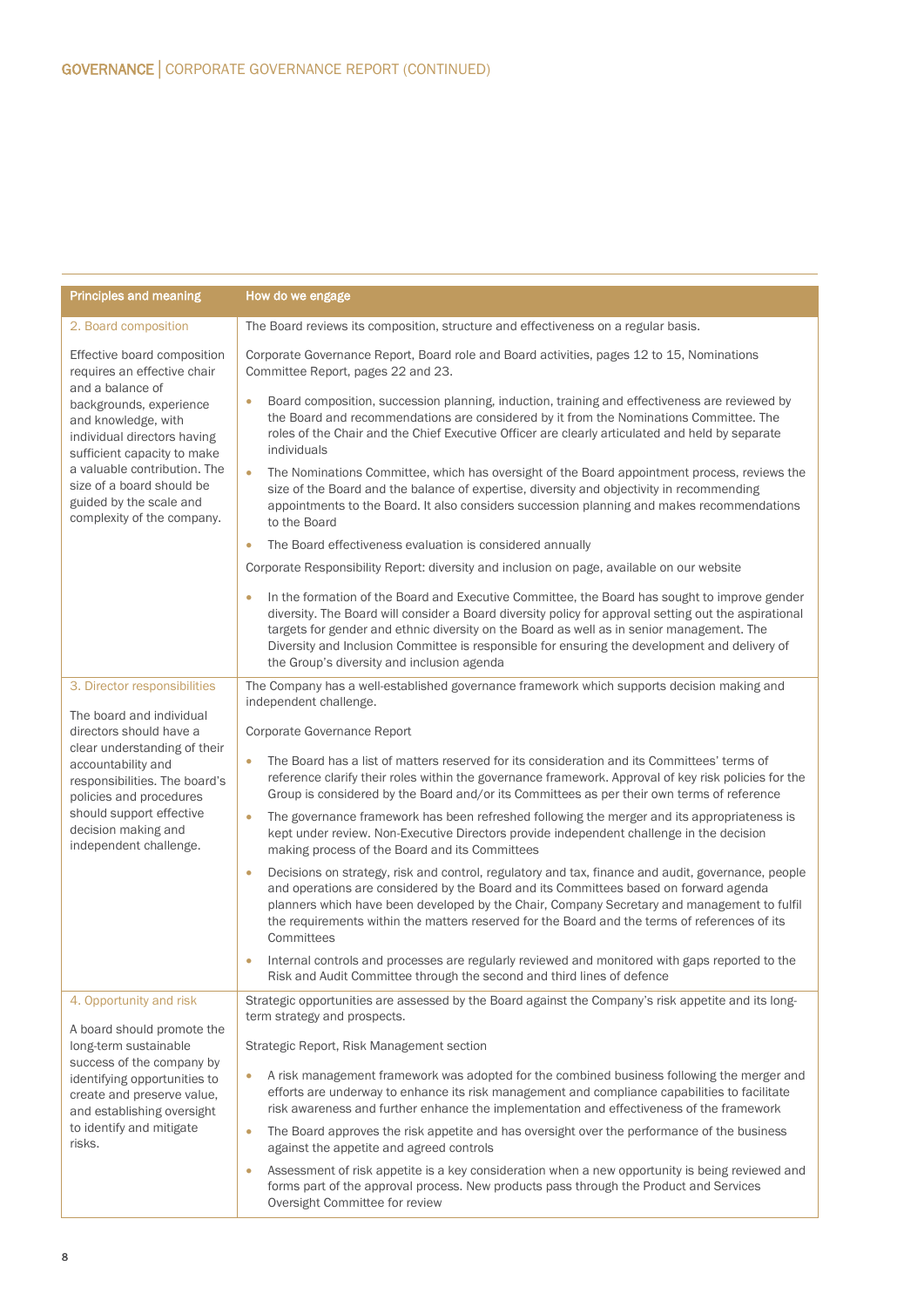| <b>Principles and meaning</b>                                                                               | How do we engage                                                                                                                                                                                                                                                                                                      |  |  |
|-------------------------------------------------------------------------------------------------------------|-----------------------------------------------------------------------------------------------------------------------------------------------------------------------------------------------------------------------------------------------------------------------------------------------------------------------|--|--|
|                                                                                                             | Corporate Governance: The Board's role is on page 11, risk management and internal controls on<br>pages 19 to 21.                                                                                                                                                                                                     |  |  |
|                                                                                                             | The Group operates under the Three Lines of Defence model with reports produced for<br>$\bullet$<br>consideration by the Risk and Audit Committee                                                                                                                                                                     |  |  |
|                                                                                                             | The Board has overall responsibility for the Group's system of internal control with oversight of<br>$\bullet$<br>controls delegated to the Risk and Audit Committee                                                                                                                                                  |  |  |
|                                                                                                             | The Board considers the merits of each acquisition to determine if it would be within the Group's<br>$\bullet$<br>risk appetite, enhances the business prospects and is in the interest of all stakeholders                                                                                                           |  |  |
| 5. Remuneration<br>A board should promote                                                                   | The Company has a Board approved remuneration policy and structure which is aligned to its long-<br>term sustainable success.                                                                                                                                                                                         |  |  |
| executive remuneration                                                                                      | Corporate Responsibility Report, Remuneration section, available on our website                                                                                                                                                                                                                                       |  |  |
| structures aligned to the<br>long-term sustainable<br>success of a company,                                 | The remuneration strategy is reviewed by the Remuneration Committee and is aimed at ensuring<br>$\bullet$<br>that it delivers against our remuneration principles and business objectives                                                                                                                             |  |  |
| taking into account pay and<br>conditions elsewhere in the                                                  | Corporate Governance Report, Remuneration Committee                                                                                                                                                                                                                                                                   |  |  |
| company.                                                                                                    | The Remuneration Committee is a Board committee comprising Non-Executive Directors only and<br>$\bullet$<br>is responsible for oversight of remuneration and incentive packages for senior staff within the<br>Group and the overall remuneration framework for employees including fixed and variable pay<br>reviews |  |  |
| 6. Stakeholder relationships<br>and engagement                                                              | The Company is committed to creating and sustaining long-term value for its shareholders and other<br>stakeholders.                                                                                                                                                                                                   |  |  |
| Directors should foster                                                                                     | Section 172 Statement, pages 1 to 3, sets out the interaction and engagement with stakeholders.                                                                                                                                                                                                                       |  |  |
| effective stakeholder<br>relationships aligned to the<br>company's purpose. The<br>board is responsible for | Strategic Report. The Board:                                                                                                                                                                                                                                                                                          |  |  |
|                                                                                                             | believes in a strong culture, based on shared values and sense of purpose<br>۰                                                                                                                                                                                                                                        |  |  |
| overseeing meaningful                                                                                       | has oversight of the Group's response to COVID-19<br>$\bullet$                                                                                                                                                                                                                                                        |  |  |
| engagement with<br>stakeholders, including the<br>workforce, and having                                     | oversees client requirements, market practice and trends and the Company's response to it<br>۰                                                                                                                                                                                                                        |  |  |
|                                                                                                             | Corporate Responsibility Report, available on our website. The Board:                                                                                                                                                                                                                                                 |  |  |
| regard to their views when<br>taking decisions.                                                             | considers how we engage with colleagues in developing culture<br>۰                                                                                                                                                                                                                                                    |  |  |
|                                                                                                             | has oversight of communication with clients and staff during the pandemic<br>$\bullet$                                                                                                                                                                                                                                |  |  |
|                                                                                                             | considers talent management and development<br>٠                                                                                                                                                                                                                                                                      |  |  |
|                                                                                                             | promotes remuneration policies to attract and retain high performing colleagues<br>$\bullet$                                                                                                                                                                                                                          |  |  |
|                                                                                                             | ensures commitment towards promoting diversity and inclusion<br>$\bullet$                                                                                                                                                                                                                                             |  |  |
|                                                                                                             | receives reports on the client care programme, seeking ethical and sustainable portfolios for<br>۰<br>clients                                                                                                                                                                                                         |  |  |
|                                                                                                             | has oversight of the anti-bribery policy<br>$\bullet$                                                                                                                                                                                                                                                                 |  |  |
|                                                                                                             | has commitment towards ensuring that our business and supply chain are free from any slavery<br>$\bullet$<br>or human trafficking                                                                                                                                                                                     |  |  |
|                                                                                                             | oversees the Company's investment in local communities<br>۰                                                                                                                                                                                                                                                           |  |  |
|                                                                                                             | receives ESG reports and ensures that there has been consistent emphasis on the required focus<br>$\bullet$<br>on the topic                                                                                                                                                                                           |  |  |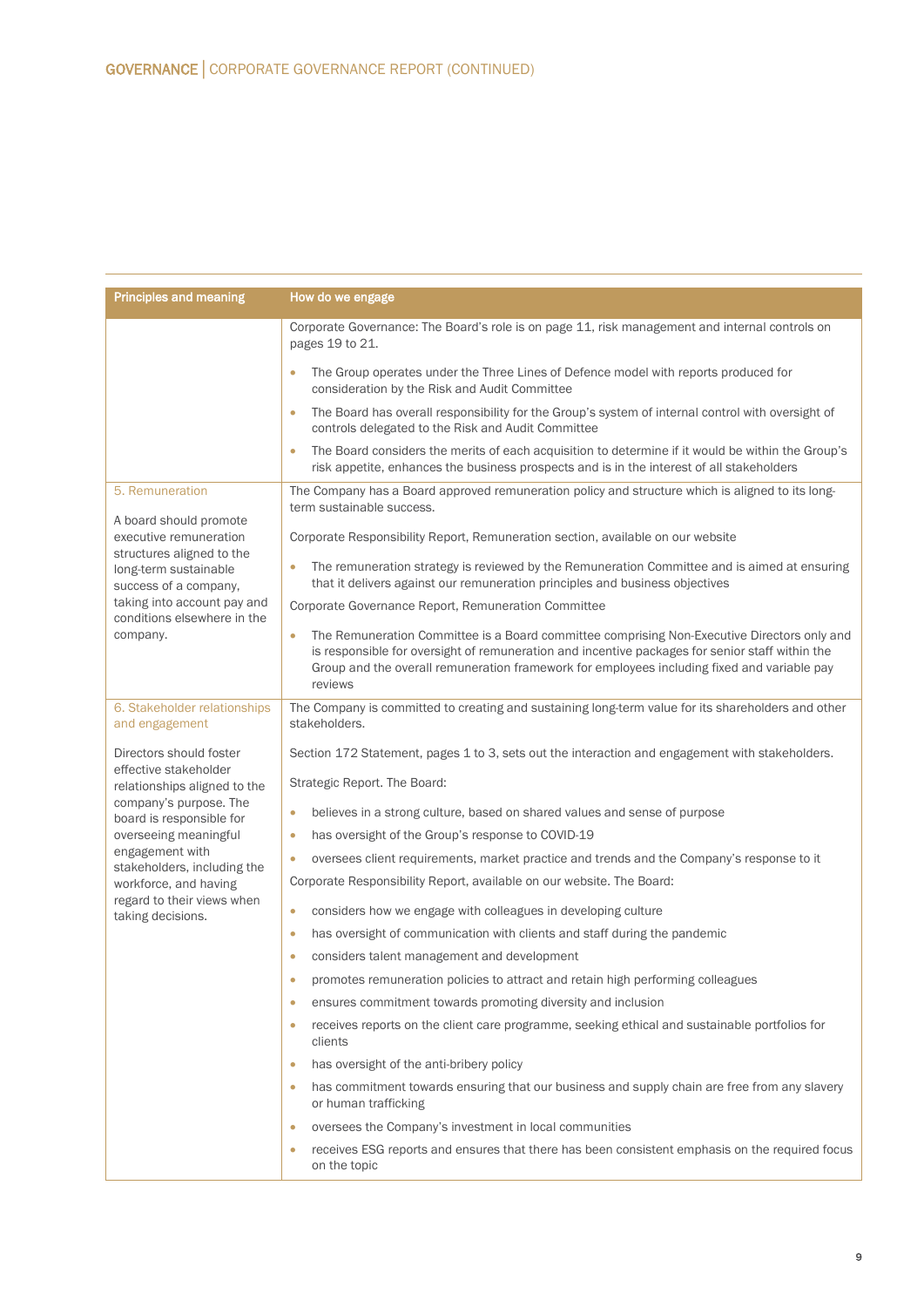### The Board

The Group has structured its governance arrangements such that the members of the Board of Tilney Smith & Williamson Limited are also directors of the majority of the main UK trading or regulated subsidiaries listed below (which together forms the 'Group Boards'). The Group Boards are supported by a number of Board Committees as explained in the following sections of the report.

The Group Boards and their Board Committees conduct their respective meetings on a concurrent basis.

Due to the size, complexity and scale of our business, some subsidiaries have their own Boards and Committees comprising Executive Directors and in the case of some, Non-Executive Directors as appropriate.

### Group Boards

Each Director of Tilney Smith & Williamson Limited is also a Director of:

- Bestinvest (Consultants) Limited
- HFS Milbourne Financial Services Limited
- HW Financial Services Limited
- Index Fund Advisors Limited
- Smith & Williamson Corporate Finance Limited
- Smith & Williamson Financial Services Limited
- Smith & Williamson Investment Services Limited
- Tilney Asset Management Limited
- Tilney Asset Management Services Limited
- Tilney Discretionary Investment Management Limited
- Tilney Discretionary Portfolio Management Limited
- Tilney Financial Planning Limited
- **Tilney Investment Management**
- Tilney Investment Management Services Limited
- The Directors are also members of the management Boards of:
- Smith & Williamson Investment Management LLP
- Smith & Williamson LLP

#### Board Composition

As at the balance sheet date, the Board of the Company consisted of five Independent Non-Executive Directors including the Board Chair, four Group appointed Non-Executive Directors and two Executive Directors.

During the year, Will Samuel led the Board effectively as the Chair and has succeeded in delivering his responsibilities as the Chair. He stepped down from the Board on 18 February 2022 having served as Chair since 27 January 2017.

Chris Grigg joined the Board on 2 August 2021 and succeeded Will Samuel as Chair on 18 February 2022.

The roles of the Chair and the Chief Executive Officer are clearly articulated and held by separate individuals. Will Samuel, when Chair, and Chris Woodhouse, Group Chief Executive Officer, demonstrated a successful partnership in striking the right balance of power and effective decision-making. A good working relationship has already been established between the Group Chief Executive Officer and Chris Grigg since he joined the Board. The Board firmly believes that this relationship will continue to strengthen.

Through the Nominations Committee, we ensure that we have the right composition of individuals on the Board, giving an appropriate balance of knowledge, skills, experience and perspectives. Our aim of ensuring orderly succession for Board positions is supported by continuous and proactive processes. We take into account our strategic priorities and the main trends and factors affecting the sustainability and success of the business. We oversee and regularly review the development of a diverse pipeline for succession.

Changes to Board membership are set out in the Directors' report on page 18.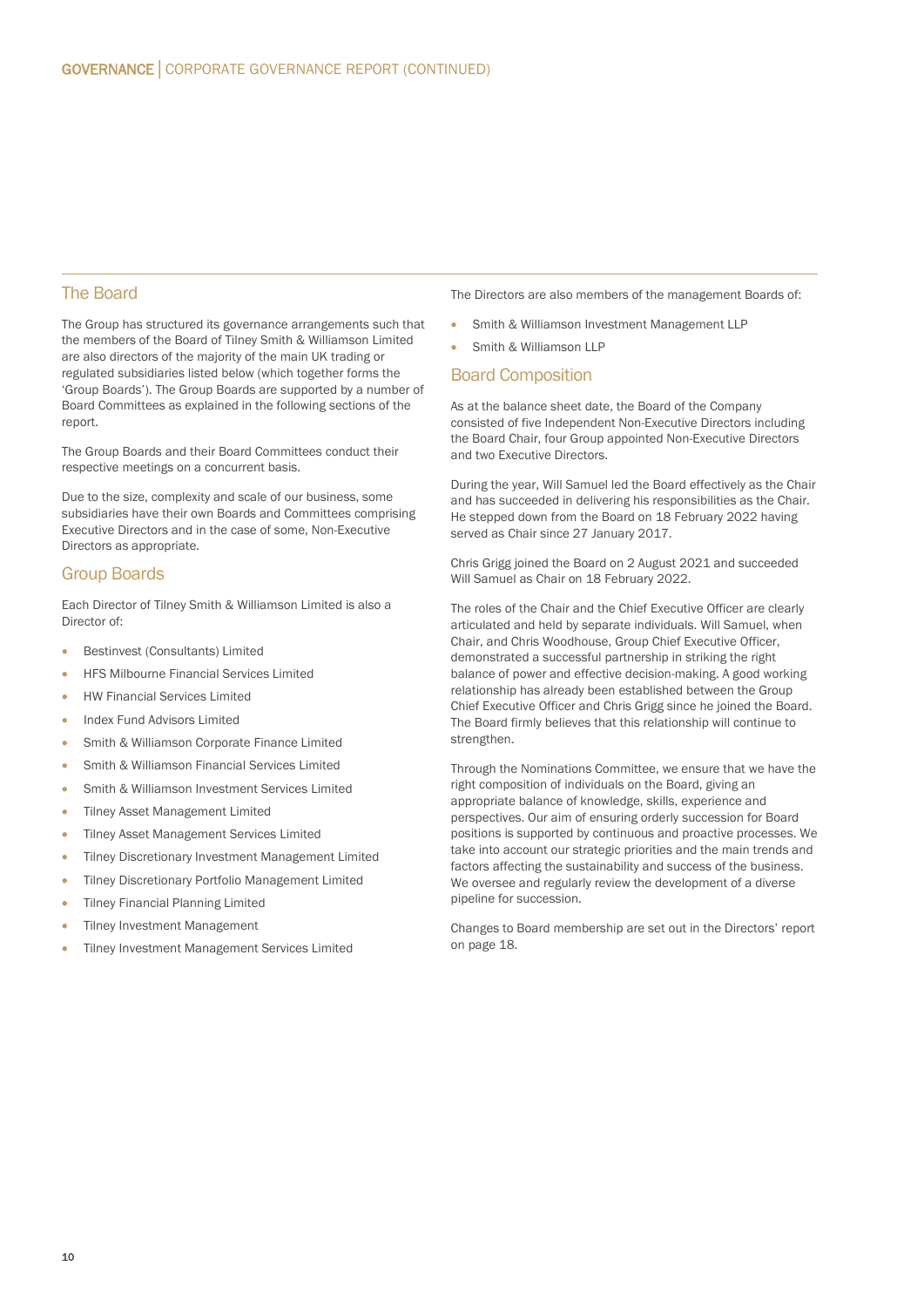#### Board's role and responsibilities

The role of the Board is to establish a clear strategy for the Group, to determine a risk appetite to support that strategy and to oversee an effective risk control framework. The Board manages the affairs of the Company for the benefit of all stakeholders. We understand our stakeholders to be:

- Our clients
- Our regulators and the governments of the countries in which it operates
- Our shareholders and investors
- Our colleagues
- Our suppliers and counterparties
- The society and communities in which we operate.

This is best achieved by:

- Developing a business model and practices that are designed to maintain and enhance market integrity
- Encouraging a culture whereby long-term relationships are fostered with clients, suppliers and staff, who are treated fairly and are content with the service that they receive/provide
- Developing services and products designed for positive client outcomes that are attractive and provide fair treatment for both existing and new clients
- Establishing relevant and supportive relationships with our local communities (see Corporate Responsibility Report available on our website)
- Developing practices which promote the interests of clients and mitigate the risk of reputational damage or financial loss in respect of the Group's assets or the assets that it manages or controls on behalf of clients
- Maintaining policies such as those relating to conflicts of interest and tax avoidance
- Developing policies in relation to its employees and staff, including diversity and inclusion matters, remuneration and modern slavery that demonstrate that the Group deals fairly with its stakeholders.

The Board has a list of matters that are reserved for its decision, which cover the following areas:

- Strategy and business development
- Risk and control
- Regulatory and tax
- Finance and audit
- Legal and governance
- People
- Operations and IT.

#### Board activities

The Chair, together with the Group Chief Executive Officer and Company Secretary, ensures that the Board has an appropriate schedule of matters for consideration, focused on the core areas listed above. This ensures the future success of the business and that the Company's culture is aligned with its purpose, values and strategy. In 2021, the Board received in-depth presentations on areas of focus and undertook a review of the overall strategy, including developing thoughts about the business priorities and new areas of growth. Meeting papers were distributed in a timely fashion ahead of meetings, allowing Board members sufficient time to read and constructively participate in meetings.

During the year, the majority of Board meetings were held virtually due to COVID-19. From August 2021 onwards, following the ease of COVID-19 restrictions, hybrid meetings started with flexibility for members to attend in person or virtually.

To ensure the most effective use of the time during Board meetings, Board Committees consider certain matters in more detail and make recommendations to the Board. Furthermore, the Chair holds informal preparatory discussions with Board members prior to each Board meeting. During the course of the year, separate sessions are also held with the Independent Non-Executive Directors.

Specialist insight from external advisers is sought when the Board considers certain important topics. The Board ensures regular contact with management and colleagues through several means. These include inviting relevant business and function heads to present to the Board or its Committees, permitting observers as part of individual senior managers' development plans and scheduling regular meetings for Committee Chairs to meet with relevant senior managers. During the year, an induction plan for Chris Grigg was produced which included extensive site visits across the network of office to meet with front line and back office colleagues. Senior leaders were also available to the NEDs throughout the year.

Throughout the year, Board members continued to have the opportunity to participate in training and development initiatives.

Further details of the Board activities in 2021 are set out in the next section.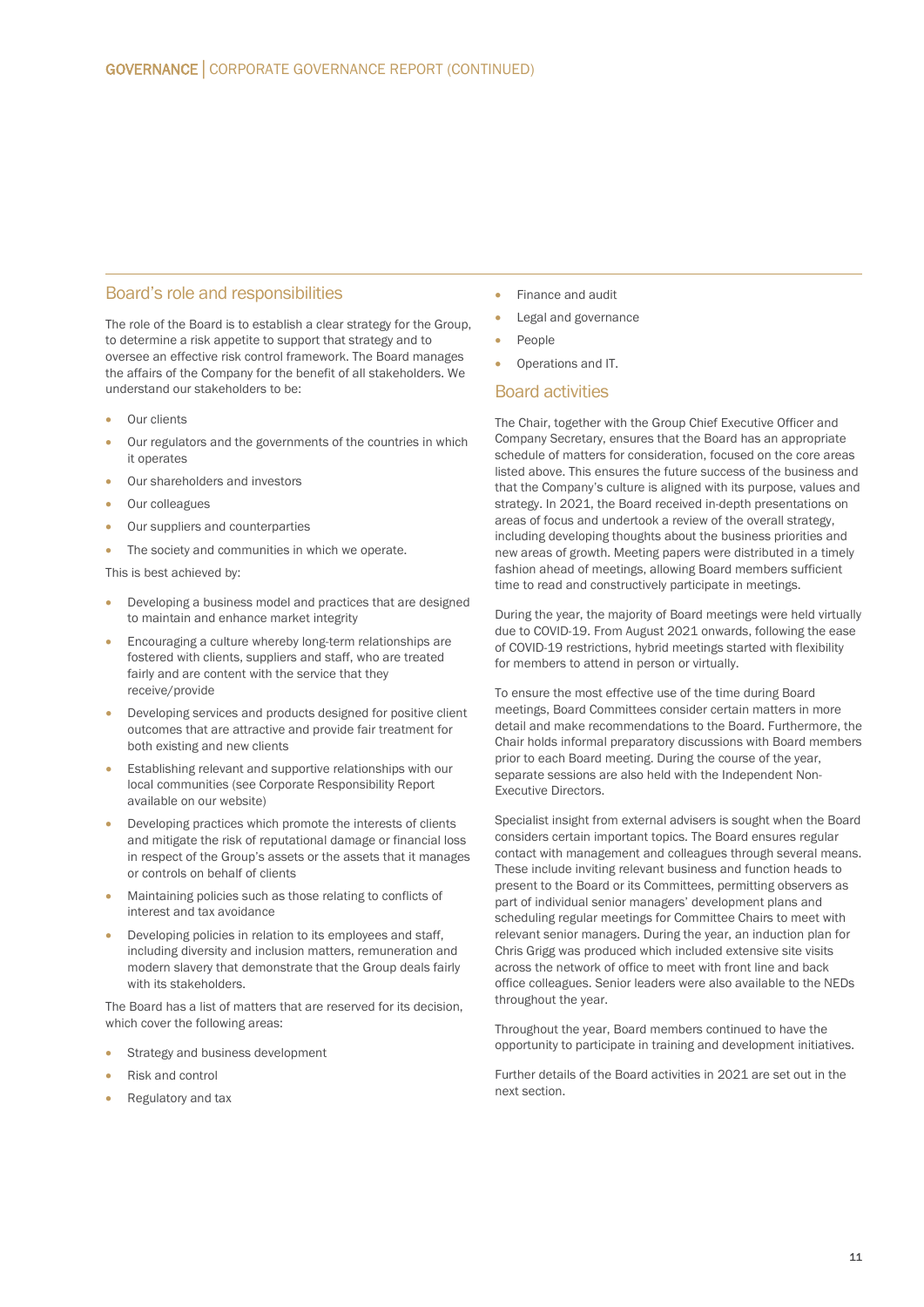# Summary of Board activities in 2021

The Board, as part of its decision-making process, considered the views of any impacted stakeholders, whilst acting in the best interests of the Company and its members as a whole. More detail is set out in the Section 172 Statement in the Strategic Report section of this Annual Report. The Board's activities in 2021 included the following themes:

| Theme                        | <b>Action taken by the Board</b>                                                                                                                                                                                                                                                                                                                                                                                                                      |
|------------------------------|-------------------------------------------------------------------------------------------------------------------------------------------------------------------------------------------------------------------------------------------------------------------------------------------------------------------------------------------------------------------------------------------------------------------------------------------------------|
| <b>Client outcomes</b>       | Reviewed, challenged and remained apprised of the performance of the business divisions and<br>ö<br>functions, strategic business opportunities, developments with client experience and the<br>Company's integration programme                                                                                                                                                                                                                       |
|                              | Considered independent external reviews carried out to determine client journeys and<br>ö<br>approved any remediation plans                                                                                                                                                                                                                                                                                                                           |
|                              | Approved client care programmes to obtain their valuable insights for us to continue to deliver<br>ö<br>exceptional client experience                                                                                                                                                                                                                                                                                                                 |
|                              | Approved new fund propositions to promote sustainable and responsible investing by clients as<br>$\bullet$<br>part of our ESG initiative                                                                                                                                                                                                                                                                                                              |
|                              | Considered propositions to provide tailored services and bespoke portfolios to clients to best<br>۰<br>suit their needs                                                                                                                                                                                                                                                                                                                               |
|                              | Ongoing consideration to transforming Bestinvest, our online business, into a market-leading<br>۰<br>digital hybrid platform to support self-directed investors and serve them better                                                                                                                                                                                                                                                                 |
| <b>Strategy and business</b> | Overall strategy review:                                                                                                                                                                                                                                                                                                                                                                                                                              |
| development                  | Received regular updates from Group Chief Executive Officer including overall strategy update<br>$\bullet$                                                                                                                                                                                                                                                                                                                                            |
|                              | As part of consideration of the overall strategy, considered the UK economic outlook, including<br>$\bullet$<br>financial impacts of COVID-19, possible interest rate and inflation increases and possible<br>future operating models, together with an in-depth review of Financial Crime                                                                                                                                                            |
|                              | Received regular marketing updates, client segmentation reports and performance of each of<br>$\bullet$<br>the Group's operating divisions                                                                                                                                                                                                                                                                                                            |
|                              | Held the Board Strategy Day on 2 November 2021 at which both management and external<br>ö<br>advisers supported the review of the existing business strategy by providing market insights<br>complemented by strengths, weaknesses, opportunities and threats (SWOT) analysis<br>undertaken by the Group Executive Committee. Inputs from the review are embedded in<br>management's strategy plans and actions for 2022                              |
|                              | Commercial strategies:                                                                                                                                                                                                                                                                                                                                                                                                                                |
|                              | Considered the launch of the digital hybrid strategy in early 2022<br>۰                                                                                                                                                                                                                                                                                                                                                                               |
|                              | Considered developing leading digital transformation propositions and differentiated services<br>۰<br>in line with our organic growth                                                                                                                                                                                                                                                                                                                 |
|                              | Merger and acquisition activity:                                                                                                                                                                                                                                                                                                                                                                                                                      |
|                              | Received regular updates on various initiatives related to the Group's strategic growth plans<br>۰<br>and supporting initiatives                                                                                                                                                                                                                                                                                                                      |
|                              | Considered opportunities to acquire businesses within professional services, investment<br>۰<br>management and financial planning, notably HFS Milbourne. Each acquisition was considered<br>carefully on its merits, to determine whether it would enhance the Group's business and thus<br>benefit its investors and staff and whether it would maintain or enhance the service provided to<br>clients while being within the Group's risk appetite |
|                              | Brexit:                                                                                                                                                                                                                                                                                                                                                                                                                                               |
|                              | Reviewed and challenged the progress of implementation of Brexit strategy and international<br>¢<br>custody transfer programmes. The Board discussed the impact of Brexit on clients at several of                                                                                                                                                                                                                                                    |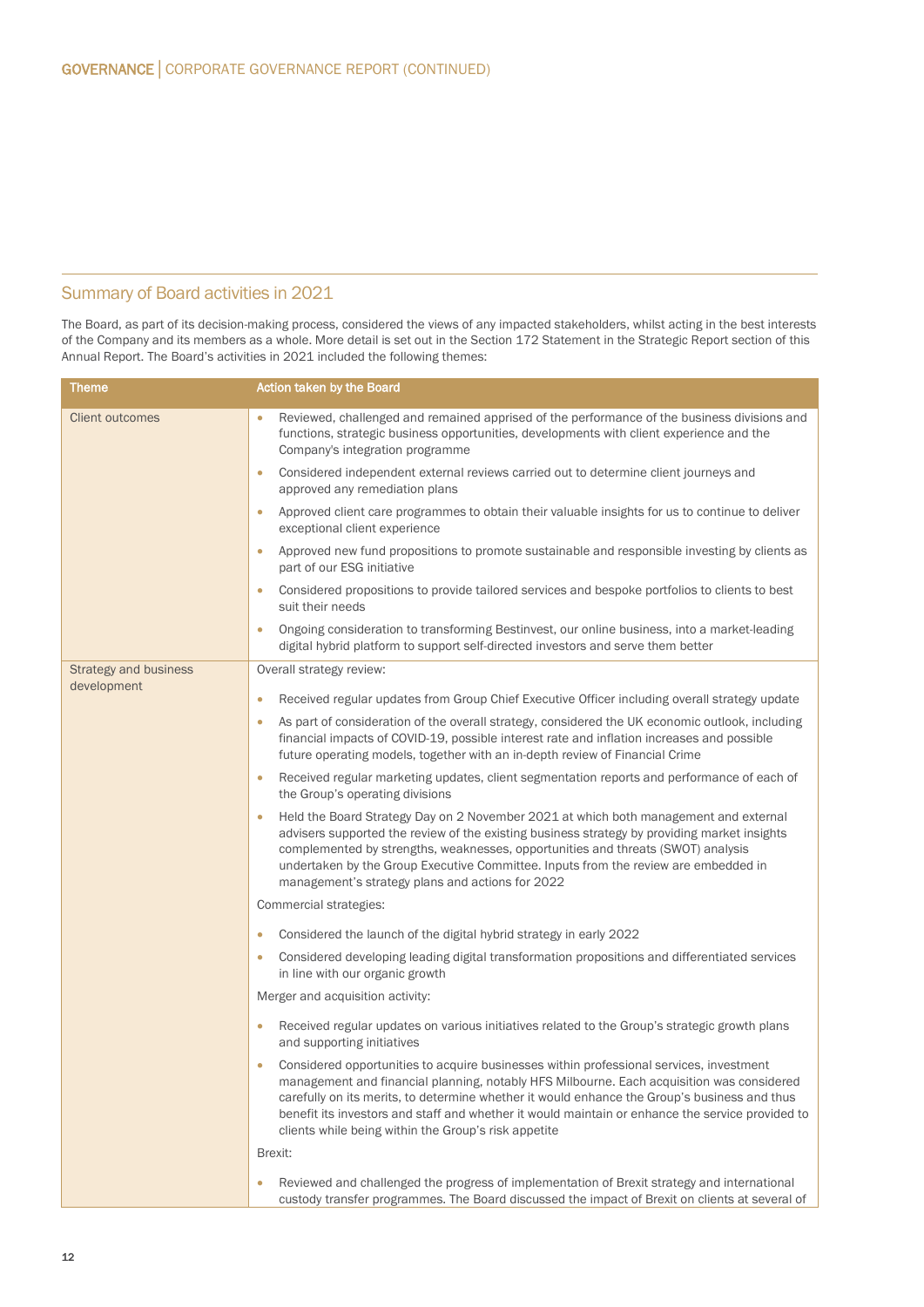| <b>Theme</b>        | <b>Action taken by the Board</b>                                                                                                                                                                                                                                                                                                                                                                                                                                                                                                                                                                   |
|---------------------|----------------------------------------------------------------------------------------------------------------------------------------------------------------------------------------------------------------------------------------------------------------------------------------------------------------------------------------------------------------------------------------------------------------------------------------------------------------------------------------------------------------------------------------------------------------------------------------------------|
|                     | its meetings. The Group's strategy for clients based in Europe has been agreed and is being<br>implemented                                                                                                                                                                                                                                                                                                                                                                                                                                                                                         |
|                     | Rebranding:                                                                                                                                                                                                                                                                                                                                                                                                                                                                                                                                                                                        |
|                     | Considered and approved the proposal including investment spend to rebrand the Company                                                                                                                                                                                                                                                                                                                                                                                                                                                                                                             |
|                     | Received regular updates on the rebranding exercise in the lead up to its announcement<br>$\bullet$                                                                                                                                                                                                                                                                                                                                                                                                                                                                                                |
|                     | Integration:                                                                                                                                                                                                                                                                                                                                                                                                                                                                                                                                                                                       |
|                     | Following on from 2021, the Board has oversight of the rollout of the integration plan and how<br>$\bullet$<br>risks arising from the integration are being managed                                                                                                                                                                                                                                                                                                                                                                                                                                |
|                     | The programme includes plans to obtain synergies from the merger, technology integration,<br>$\bullet$<br>and develop the purpose, values and culture for the combined business. Progress achieved is<br>set out in the Chief Executive Officer's Review                                                                                                                                                                                                                                                                                                                                           |
|                     | Regular updates are provided to the Board on progress being made against each initiative<br>۰                                                                                                                                                                                                                                                                                                                                                                                                                                                                                                      |
| COVID-19            | Received regular reports on COVID-19 throughout the pandemic<br>۰                                                                                                                                                                                                                                                                                                                                                                                                                                                                                                                                  |
|                     | Received regular reports on the well-being of staff during the pandemic and introduced new<br>۰<br>ways of working across the business, ensuring we are optimising our organisational<br>effectiveness, whilst still meeting our clients' needs                                                                                                                                                                                                                                                                                                                                                    |
|                     | Reviewed, challenged and remained apprised of the support being given to clients and their<br>$\bullet$<br>changing needs                                                                                                                                                                                                                                                                                                                                                                                                                                                                          |
| Risk and compliance | Regularly considered Financial and Cyber Crime, suitability and integration risks including<br>۰<br>approval of risk appetite and oversight of programmes to accelerate controls enhancement and<br>regulatory engagement                                                                                                                                                                                                                                                                                                                                                                          |
|                     | Over the last year, the Group has focused on consolidating and enhancing its risk management<br>$\bullet$<br>and compliance capabilities to facilitate risk awareness and further enhance the<br>implementation and effectiveness of the risk management framework. The risk management<br>framework is underpinned by policies, procedures, and reporting, all of which have been<br>enhanced over the course of the year and will continue to evolve to produce accurate and<br>timely management information to meet the needs of the Group, as it seeks to deliver its<br>strategic objectives |
|                     | Action was taken where needed if risks fell outside of the Group's risk appetites, which are<br>$\bullet$<br>defined at both the operational resilience and business-as-usual threshold levels, or where the<br>need for remedial action was recognised in respect of any weaknesses identified in relation to<br>mitigating controls                                                                                                                                                                                                                                                              |
| Regulatory and tax  | Approved the Group Tax Strategy                                                                                                                                                                                                                                                                                                                                                                                                                                                                                                                                                                    |
|                     | Received reports on the Group's compliance with Client Assets Sourcebook (CASS) regulations<br>$\bullet$<br>from the CASS officer, together with his annual attestation                                                                                                                                                                                                                                                                                                                                                                                                                            |
| Finance and audit   | Received regular updates from Group Chief Financial Officer on financial performance,<br>management accounts, segmental performance, internal controls and regulatory capital<br>requirements                                                                                                                                                                                                                                                                                                                                                                                                      |
|                     | Reviewed the Group's regulatory capital resources and requirements, and approved increase in<br>$\bullet$<br>the capital of the Company                                                                                                                                                                                                                                                                                                                                                                                                                                                            |
|                     | Received regular updates in respect of CASS audits and related matters<br>$\bullet$                                                                                                                                                                                                                                                                                                                                                                                                                                                                                                                |
|                     | Received regular updates on performance against the 2021 budget and five-year business<br>plan                                                                                                                                                                                                                                                                                                                                                                                                                                                                                                     |
|                     | Approved the budget for 2022, Taxation Policy and auditor appointment and fees                                                                                                                                                                                                                                                                                                                                                                                                                                                                                                                     |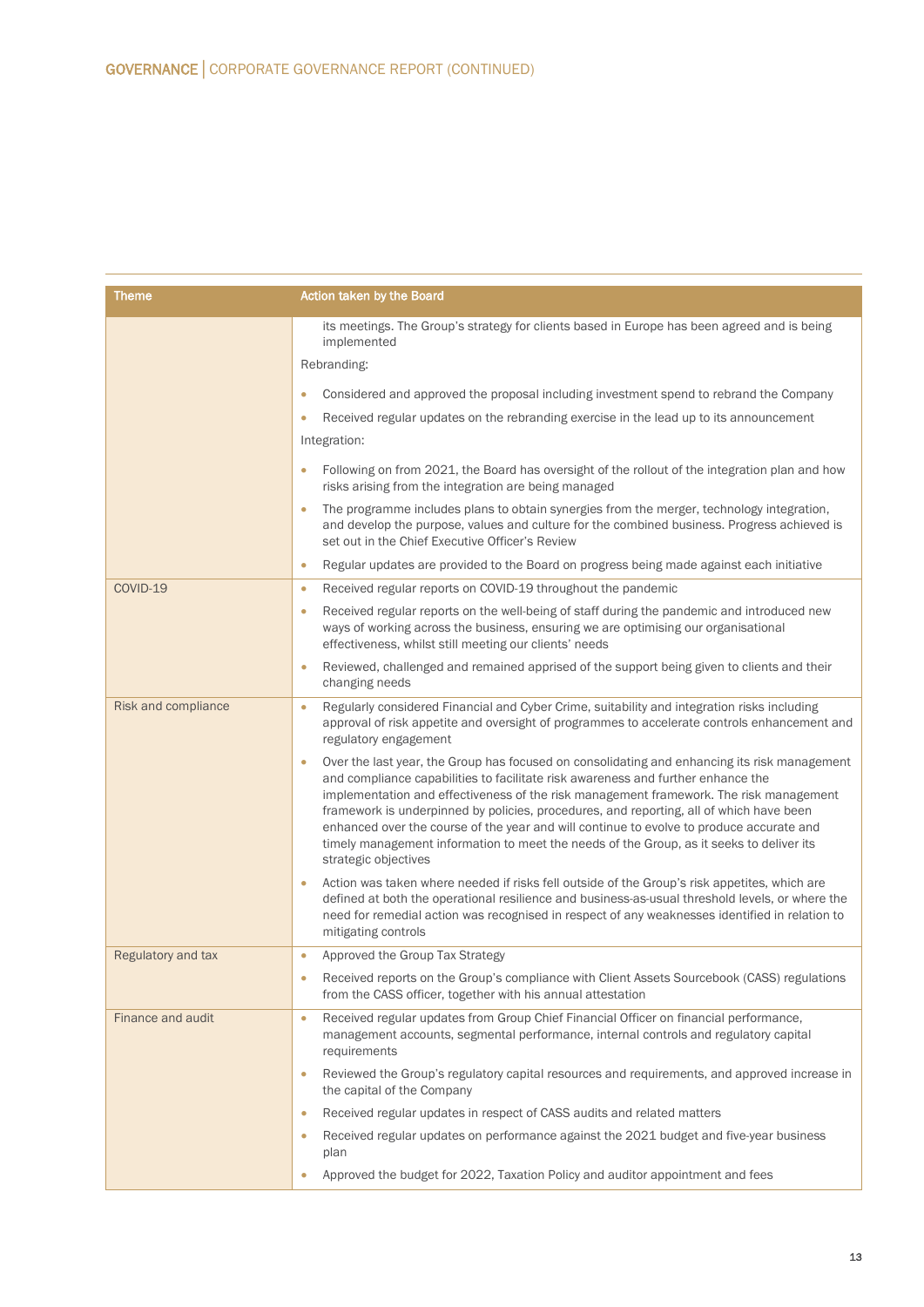| Theme                           | Action taken by the Board                                                                                                                                                                                                                                                                                                                                                                             |  |  |
|---------------------------------|-------------------------------------------------------------------------------------------------------------------------------------------------------------------------------------------------------------------------------------------------------------------------------------------------------------------------------------------------------------------------------------------------------|--|--|
|                                 | Approved the Annual Report and Financial Statements 2020 and other year-end related<br>matters. The Board also agreed the going concern and viability statements included within the<br>Annual Report and Financial Statements 2020                                                                                                                                                                   |  |  |
|                                 | Reviewed, challenged and approved ICAAP, adequacy and effectiveness of stress-testing and<br>$\bullet$<br>capital management                                                                                                                                                                                                                                                                          |  |  |
|                                 | Reviewed and approved the distribution of an interim dividend of £32.9 million to<br>$\bullet$<br>shareholders. The payment was made from the Company's distributable reserves based on the<br>unaudited balance sheet of the Company as at 31 October 2021. The Company has not<br>declared a final dividend                                                                                         |  |  |
| Corporate social responsibility | Received regular updates from the Corporate Responsibility Committee on the corporate social<br>$\bullet$<br>responsibility activities undertaken by the Group, including its stance on environmental social<br>governance, which continues to be an area of increasing importance not only to the Board but<br>society as a whole, see the Corporate Responsibility Report, available on our website |  |  |
|                                 | Approved the statement on slavery and human trafficking for the financial year ended 31<br>December 2020 in compliance with the Modern Slavery Act 2015. It is available on the Group's<br>website                                                                                                                                                                                                    |  |  |
| <b>Legal and Governance</b>     | Received regular updates from the Group General Counsel on legal matters as well as<br>$\bullet$<br>developments in law and from the Company Secretary regarding corporate governance that<br>affect the business and recommended best practices as appropriate. Directors are periodically<br>reminded of their responsibilities both in law and from a regulatory perspective                       |  |  |
|                                 | Received regular updates on revisions to senior management function (SMF) responsibilities,<br>$\bullet$<br>including relevant training and approved new SMF appointments as appropriate                                                                                                                                                                                                              |  |  |
|                                 | Approved restructuring and liquidation of several group entities as part of the legal entity<br>$\bullet$<br>rationalisation programme                                                                                                                                                                                                                                                                |  |  |
|                                 | Received regular updates on the Chair's succession, subsequently approving the appointment<br>$\bullet$<br>of the new Chair                                                                                                                                                                                                                                                                           |  |  |
|                                 | Approved the appointment of two new Independent Non-Executive Directors and the Company<br>Secretary                                                                                                                                                                                                                                                                                                  |  |  |
|                                 | Approved the roll out of a tailored Board induction programme to new incoming directors<br>$\bullet$<br>including site visits as appropriate. Induction sessions were arranged for Chris Grigg and Bill<br>McNabb providing opportunities to familiarise themselves with the Tilney and Smith &<br>Williamson businesses and governance structure                                                     |  |  |
|                                 | Approved the revised governance model for financial services business, resulting in the<br>$\bullet$<br>restructuring of various sub-Committees under the Group Executive Committee and of financial<br>services senior management under John Bunch, the Chief Financial Services Director                                                                                                            |  |  |
|                                 | The Board has an oversight of the Group policies framework and approved policies which are<br>not delegated elsewhere                                                                                                                                                                                                                                                                                 |  |  |
|                                 | Approved any changes to directors' conflicts of interest<br>$\bullet$                                                                                                                                                                                                                                                                                                                                 |  |  |
|                                 | In December 2021, the Board approved an internal board evaluation exercise facilitated by<br>$\bullet$<br>Lintstock. The Board was apprised of the launch of the exercise at the end of January 2022<br>and findings will be delivered to the Board in March 2022                                                                                                                                     |  |  |
| People and culture              | Received regular updates from the Group's Chief People Officer on human resources matters<br>$\bullet$                                                                                                                                                                                                                                                                                                |  |  |
|                                 | Approved a new recruitment operating model to transform the Group's recruitment process.<br>$\bullet$<br>Resource Solutions, an outsourcing provider has been engaged to support Board efforts to<br>promote the Company's aspirations for diversity and inclusiveness as well as ESG                                                                                                                 |  |  |
|                                 | Considered Succession Planning across all key control and support functions<br>$\bullet$                                                                                                                                                                                                                                                                                                              |  |  |
|                                 | Kept apprised of employee well-being during COVID-19 and integration post-merger<br>$\bullet$                                                                                                                                                                                                                                                                                                         |  |  |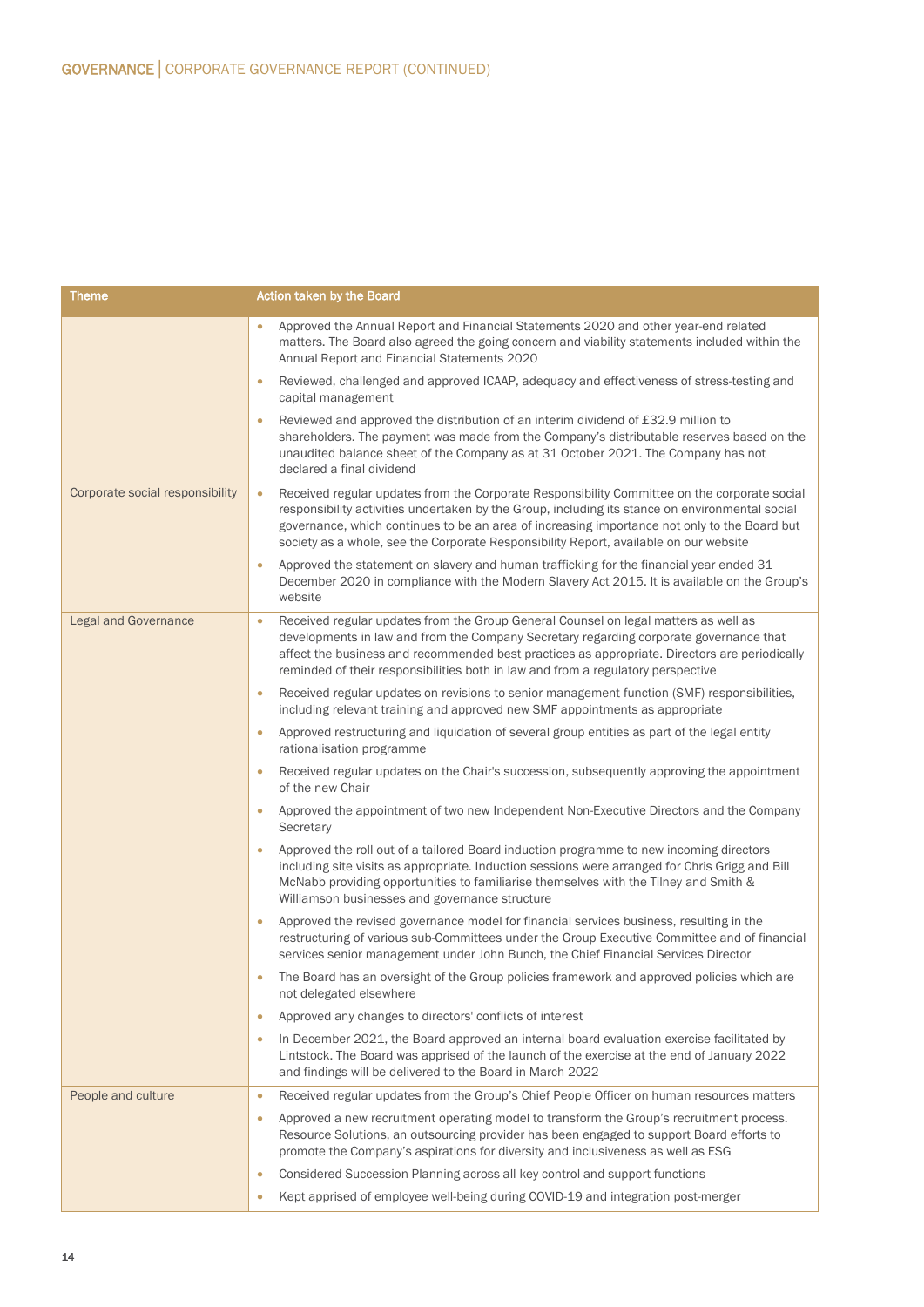| Theme             | Action taken by the Board                                                                                                                                                            |  |  |
|-------------------|--------------------------------------------------------------------------------------------------------------------------------------------------------------------------------------|--|--|
|                   | Supported management in its engagement with employees through colleague pulse surveys<br>۰<br>and establishing Smart Working framework during the pandemic                           |  |  |
|                   | Considered the adequacy of Gender Pay Gap policy and other remuneration policies with<br>oversight from Remuneration Committee                                                       |  |  |
|                   | Received regular reports on whistleblowing instances and recommendations from Risk and<br>٠<br>Oversight Committee                                                                   |  |  |
|                   | Supported the move to 45 Gresham Street, London providing 'Smart Working' facilities to our<br>٠<br>colleagues and designed to the highest standards of environmental sustainability |  |  |
|                   | Received regular updates on the new senior management hires                                                                                                                          |  |  |
| Operations and IT | Received regular updates on change portfolio initiatives including update on integration<br>٠<br>programmes, client advisor and digitisation and custody migration                   |  |  |
|                   | Agreed IT and cyber security resilience testing<br>٠                                                                                                                                 |  |  |
|                   | Received regular updates on the implementation of the Core Wealth system since its launch<br>٠<br>and ways to effectively implement it                                               |  |  |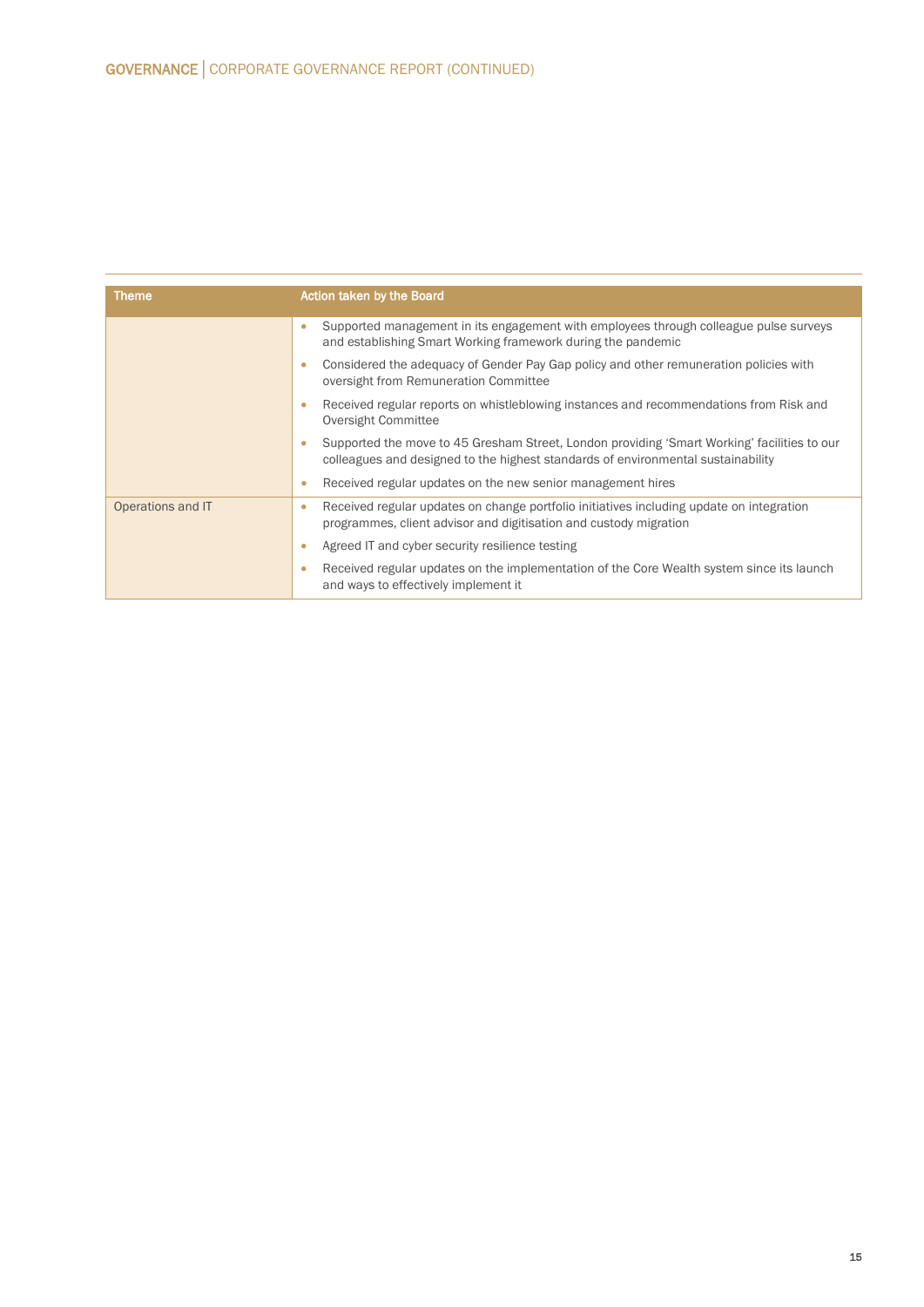#### The Board Committees

The Board delegates certain responsibilities to Board Committees to help discharge its duties. The Board Committees play an essential role in supporting the Board, giving focused oversight of key areas and aspects of the business. The Board Committees are in turn supported by various executive and management committees as set out in the diagram below. While the Board retains overall responsibility, a sub-Committee structure allows more time for closer scrutiny by Board Committees prior to any consideration required by the Board.

The role and responsibilities of the Board and Board Committees, including sub-Committees, are set out in formal Terms of Reference to ensure there are clear lines of accountability and responsibility to support effective decision-making across the

organisation. These are reviewed at least annually as part of the review of the corporate governance framework.

Except for the Group Executive Committee and Corporate Responsibility Committee, all Committees are composed of Independent Non-Executive Directors only. The Board Chair is also the Chair of the Nomination Committee and the Corporate Responsibility Committee; all other principal Board Committees, except the Group Executive Committee, are chaired by Independent Non-executive Directors who have particular skills or interests in the activities of those Committees. The Chairs of each of the Board Committees provide a report to the Board on their activities.

The governance structure encompassing the Board, its principal Board Committees and the sub-Committees is set out in the diagram below.



1. Independent Non-Executive Director (INED).

2. Represents Non-Executive Directors' (NED) participation on the Board and respective Board Committees.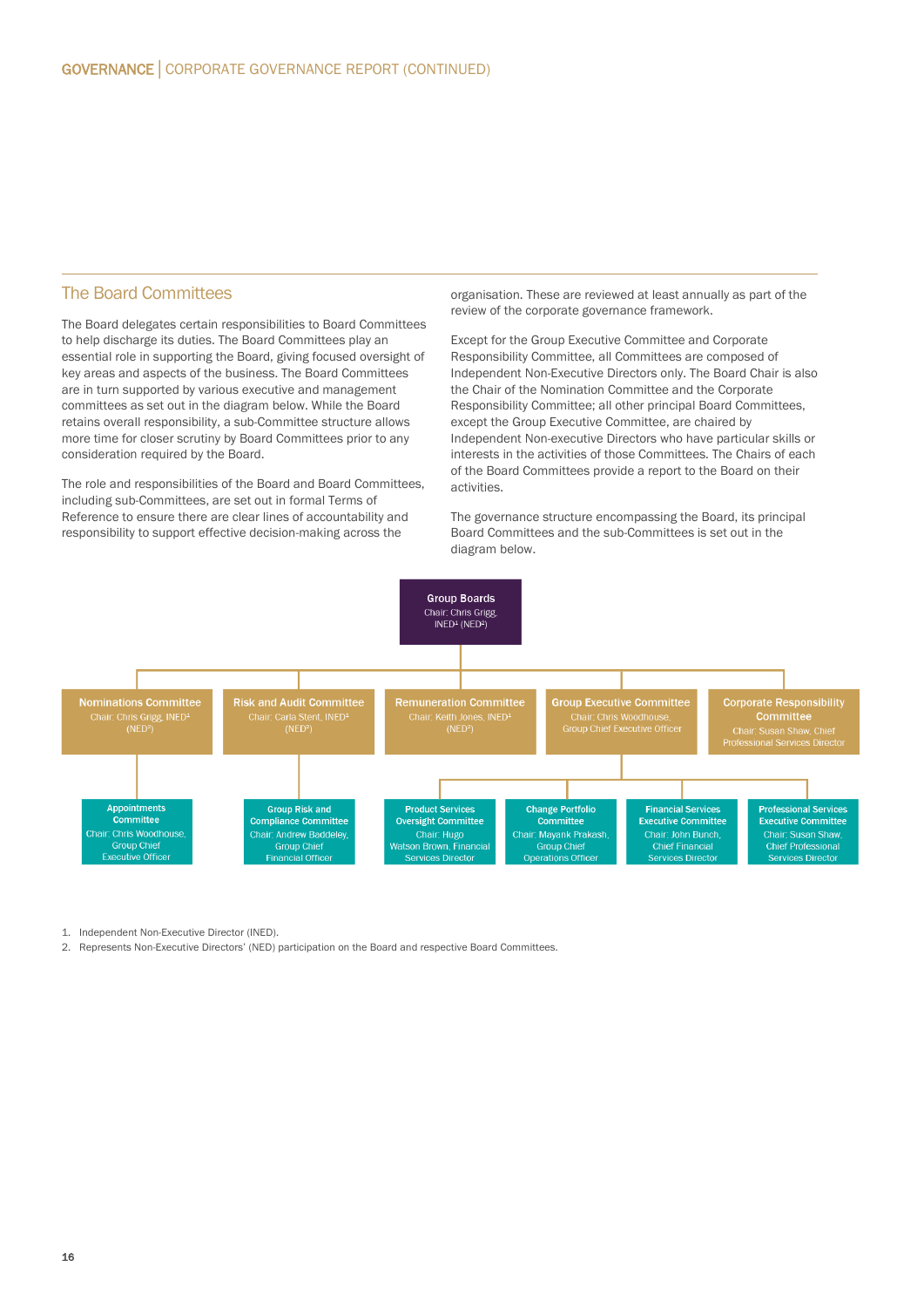#### Risk and Audit Committee and its sub-Committee:

Details are set out in the Risk and Audit Committee Report on pages 19 to 21.

#### Nomination Committee and its sub-Committee

Details are set out in the Nominations Committee Report on pages 22 to 23.

#### Remuneration Committee

The Committee comprises Non-Executive Directors and its Chair is an independent Non-Executive Director. The responsibilities delegated by the Board to the Committee include oversight of remuneration and incentive packages for senior staff within the Group. It also ensures that the remuneration policies and practices comply with the appropriate regulatory guidelines and codes of practice and are designed to foster and support the Group's strategy, prudent risk management, culture and behaviours and take into account the long-term interests of all stakeholders. It considers changes to the Group's remuneration policy, any significant widening of the gender pay gap, any proposal to introduce a new equity incentive plan and significant changes to the equity incentive arrangements of Board members. The Committee approves the remuneration and incentive packages for the Executive Directors and the members of the Group Executive Committee. It has oversight of the controls in place to ensure that risk and compliance concerns are reflected in the remuneration of individuals.

#### Group Executive Committee

The Group Executive Committee, the membership of which is drawn from senior colleagues across the Group, is responsible for managing the business and delivering the execution of our strategy. This Committee is chaired by the Group Chief Executive Officer. It meets weekly to consider ad hoc matters and monthly to consider a more scheduled range of topics.

The Group Executive Committee, in its oversight of the businesses within the Group, has the following executive and management sub-Committees which report into it. These sub-Committees comprise key senior managers and colleagues from various business functions who are responsible for the day-to-day running of the business and other operational and compliance matters and implementing the strategies that the Board has set.

- Product and Services Oversight Committee: oversees the product governance requirements of MiFID II
- Change Portfolio Committee: monitors large change projects across the Group. It provides challenge and oversight of change activity. This includes the prioritisation, planning, execution and governance of in-scope projects and change activity
- Financial Services Executive Committee: a newly formed sub-Committee of Group Executive Committee which consolidates the following three legacy committees: the Investment Management Executive Committee, the Financial Planning Executive Committee and the Commercial Executive Committee to provide unified focus to the Financial Services business. It is responsible for overseeing the overall functioning and governance of the core Financial Services business in order to enhance client outcomes and ongoing business development. This Committee is further supported by several other sub-Committees such as the Risk Operational and Oversight Committee, Investment Process Committee, the Investment Oversight Committee, the Financial Planning Process Committee and the Financial Planning Oversight Committee and various working groups
- Professional Services Executive Committee: oversees the overall functioning and governance of the core Professional Services business to enhance client outcomes and ongoing business development.

Corporate Responsibilities Committee

Details are set out in the Corporate Responsibility Report.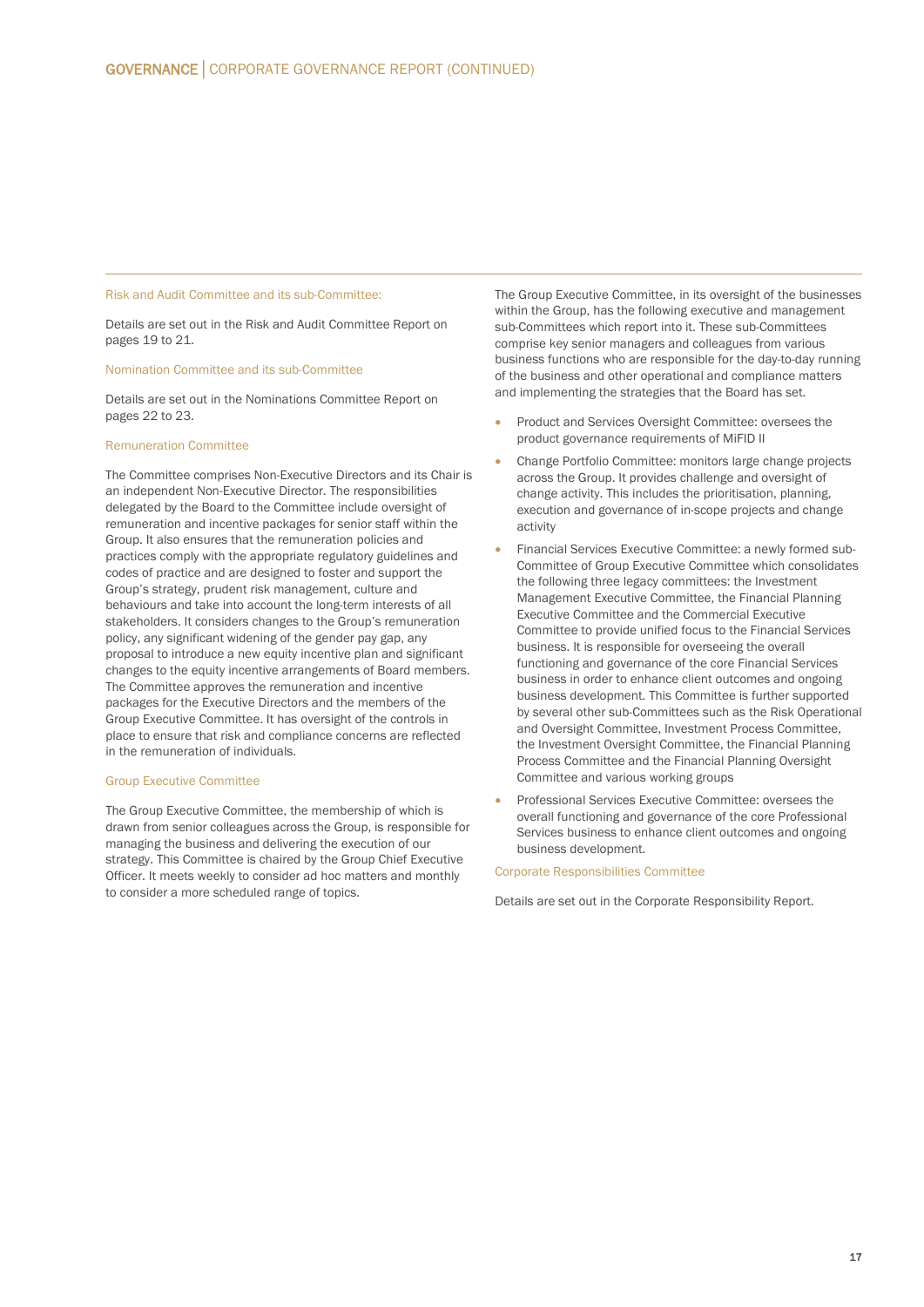# Board and Committee membership and attendance record1

| <b>Position</b>                                  | <b>Member</b>                                                                                                 | <b>Group Boards</b>                    | <b>Nominations</b><br>Committee | <b>Risk and Audit</b><br><b>Committee</b> | <b>Remuneration</b><br>Committee |
|--------------------------------------------------|---------------------------------------------------------------------------------------------------------------|----------------------------------------|---------------------------------|-------------------------------------------|----------------------------------|
| Chair                                            | Chris Grigg <sup>2</sup><br><b>Will Samuel</b>                                                                | 4/4<br>11/12                           | N/A<br>4/4                      | N/A<br>8/8                                | N/A<br>8/8                       |
| Executive<br><b>Directors</b>                    | Andrew Baddeley<br>Chris Woodhouse                                                                            | 12/12<br>11/12                         | N/A<br>N/A                      | N/A<br>N/A                                | N/A<br>N/A                       |
| Independent<br>Non-Executive<br><b>Directors</b> | <b>Elizabeth Chambers</b><br>Keith Jones <sup>3</sup><br>Bill McNabb <sup>4</sup><br>Carla Stent <sup>5</sup> | 8/12<br>11/12<br>10/12<br>12/12        | 4/4<br>4/4<br>N/A<br>4/4        | 6/8<br>8/8<br>N/A<br>8/8                  | 8/8<br>8/8<br>N/A<br>8/8         |
| Non-Executive<br><b>Directors</b>                | David Cobb<br>Peter Deming<br>Philip Muelder<br>Chris Pell<br>Kevin Stopps <sup>6</sup>                       | 11/12<br>11/12<br>9/12<br>12/12<br>7/9 | N/A<br>4/4<br>2/4<br>4/4<br>N/A | N/A<br>6/8<br>N/A<br>8/8<br>N/A           | N/A<br>8/8<br>7/8<br>8/8<br>N/A  |

1. The table shows attendance at the meetings, held during the year, of the Group Boards and those Committees which comprises NEDs.

2. Chris Grigg was appointed to the Board on 2 August 2021 and is also Chair of the Nominations Committee.

3. Keith Jones is the Chair of the Remuneration Committee.

4. Bill McNabb was appointed to the Board on 15 January 2021.

5. Carla Stent is the Chair of the Risk and Audit Committee.

6. Kevin Stopps resigned from the Board on 1 October 2021.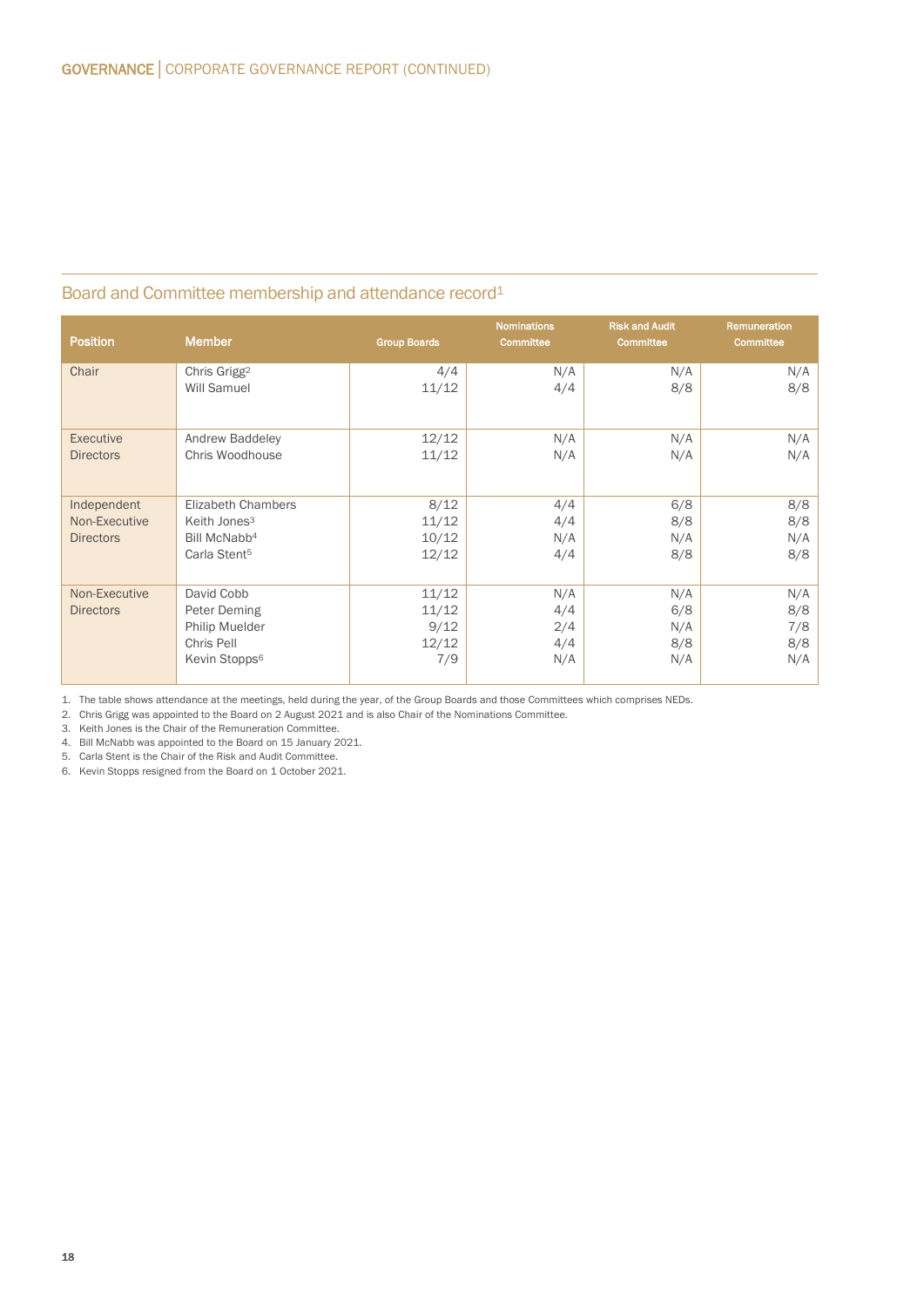# Risk and Audit Committee Report



Carla Stent - Chair of the Risk and Audit Committee

### The Chair's statement

This is my second year reporting to you as the Chair of the Risk and Audit Committee. This remains an exciting time for the Company as we continue to build on the achievements following the merger. It is my pleasure to report on the Committee's deliberations during the 2021 financial year, which have included risks relating to the integration following the merger, the COVID-19 pandemic and the digital technology platform upgrades that the Group has undertaken through the Core Wealth programme and the assessment of the appropriateness of internal controls and reporting. We also reviewed the appropriateness of the financial crime, cyber, investment suitability and change programme processes. We counselled management on the need for a dynamic assessment of emerging risks facing the business including COVID-19 and ESG.

# Membership and attendance

Details of Committee membership and their attendance is set out on page 18.

The Group Chief Financial Officer, the Group General Counsel, the Group Chief Risk and Compliance Officer, the Group Financial Controller, the Chief Operating Officer and the Group Chief Executive Officer were all in attendance at the Committee meetings, as were representatives from the Group's external and internal auditors, who also met with the Committee members before some meetings without management present.

# Role and responsibilities of the Committee

The Committee has responsibility for oversight of a number of audit and risk matters, which are set out in its terms of reference and include:

- Review the enterprise wide risk profile through Three Lines of Defence governance model
- Provide advice, oversight and challenge to embed and maintain a supportive risk culture
- Review the Risk Framework and recommend it to the Board for approval
- Review and approve the key risk type and risk activity frameworks identified in the Risk Framework
- Review the capability to identify and manage new risks and risk types
- Oversee and challenge the day-to-day risk management actions and oversight arrangements and adherence to risk frameworks and policies
- Review the integrity of the financial statements of the Company and any formal announcements relating to its financial performance, including significant financial reporting judgements
- Ensure the effectiveness of internal financial controls
- Evaluate the external auditors including their independence and objectivity, as well as agreeing the audit scope and effectiveness of the audit process in respect of the statutory audit of the annual financial statements
- Ensure the effectiveness of the internal audit function
- Review the whistleblowing arrangements.

#### **Governance**

The Risk and Audit Committee is supported by an executive and management committee called the 'Group Risk and Compliance Committee' which is chaired by Andrew Baddeley, Group Chief Financial Officer and attended by key colleagues from various business functions including risk, compliance and CASS. This sub-Committee monitors the risk management framework to ensure that adequate systems and controls are in place and that the businesses operate in accordance with all relevant legal and regulatory requirements. It also ensures the management of key risks against appetite group-wide and reports on deviations and material issues across the Group.

#### Overview of the year

#### Risk management framework

The Group operates a Three Lines of Defence model to support the risk management framework which is detailed in the Strategic Report.

Group level key risks, together with associated key risk indicators and risk appetites for each, have been agreed within the risk management policy and framework, reflecting the risk to the Group's business and delivery of its strategy. Key risks are agreed by the Board and monitored by the Group Risk and Compliance Committee, which reports to the Risk and Audit Committee on any key risk that sits outside of risk appetite and recommends actions to bring them back within tolerance.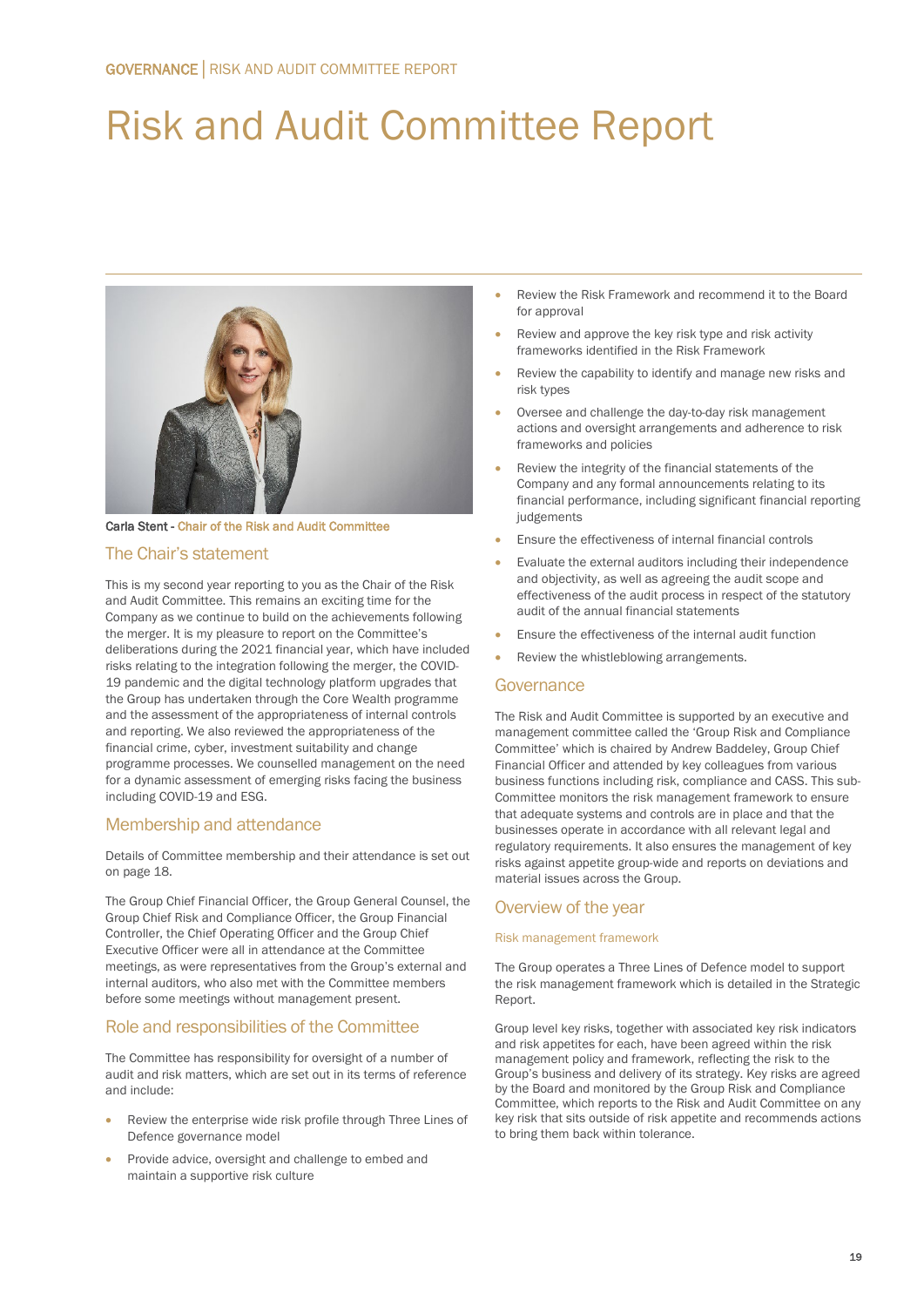#### Internal control and financial reporting

The Board has overall responsibility for the Group's system of internal control. The Chair of the Risk and Audit Committee is responsible for the internal audit function and is supported by the Head of Internal Audit and the Group Chief Risk Officer.

Services of the co-source internal audit partner, BDO LLP, are utilised alongside those of the in-house team. Audit reports from a rolling programme of work are received and reviewed by the Group Risk and Compliance Committee, the Risk and Audit Committee and any other relevant Committees as appropriate.

The Group's system of internal financial control includes restrictions on payment authorisations and execution and, where appropriate and possible, duties are segregated. The annual budgeting, forecasting and monthly management reporting system, which applies throughout the Group, enables trends to be evaluated and variances to be acted upon. The Group's Executive Committee received monthly financial information on results and other performance data and the Board reviewed financial and performance data at each of its formal meetings.

Any system of internal control, however, is designed to manage, rather than eliminate the risk of failure to achieve business objectives and client outcomes. In establishing and reviewing the system of internal controls, the Directors consider the nature and extent of relevant risks, the likelihood of a loss being incurred and costs of control.

| <b>Theme</b>           | Action taken by the Committee                                                                                                                                                                                                                                                                                                                                                                                                              |
|------------------------|--------------------------------------------------------------------------------------------------------------------------------------------------------------------------------------------------------------------------------------------------------------------------------------------------------------------------------------------------------------------------------------------------------------------------------------------|
| <b>Risk Oversight</b>  | Received regular updates from Group Chief Risk Compliance Officer and Group General<br>$\bullet$<br>Counsel to consider key risk, compliance and financial crime matters including emerging risks<br>and recommending appropriate actions to the Board and downstream functions                                                                                                                                                            |
|                        | Received updates from the Chief Investment Management Director on Investment Suitability<br>$\bullet$<br>and Oversight and the Risk Budget                                                                                                                                                                                                                                                                                                 |
|                        | Considered regular updates from the Group Chief Financial Officer regarding the retirement<br>$\bullet$<br>benefit assumptions, and from the Group Chief Risk Officer regarding compliance monitoring<br>plan, KRIs and risk environment                                                                                                                                                                                                   |
|                        | Monitored the adequacy of the Group's whistleblowing policy and investigated any<br>$\bullet$<br>whistleblowing cases during the year                                                                                                                                                                                                                                                                                                      |
| Regulatory and tax     | Received regular updates from the CASS auditors and the Group's CASS officer on CASS<br>$\bullet$<br>matters including regular engagement with the FCA                                                                                                                                                                                                                                                                                     |
|                        | Considered the Group's taxation status report and its tax strategy. The Group's Tax Strategy<br>$\bullet$<br>has been made publicly available on our website. The strategy sets out the Group's governance<br>in relation to tax compliance, risk management, attitude to arranging our tax affairs, and our<br>relationship with the tax authorities. The Group's tax risk appetite is considered to be low                               |
| <b>Audit matters</b>   | <b>Internal Audit</b>                                                                                                                                                                                                                                                                                                                                                                                                                      |
|                        | Received regular reports from the internal auditors (supported by BDO LLP under a co-sourced<br>$\bullet$<br>model). A number of internal audits were carried out during the year in accordance with a plan<br>approved by the Committee. The Committee monitored progress against the implementation of<br>the recommended actions, and reviewed management's responses to any matters of<br>significance raised during the audit reviews |
|                        | <b>External Audit:</b>                                                                                                                                                                                                                                                                                                                                                                                                                     |
|                        | Mazars LLP continue to act as our external auditors. Mazars confirmed that they were<br>$\bullet$<br>independent and able to express an objective opinion on the financial statements ended 31<br>December 2021                                                                                                                                                                                                                            |
| <b>Finance matters</b> | Critical accounting judgements and key sources of estimation uncertainty made in the<br>$\bullet$<br>preparation of the Annual Report and Financial Statements (for further information, see note 4<br>to the Consolidated Financial Statements) were considered and agreed by the Committee,<br>including:<br>Revenue recognition                                                                                                         |
|                        |                                                                                                                                                                                                                                                                                                                                                                                                                                            |

# Summary of key Committee activities in 2021: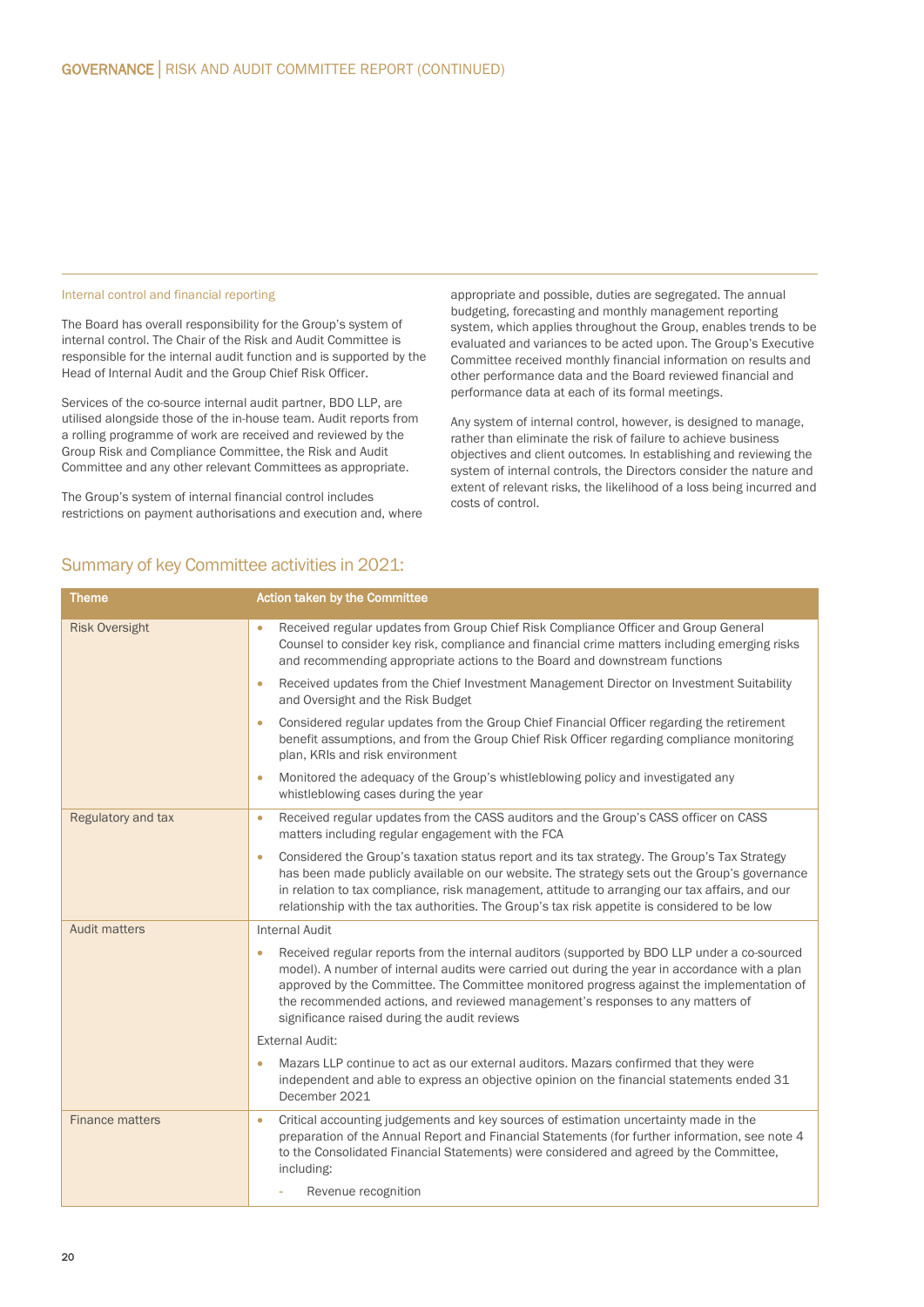| <b>Theme</b>      | Action taken by the Committee                                                                                                                                                                                                                                                                                                                                                                                                                                                                                                                       |  |
|-------------------|-----------------------------------------------------------------------------------------------------------------------------------------------------------------------------------------------------------------------------------------------------------------------------------------------------------------------------------------------------------------------------------------------------------------------------------------------------------------------------------------------------------------------------------------------------|--|
|                   | Capitalised costs of obtaining client contracts<br>٠                                                                                                                                                                                                                                                                                                                                                                                                                                                                                                |  |
|                   | Classification of exceptional items                                                                                                                                                                                                                                                                                                                                                                                                                                                                                                                 |  |
|                   | Impairment of goodwill<br>٠                                                                                                                                                                                                                                                                                                                                                                                                                                                                                                                         |  |
|                   | <b>Business combinations</b><br>٠                                                                                                                                                                                                                                                                                                                                                                                                                                                                                                                   |  |
|                   | Useful lives of intangible assets<br>٠                                                                                                                                                                                                                                                                                                                                                                                                                                                                                                              |  |
|                   | Fair value of financial instruments                                                                                                                                                                                                                                                                                                                                                                                                                                                                                                                 |  |
|                   | Defined benefit pension schemes                                                                                                                                                                                                                                                                                                                                                                                                                                                                                                                     |  |
|                   | Share-based payments                                                                                                                                                                                                                                                                                                                                                                                                                                                                                                                                |  |
|                   | Accrued income                                                                                                                                                                                                                                                                                                                                                                                                                                                                                                                                      |  |
|                   | Reviewed and agreed the going concern and viability statements, together with the work<br>$\bullet$<br>carried out as a whole to prepare the Annual Report and Financial Statements 2020.<br>Considering the Annual Report and Financial Statements 2020 were fair, balanced and<br>understandable and provided the information necessary for shareholders to assess the Group<br>and Company's performance, business model and strategy, the Committee recommended to<br>the Board the approval of the Annual Report and Financial Statements 2020 |  |
|                   | Recommended to the Board, the approval of the ICAAP 2021 and flagged that consideration<br>$\bullet$<br>needs to be given to the impact of inflation risk in future ICARA reports                                                                                                                                                                                                                                                                                                                                                                   |  |
| Operations and IT | Received regular updates from the Chief Operating Officer on material change programmes<br>$\bullet$<br>including custody consolidation for the UK and internationally, the development of the Core<br>Wealth platform and updates on IT controls and cybersecurity                                                                                                                                                                                                                                                                                 |  |

# Terms of Reference

The Terms of Reference and membership are regularly reviewed by the Committee to make sure they continue to be appropriate.

# Looking forward

During the coming financial year, the Committee will continue to focus on the risk and prudential risk matters facing the Group, with a particular focus on integration risk and significant technology platform changes, cyber, fraud, financial crime and evidence of investment suitability practices. It will also continue to be cognisant of the challenges presented by the evolving pandemic and the return to the 'new normal', people-related risks that have arisen including wellbeing and capability and capacity to deliver our strategic priorities, as well as any new risks and changes to the regulatory environment that may come into effect during the course of the year.

Carla Stent Chair of the Risk and Audit Committee

2 March 2022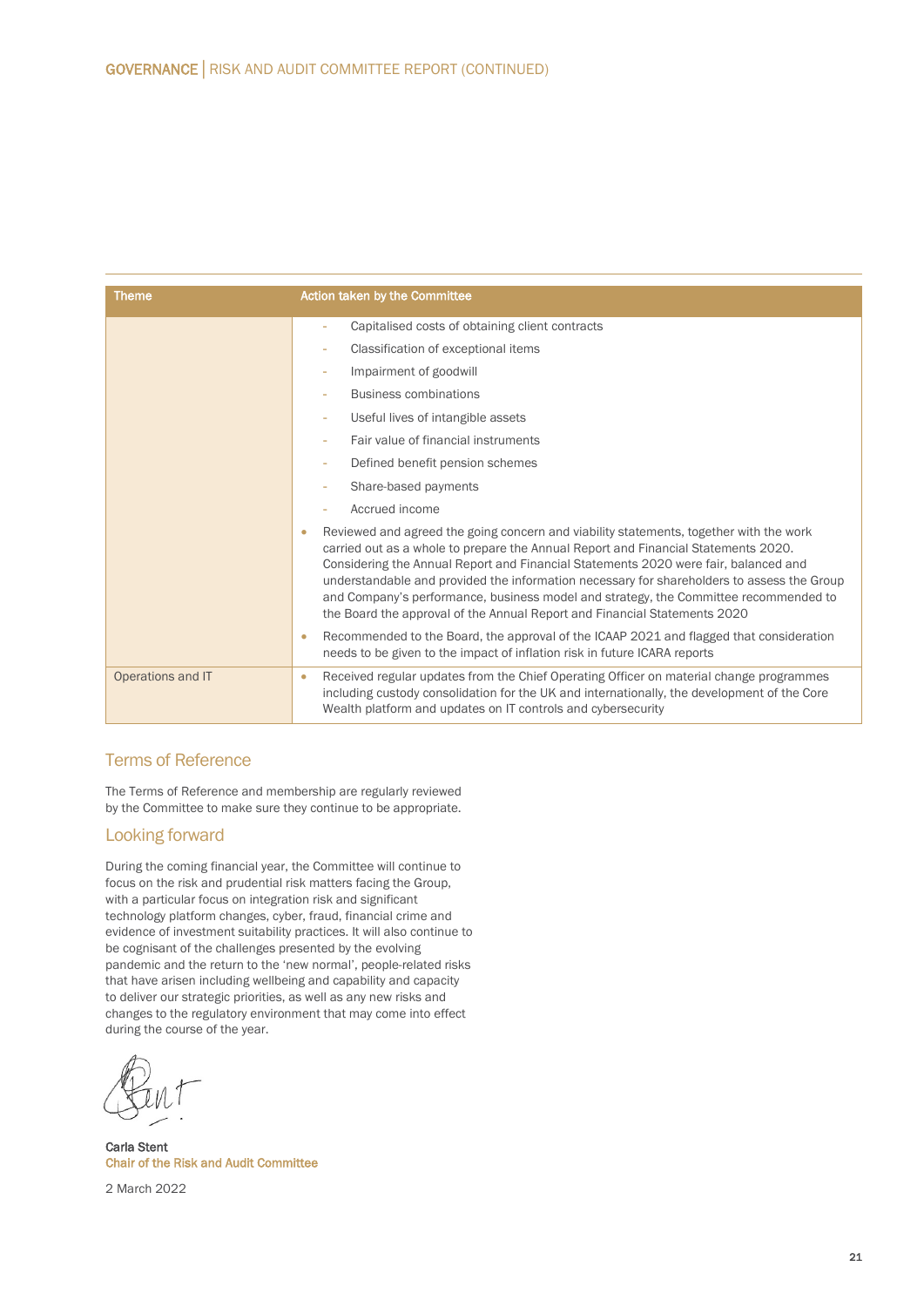# Nominations Committee Report



Chris Grigg - Chair of the Nominations Committee

# The Chair's statement

Following my appointment as Board Chair and Chair of the Nominations Committee, it is my pleasure to present to you the report of the Nominations Committee's activities during the financial year.

The Committee's Board recruitment process is continuous and proactive; it takes into account the factors affecting the long-term success of the Group and its strategic priorities. During 2021, the Committee has undergone a number of changes in its membership as set out later in this report.

# Membership and attendance

Details of Committee membership and their attendance is set out on page 18.

# Role and responsibilities of the Committee

The primary responsibilities of the Committee include to:

- Review the Board's structure, size and composition, including independence, diversity, knowledge, skills and experience of its members
- Consider succession planning for Directors and senior executives
- Identify and nominate candidates to fill Board vacancies as they arise
- Assess its performance and oversee the performance evaluation process for the Board and its Committees
- Consider the annual reappointment of Directors having regard to their performance and ability to contribute to the Board
- Oversee the induction of new Directors and ongoing training needs for the Board and individual Directors

• Oversee the adequacy of the governance arrangements in place.

### Governance

The Nominations Committee is supported by an executive and management Committee called the 'Appointments Committee' which is chaired by the Group Chief Executive Officer and has key colleagues from various business functions such as the Group Chief Financial Officer and Group Chief People Officer. This sub-Committee reports any material matters as appropriate and recommends succession plans to the Nominations Committee in order to allow it to deliver is responsibilities efficiently.

# Overview of the year

During 2021, the focus of the Committee's work was to:

- Oversee Board changes and continue to strengthen the senior management succession pipeline
- Lead the process for new Director appointments to the Board
- Review the collective skills, knowledge and experience of the Board, taking into account independence and diversity to inform succession plans
- Consider arrangements relating to Directors including Directors' interests, time commitment, terms of employment and that they remain appropriate.

#### Succession Planning

The Committee leads the process for identification, nomination and recommendation of candidates for appointments to the Board and senior management function holders on the Board. It also ensures plans are in place for orderly succession to both the Board and such senior management positions. In doing so, it follows a rigorous and transparent process designed to make sure the appointments are based on merit and objective criteria, and they promote diversity in its broadest sense to complement and strengthen the overall Board and its Committees' skills, knowledge and experience.

As part of the Board appointments process, the Committee takes account of legal and regulatory requirements. The Board retains responsibility for and approves final decisions on these matters.

#### Appointments to the Board

In 2021, the Committee spent significant time overseeing new Board appointments. The Committee undertook a search supported by Russell Reynolds resulting in its recommendation to the Board to appoint me as an independent NED Chair to the Board.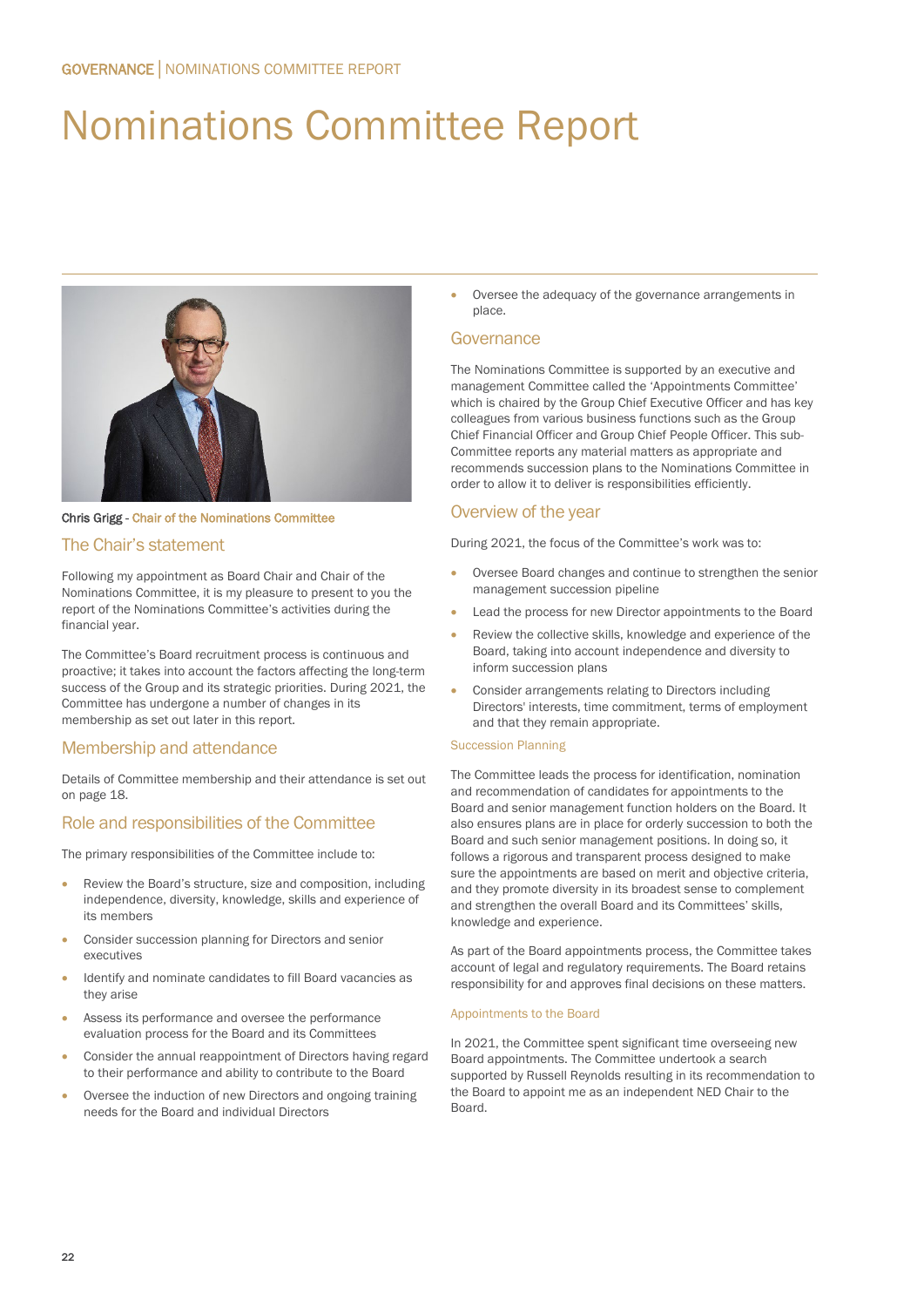### Terms of Reference

The Terms of Reference and membership are regularly reviewed by the Committee to make sure they continue to be appropriate and is approved by the Group Boards at least once a year.

### Looking forward

Following recent changes to the Board as described on page 10, the Board determined that an evaluation of the operation of the Board and Board Committees will be conducted in the early 2022. Whilst this is later than the normal cycle, it is designed to allow new Board members to transition and for new Board processes to be established, giving more meaningful observations for the ongoing operational effectiveness of the Board.

The Committee will continue to review the appropriateness of the Board structure and composition and oversee the implementation of the agreed actions arising from the external Board review. Key areas of focus going forward will be Board and executive succession planning, workforce engagement, wellbeing and overall talent management.

Chris Grigg Chair of the Nominations Committee

2 March 2022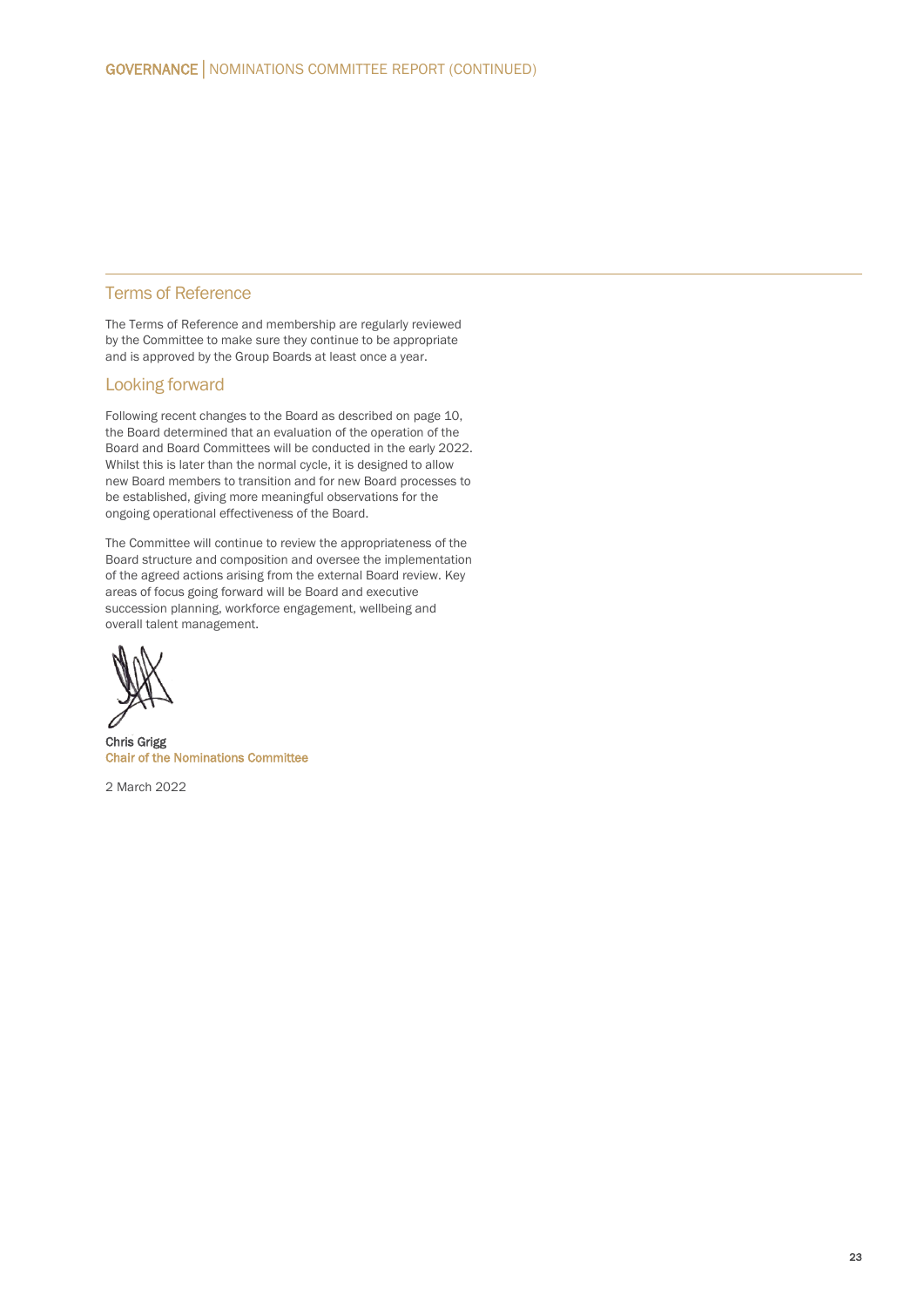# Directors' Report

The Directors present their Annual Report on the affairs of the Group and the Company, together with the audited Consolidated Financial Statements for the year ended 31 December 2021.

# Registered company number

The Company's registered number is 08741768.

### Business review and activities

The principal activities of the Company are set out in the Strategic Report. The information that fulfils the Companies Act 2006 requirements of the business review is included in the Strategic Report on pages 1 to 65. This includes a review of the development of the business of the Company during the year and of likely future developments in its business. Details of the principal risks and uncertainties are included in the Strategic Report.

### Corporate governance statement

The Company's statement on corporate governance can be found in the Corporate Governance Report on pages 7 to 23. The Corporate Governance Report forms part of this Directors' Report and is incorporated into it by cross-reference.

# Results and dividends

The consolidated results for the year are shown in the Consolidated Financial Statements.

The Directors do not recommend a payment of a final dividend in respect of the financial year ended 31 December 2021. During the year the Company distributed dividends of £32.9 million (2020: £42.7 million).

# **Directors**

The Directors who served throughout the year under review and up to the point of signing the financial statements are listed below, unless mentioned otherwise.

- A Baddeley
- E Chambers
- D Cobb
- P Deming
- C Grigg (appointed 2 August 2021)
- K Jones
- W McNabb (appointed 15 January 2021)
- P Muelder
- C Pell
- W Samuel (resigned 18 February 2022)
- C Stent
- K Stopps (resigned 1 October 2021)
- C Woodhouse

#### Company secretary

On 1 September 2021, Gavin White was appointed as Company Secretary.

### Capital structure

Details of changes in the Company's share capital during the year are given in the Consolidated Financial Statements.

### Substantial shareholdings

At the balance sheet date, Violin Debtco Guernsey Limited owned 100% of the ordinary share capital of the Company.

During the year, the immediate parent undertaking of the Company changed from Violin Equityco Limited to Violin Debtco Limited following a transfer of 100% of the ordinary shares of the Company which took effect on 10 November 2021. Further details are set out in the Consolidated Financial Statements.

#### Indemnity and insurance

The Directors have been covered by liability insurance throughout the year and the policy of insurance remains in force.

#### Financial instruments and risk management

Information on the Group's financial instruments and management of financial risk are disclosed in notes 3 and 36 respectively.

#### Corporate responsibility

The Directors are committed to minimising the environmental impact of the Group's operations and to delivering continuous improvement of its environmental performance. See Corporate Responsibility Report, available on our website, for details of the total greenhouse gas emissions data.

During the year, the Corporate Responsibility Committee was appointed and has delegated responsibility from the Board for setting and monitoring the Group's approach to the corporate responsibility strategy. The Group's Corporate Responsibility Report can be found on our website.

The Group is a supporter of the Task Force for Climate-Related Disclosures (TCFD) and Climate-Related Financial Disclosures are included in Corporate Responsibility Report, available on our website.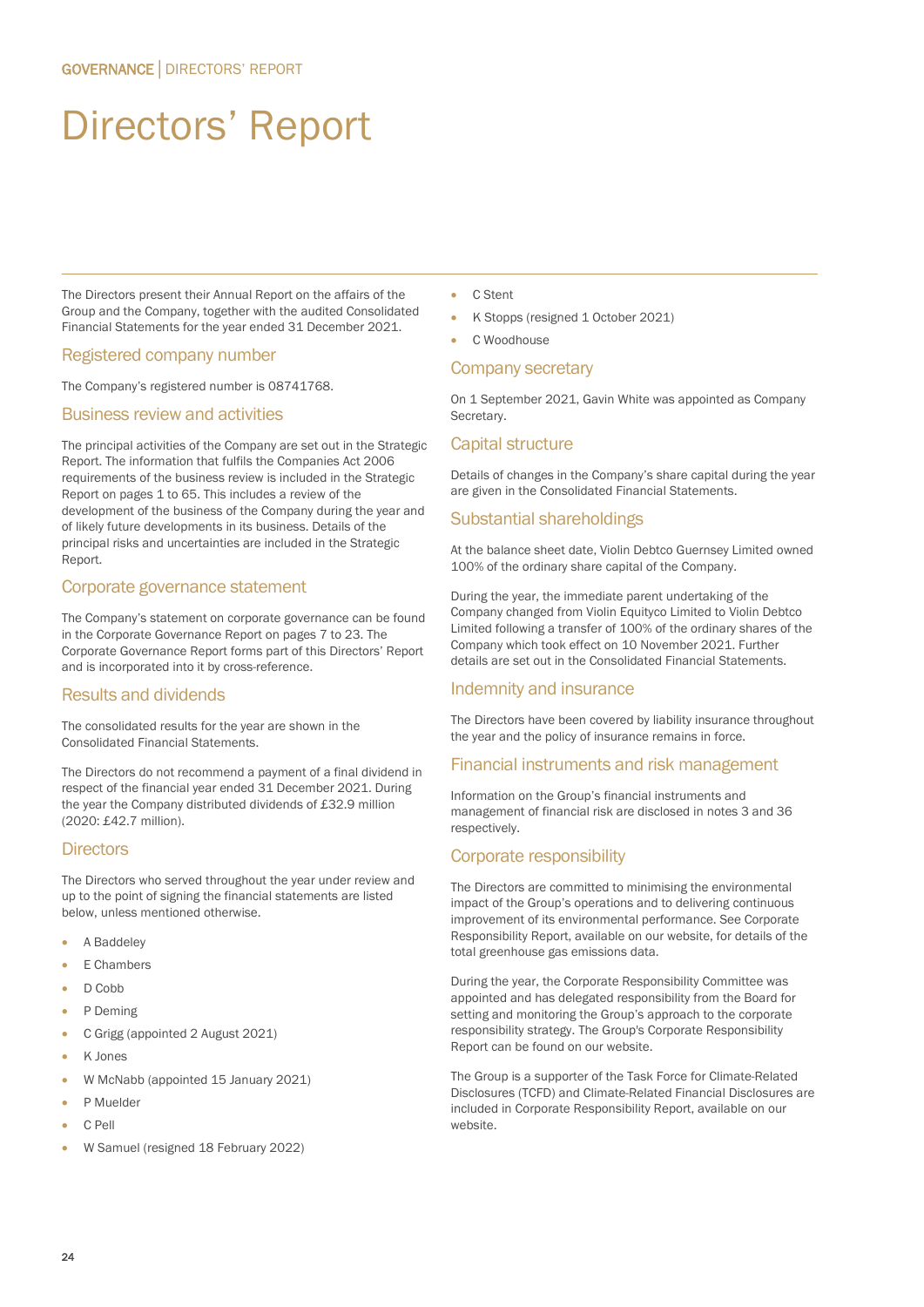### **Employees**

The Directors ensure that the Group's policies are consistent with its strategic objectives and are designed with the long-term success of the Company. The Group attracts and retains the most talented and committed people through maintaining employee engagement. This is achieved through a combination of effective communication, consultation and employee share ownership. Further detail is set out in the Section 172 Statement on pages 1 to 3 and Corporate Responsibility Report, available on our website.

The Directors are committed to equality of employment, access and quality of service for disabled people. The Group complies with the UK Equality Act 2010 throughout its business operations. Policies are in place to accommodate existing and prospective employees with disabilities giving full and fair consideration to their particular aptitudes and abilities, and for continuing the employment of employees who have become disabled by arranging appropriate training and making reasonable adjustments in the workplace.

### Information included in the Strategic Report

The Strategic Report contains matters, otherwise required to be disclosed in the Directors' Report, which are considered by directors of key strategic importance to the Company. Specifically, details on how the Board engages with colleagues, suppliers and other stakeholders during the year is set out in the Section 172 Statement on pages 1 to 3.

### Political donations

No political donations were made during the year (2020: £nil).

#### Post balance sheet events

Details of post-balance sheet events are set out in the Consolidated Financial Statements.

#### Future developments

Future developments of the Group are discussed in the Strategic Report.

#### Going concern

Details of the Group's business activities, performance and position, together with the risks it faces and other factors likely to affect its future development, are set out in the Strategic Report. Further information can also be found in the Consolidated Financial Statements.

The Directors have considered the Group's prospects and viability for a period of at least 12 months from the date the Consolidated Financial Statements are approved and have concluded that the Group has adequate financial resources over that period and, accordingly, the Directors continue to adopt a going concern basis for the preparation of the Consolidated Financial Statements.

#### Disclosure of information to the auditor

Each of the persons who is a Director at the date of approval of this Annual Report confirms that:

- so far as the Director is aware, there is no relevant audit information of which the Company's auditor is unaware; and
- the Director has taken all the steps that he/she ought to have taken as a Director in order to make himself/herself aware of any relevant audit information and to establish that the Company's auditor is aware of that information.

This confirmation is given and should be interpreted in accordance with the provisions of Section 418 of the Companies Act 2006.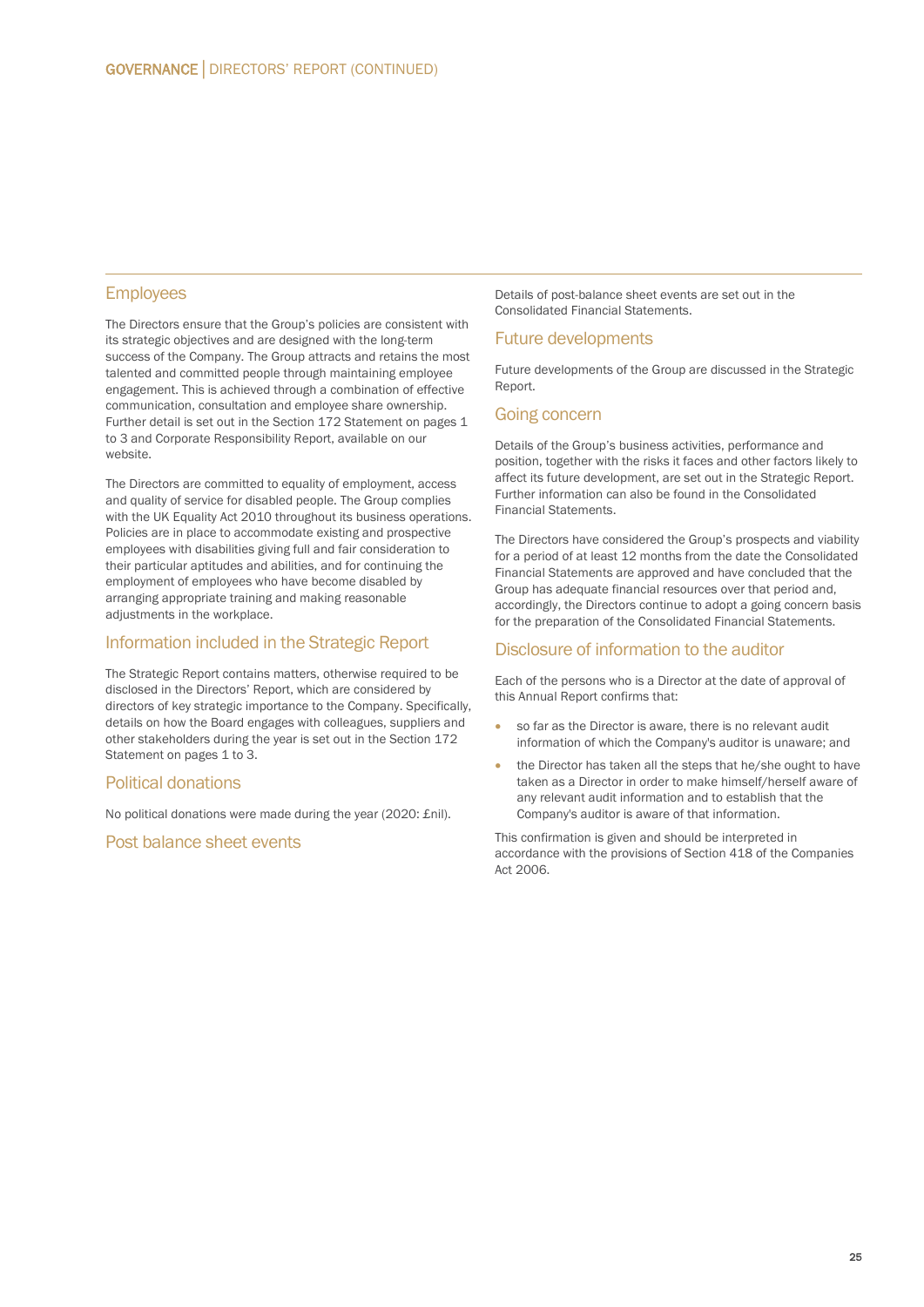# Directors' Responsibilities

The Directors are responsible for preparing the Annual Report and Financial Statements 2021, and the Group and Parent Company financial statements in accordance with applicable law and regulations.

Company law requires the Directors to prepare financial statements for each financial year. Under that law, the Directors have elected to prepare the financial statements in accordance with international accounting standards in conformity with the requirements of the Companies Act 2006.

Under company law, the Directors must not approve the financial statements unless they are satisfied that they give a true and fair view of the state of affairs of the Group and Parent Company and of their profit or loss for that period. In preparing each of the Group and Parent Company financial statements, the Directors are required to:

- select suitable accounting policies and then apply them consistently;
- make judgments and accounting estimates that are reasonable, relevant and reliable;
- state whether they have been prepared in accordance with international accounting standards in conformity with the requirements of the Companies Act 2006;
- assess the Group and Parent Company's ability to continue as a going concern, disclosing, as applicable, matters related to going concern;
- use the going concern basis of accounting unless they either intend to liquidate the Group or the Parent Company or to cease operations, or have no realistic alternative but to do so.

The Directors are responsible for maintaining adequate accounting records that are sufficient to show and explain the Parent Company's transactions and disclose with reasonable accuracy at any time the financial position of the Parent Company and enable them to ensure that the financial statements comply with the Companies Act 2006.

They are responsible for such internal controls as they determine are necessary to enable the preparation of financial statements that are free from material misstatement, whether due to fraud or error, and have general responsibility for taking such steps as are reasonably open to them to safeguard the assets of the Group and to prevent and detect fraud and other irregularities.

Under applicable law and regulations, the Directors are also responsible for preparing a Strategic Report, Directors' Report, and Corporate Governance Report that comply with that law and those regulations.

The Directors are responsible for the maintenance and integrity of the corporate and financial information included on the Company's website. Legislation in the UK governing the preparation and dissemination of financial statements may differ from legislation in other jurisdictions.

#### Responsibility statement of the Directors in respect of the Annual Report and Financial **Statements**

We confirm that to the best of our knowledge:

- the financial statements, which have been prepared in accordance with the applicable set of accounting standards, give a true and fair view of the assets, liabilities, financial position and profit or loss of the Company and the undertakings included in the consolidation taken as a whole
- the Strategic Report and Directors' Report include a fair review of the development and performance of the business and the position of the Group and the undertakings included in the consolidation taken as a whole, together with a description of the principal risks and uncertainties that they face.

We consider the Annual Report and Financial Statements, taken as a whole, is fair, balanced and understandable and provides the information necessary for shareholders to assess the Group's position and performance, business model and strategy.

On behalf of the Board on 2 March 2022:

Gavin White Group Company Secretary

Tilney Smith & Williamson Limited Registered Number: 08741768 Registered Office: 6 Chesterfield Gardens, London, W1J 5BQ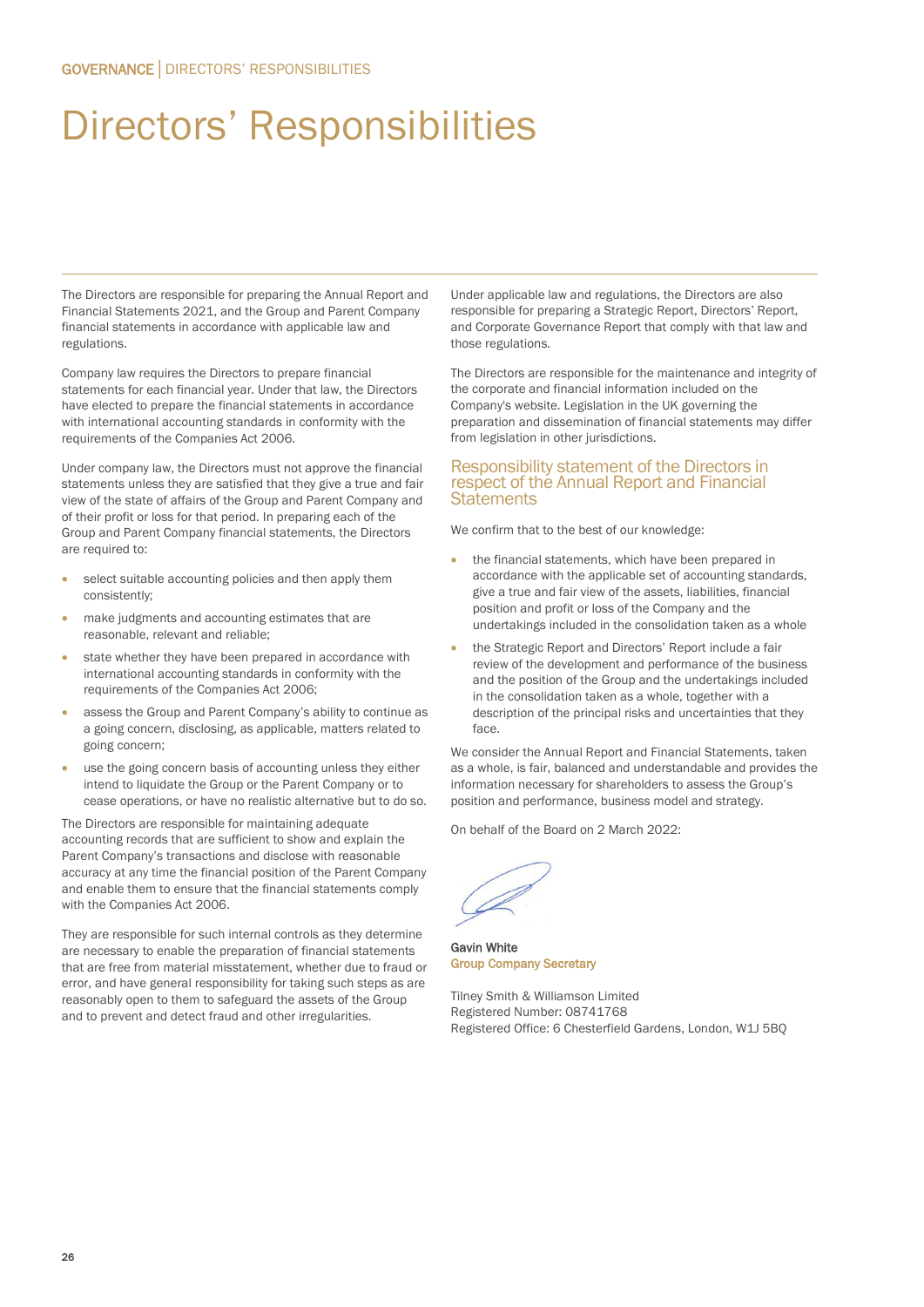The following are the Group's subsidiary undertakings, all of which are owned 100% directly or indirectly by the Company and are included in the consolidated financial statements.

| 25 Moorgate Limited<br>Ordinary<br>7<br>Property management<br>3<br>Aitchison & Colegrave Trustees Limited<br>Dormant<br>Ordinary<br>$\sqrt{2}$<br>Ashcourt Holdings Limited<br>Dormant<br>Ordinary/Preference<br>$\mathbf{2}$<br>Ashcourt Rowan Limited<br>Ordinary<br>Holding company<br>$\overline{7}$<br>Athenaeum Secretaries Limited<br>Dormant<br>Ordinary<br>$\overline{7}$<br>Athenaeum Directors Limited<br>Dormant<br>Ordinary<br>$\perp$<br>Bestinvest (Consultants) Limited<br>Financial planning<br>Ordinary<br>$\mathbf 1$<br>Bestinvest (Holdings) Limited<br>Holding company<br>Ordinary<br>8<br>Cunningham Coates Limited<br>Dormant<br>Ordinary<br>$\mathbf 2$<br>DS Aslan Midco Limited<br>Dormant<br>Ordinary<br>$\overline{7}$<br><b>HFS Milbourne Financial Services Limited</b><br>Ordinary/A Ordinary/<br>Investment management<br>Preference<br>Pensions and insurance<br><b>HW Financial Services Limited</b><br>Ordinary/A Ordinary<br>$\mathbf 1$<br>Index Fund Advisors Limited<br>$\mathbf 1$<br>Investment management<br>Ordinary<br>$\mathbf{1}$<br>Index WM (Holdings) Limited<br>A Ordinary/B Ordinary/<br>Dormant<br>Preference<br>$\overline{c}$<br>Investment Management Holdings Limited<br>Dormant<br>Ordinary<br>$\Theta$<br><b>LHM Casey McGrath Limited</b><br>Ordinary<br>Dormant<br>$\overline{7}$<br>Milbourne Holdings Limited<br>Holding company<br>Ordinary<br>$\overline{\mathcal{I}}$<br>NCL (Nominees) Limited<br>Dormant<br>Ordinary<br>$\overline{\mathcal{I}}$<br><b>NCL (Securities) Limited</b><br>A Ordinary/B Ordinary<br>Dormant<br>$\overline{7}$<br><b>NCL Investments Limited</b><br>Services company<br>Ordinary<br>Oakfield Trustees Limited<br>10<br>Trust company<br>Ordinary<br>$\overline{2}$<br>Paragon Trustees Ltd<br>Dormant<br>Ordinary<br>11<br>Smith & Williamson (Channel Islands) Limited<br>Accountancy<br>Ordinary<br>$\overline{7}$<br>Smith & Williamson Corporate Finance Limited<br>Corporate finance<br>Ordinary<br>$\boldsymbol{7}$<br>Smith & Williamson Corporate Services Limited<br>Services company<br>Ordinary<br>$\boldsymbol{7}$<br>Smith & Williamson Financial Services Limited<br>Pensions and insurance<br>Ordinary<br>9<br>Smith & Williamson Freaney Employment Services<br>Services company<br>Ordinary<br>Limited<br>9<br>Smith & Williamson Freaney Limited<br>Ordinary/A Ordinary<br>Accountancy<br>$\boldsymbol{7}$<br>Smith & Williamson Fund Administration Limited<br>Fund administration<br>Ordinary<br>$\boldsymbol{7}$<br>Smith & Williamson Group Holdings Limited<br>Dormant<br>Ordinary<br>$\boldsymbol{7}$<br>Smith & Williamson Holdings Limited<br>A Ordinary/D Ordinary<br>Holding company<br>$\overline{7}$<br>Smith & Williamson I M Limited<br>Holding company<br>Ordinary<br>11<br>Smith & Williamson International Limited<br>Ordinary<br>Investment management<br>Smith & Williamson Investment Management<br>12<br>Ordinary<br>Investment management<br>(Europe) Limited<br>Smith & Williamson Investment Management<br>13<br>OEIC managers<br>Ordinary<br>(Ireland) Limited<br>Smith & Williamson Investment Management LLP<br>$\overline{7}$<br>Members' capital<br>Investment management<br>$\boldsymbol{7}$<br>Smith & Williamson Investment Services Limited<br>Treasury<br>Ordinary<br>$\boldsymbol{7}$<br>Smith & Williamson LLP<br>Members' capital<br>Accountancy<br>$\boldsymbol{7}$<br>Smith & Williamson Nominees Limited<br>Dormant<br>Ordinary<br>12<br>Smith & Williamson Pensioneer Trustee Limited<br>Pensions<br>Ordinary<br>Smith & Williamson Services Limited<br>$\overline{7}$<br>Services company<br>Ordinary<br>$\overline{7}$<br>Smith & Williamson Tax LLP<br>Dormant<br>Members' capital<br>$\overline{7}$<br>Smith & Williamson TBS Holdings Limited<br>Holding company<br>Ordinary |                        |          | Class of share capital | Registered<br>office |
|----------------------------------------------------------------------------------------------------------------------------------------------------------------------------------------------------------------------------------------------------------------------------------------------------------------------------------------------------------------------------------------------------------------------------------------------------------------------------------------------------------------------------------------------------------------------------------------------------------------------------------------------------------------------------------------------------------------------------------------------------------------------------------------------------------------------------------------------------------------------------------------------------------------------------------------------------------------------------------------------------------------------------------------------------------------------------------------------------------------------------------------------------------------------------------------------------------------------------------------------------------------------------------------------------------------------------------------------------------------------------------------------------------------------------------------------------------------------------------------------------------------------------------------------------------------------------------------------------------------------------------------------------------------------------------------------------------------------------------------------------------------------------------------------------------------------------------------------------------------------------------------------------------------------------------------------------------------------------------------------------------------------------------------------------------------------------------------------------------------------------------------------------------------------------------------------------------------------------------------------------------------------------------------------------------------------------------------------------------------------------------------------------------------------------------------------------------------------------------------------------------------------------------------------------------------------------------------------------------------------------------------------------------------------------------------------------------------------------------------------------------------------------------------------------------------------------------------------------------------------------------------------------------------------------------------------------------------------------------------------------------------------------------------------------------------------------------------------------------------------------------------------------------------------------------------------------------------------------------------------------------------------------------------------------------------------------------------------------------------------------------------------------------------------------------------------------------------------------------------------------------------------------------------------------------------------------------------------------------------------------------------------------------------------------------------------------------------------------------------------------------------------------------------------------------------------------------------------|------------------------|----------|------------------------|----------------------|
|                                                                                                                                                                                                                                                                                                                                                                                                                                                                                                                                                                                                                                                                                                                                                                                                                                                                                                                                                                                                                                                                                                                                                                                                                                                                                                                                                                                                                                                                                                                                                                                                                                                                                                                                                                                                                                                                                                                                                                                                                                                                                                                                                                                                                                                                                                                                                                                                                                                                                                                                                                                                                                                                                                                                                                                                                                                                                                                                                                                                                                                                                                                                                                                                                                                                                                                                                                                                                                                                                                                                                                                                                                                                                                                                                                                                                                              | Subsidiary undertaking | Activity |                        |                      |
|                                                                                                                                                                                                                                                                                                                                                                                                                                                                                                                                                                                                                                                                                                                                                                                                                                                                                                                                                                                                                                                                                                                                                                                                                                                                                                                                                                                                                                                                                                                                                                                                                                                                                                                                                                                                                                                                                                                                                                                                                                                                                                                                                                                                                                                                                                                                                                                                                                                                                                                                                                                                                                                                                                                                                                                                                                                                                                                                                                                                                                                                                                                                                                                                                                                                                                                                                                                                                                                                                                                                                                                                                                                                                                                                                                                                                                              |                        |          |                        |                      |
|                                                                                                                                                                                                                                                                                                                                                                                                                                                                                                                                                                                                                                                                                                                                                                                                                                                                                                                                                                                                                                                                                                                                                                                                                                                                                                                                                                                                                                                                                                                                                                                                                                                                                                                                                                                                                                                                                                                                                                                                                                                                                                                                                                                                                                                                                                                                                                                                                                                                                                                                                                                                                                                                                                                                                                                                                                                                                                                                                                                                                                                                                                                                                                                                                                                                                                                                                                                                                                                                                                                                                                                                                                                                                                                                                                                                                                              |                        |          |                        |                      |
|                                                                                                                                                                                                                                                                                                                                                                                                                                                                                                                                                                                                                                                                                                                                                                                                                                                                                                                                                                                                                                                                                                                                                                                                                                                                                                                                                                                                                                                                                                                                                                                                                                                                                                                                                                                                                                                                                                                                                                                                                                                                                                                                                                                                                                                                                                                                                                                                                                                                                                                                                                                                                                                                                                                                                                                                                                                                                                                                                                                                                                                                                                                                                                                                                                                                                                                                                                                                                                                                                                                                                                                                                                                                                                                                                                                                                                              |                        |          |                        |                      |
|                                                                                                                                                                                                                                                                                                                                                                                                                                                                                                                                                                                                                                                                                                                                                                                                                                                                                                                                                                                                                                                                                                                                                                                                                                                                                                                                                                                                                                                                                                                                                                                                                                                                                                                                                                                                                                                                                                                                                                                                                                                                                                                                                                                                                                                                                                                                                                                                                                                                                                                                                                                                                                                                                                                                                                                                                                                                                                                                                                                                                                                                                                                                                                                                                                                                                                                                                                                                                                                                                                                                                                                                                                                                                                                                                                                                                                              |                        |          |                        |                      |
|                                                                                                                                                                                                                                                                                                                                                                                                                                                                                                                                                                                                                                                                                                                                                                                                                                                                                                                                                                                                                                                                                                                                                                                                                                                                                                                                                                                                                                                                                                                                                                                                                                                                                                                                                                                                                                                                                                                                                                                                                                                                                                                                                                                                                                                                                                                                                                                                                                                                                                                                                                                                                                                                                                                                                                                                                                                                                                                                                                                                                                                                                                                                                                                                                                                                                                                                                                                                                                                                                                                                                                                                                                                                                                                                                                                                                                              |                        |          |                        |                      |
|                                                                                                                                                                                                                                                                                                                                                                                                                                                                                                                                                                                                                                                                                                                                                                                                                                                                                                                                                                                                                                                                                                                                                                                                                                                                                                                                                                                                                                                                                                                                                                                                                                                                                                                                                                                                                                                                                                                                                                                                                                                                                                                                                                                                                                                                                                                                                                                                                                                                                                                                                                                                                                                                                                                                                                                                                                                                                                                                                                                                                                                                                                                                                                                                                                                                                                                                                                                                                                                                                                                                                                                                                                                                                                                                                                                                                                              |                        |          |                        |                      |
|                                                                                                                                                                                                                                                                                                                                                                                                                                                                                                                                                                                                                                                                                                                                                                                                                                                                                                                                                                                                                                                                                                                                                                                                                                                                                                                                                                                                                                                                                                                                                                                                                                                                                                                                                                                                                                                                                                                                                                                                                                                                                                                                                                                                                                                                                                                                                                                                                                                                                                                                                                                                                                                                                                                                                                                                                                                                                                                                                                                                                                                                                                                                                                                                                                                                                                                                                                                                                                                                                                                                                                                                                                                                                                                                                                                                                                              |                        |          |                        |                      |
|                                                                                                                                                                                                                                                                                                                                                                                                                                                                                                                                                                                                                                                                                                                                                                                                                                                                                                                                                                                                                                                                                                                                                                                                                                                                                                                                                                                                                                                                                                                                                                                                                                                                                                                                                                                                                                                                                                                                                                                                                                                                                                                                                                                                                                                                                                                                                                                                                                                                                                                                                                                                                                                                                                                                                                                                                                                                                                                                                                                                                                                                                                                                                                                                                                                                                                                                                                                                                                                                                                                                                                                                                                                                                                                                                                                                                                              |                        |          |                        |                      |
|                                                                                                                                                                                                                                                                                                                                                                                                                                                                                                                                                                                                                                                                                                                                                                                                                                                                                                                                                                                                                                                                                                                                                                                                                                                                                                                                                                                                                                                                                                                                                                                                                                                                                                                                                                                                                                                                                                                                                                                                                                                                                                                                                                                                                                                                                                                                                                                                                                                                                                                                                                                                                                                                                                                                                                                                                                                                                                                                                                                                                                                                                                                                                                                                                                                                                                                                                                                                                                                                                                                                                                                                                                                                                                                                                                                                                                              |                        |          |                        |                      |
|                                                                                                                                                                                                                                                                                                                                                                                                                                                                                                                                                                                                                                                                                                                                                                                                                                                                                                                                                                                                                                                                                                                                                                                                                                                                                                                                                                                                                                                                                                                                                                                                                                                                                                                                                                                                                                                                                                                                                                                                                                                                                                                                                                                                                                                                                                                                                                                                                                                                                                                                                                                                                                                                                                                                                                                                                                                                                                                                                                                                                                                                                                                                                                                                                                                                                                                                                                                                                                                                                                                                                                                                                                                                                                                                                                                                                                              |                        |          |                        |                      |
|                                                                                                                                                                                                                                                                                                                                                                                                                                                                                                                                                                                                                                                                                                                                                                                                                                                                                                                                                                                                                                                                                                                                                                                                                                                                                                                                                                                                                                                                                                                                                                                                                                                                                                                                                                                                                                                                                                                                                                                                                                                                                                                                                                                                                                                                                                                                                                                                                                                                                                                                                                                                                                                                                                                                                                                                                                                                                                                                                                                                                                                                                                                                                                                                                                                                                                                                                                                                                                                                                                                                                                                                                                                                                                                                                                                                                                              |                        |          |                        |                      |
|                                                                                                                                                                                                                                                                                                                                                                                                                                                                                                                                                                                                                                                                                                                                                                                                                                                                                                                                                                                                                                                                                                                                                                                                                                                                                                                                                                                                                                                                                                                                                                                                                                                                                                                                                                                                                                                                                                                                                                                                                                                                                                                                                                                                                                                                                                                                                                                                                                                                                                                                                                                                                                                                                                                                                                                                                                                                                                                                                                                                                                                                                                                                                                                                                                                                                                                                                                                                                                                                                                                                                                                                                                                                                                                                                                                                                                              |                        |          |                        |                      |
|                                                                                                                                                                                                                                                                                                                                                                                                                                                                                                                                                                                                                                                                                                                                                                                                                                                                                                                                                                                                                                                                                                                                                                                                                                                                                                                                                                                                                                                                                                                                                                                                                                                                                                                                                                                                                                                                                                                                                                                                                                                                                                                                                                                                                                                                                                                                                                                                                                                                                                                                                                                                                                                                                                                                                                                                                                                                                                                                                                                                                                                                                                                                                                                                                                                                                                                                                                                                                                                                                                                                                                                                                                                                                                                                                                                                                                              |                        |          |                        |                      |
|                                                                                                                                                                                                                                                                                                                                                                                                                                                                                                                                                                                                                                                                                                                                                                                                                                                                                                                                                                                                                                                                                                                                                                                                                                                                                                                                                                                                                                                                                                                                                                                                                                                                                                                                                                                                                                                                                                                                                                                                                                                                                                                                                                                                                                                                                                                                                                                                                                                                                                                                                                                                                                                                                                                                                                                                                                                                                                                                                                                                                                                                                                                                                                                                                                                                                                                                                                                                                                                                                                                                                                                                                                                                                                                                                                                                                                              |                        |          |                        |                      |
|                                                                                                                                                                                                                                                                                                                                                                                                                                                                                                                                                                                                                                                                                                                                                                                                                                                                                                                                                                                                                                                                                                                                                                                                                                                                                                                                                                                                                                                                                                                                                                                                                                                                                                                                                                                                                                                                                                                                                                                                                                                                                                                                                                                                                                                                                                                                                                                                                                                                                                                                                                                                                                                                                                                                                                                                                                                                                                                                                                                                                                                                                                                                                                                                                                                                                                                                                                                                                                                                                                                                                                                                                                                                                                                                                                                                                                              |                        |          |                        |                      |
|                                                                                                                                                                                                                                                                                                                                                                                                                                                                                                                                                                                                                                                                                                                                                                                                                                                                                                                                                                                                                                                                                                                                                                                                                                                                                                                                                                                                                                                                                                                                                                                                                                                                                                                                                                                                                                                                                                                                                                                                                                                                                                                                                                                                                                                                                                                                                                                                                                                                                                                                                                                                                                                                                                                                                                                                                                                                                                                                                                                                                                                                                                                                                                                                                                                                                                                                                                                                                                                                                                                                                                                                                                                                                                                                                                                                                                              |                        |          |                        |                      |
|                                                                                                                                                                                                                                                                                                                                                                                                                                                                                                                                                                                                                                                                                                                                                                                                                                                                                                                                                                                                                                                                                                                                                                                                                                                                                                                                                                                                                                                                                                                                                                                                                                                                                                                                                                                                                                                                                                                                                                                                                                                                                                                                                                                                                                                                                                                                                                                                                                                                                                                                                                                                                                                                                                                                                                                                                                                                                                                                                                                                                                                                                                                                                                                                                                                                                                                                                                                                                                                                                                                                                                                                                                                                                                                                                                                                                                              |                        |          |                        |                      |
|                                                                                                                                                                                                                                                                                                                                                                                                                                                                                                                                                                                                                                                                                                                                                                                                                                                                                                                                                                                                                                                                                                                                                                                                                                                                                                                                                                                                                                                                                                                                                                                                                                                                                                                                                                                                                                                                                                                                                                                                                                                                                                                                                                                                                                                                                                                                                                                                                                                                                                                                                                                                                                                                                                                                                                                                                                                                                                                                                                                                                                                                                                                                                                                                                                                                                                                                                                                                                                                                                                                                                                                                                                                                                                                                                                                                                                              |                        |          |                        |                      |
|                                                                                                                                                                                                                                                                                                                                                                                                                                                                                                                                                                                                                                                                                                                                                                                                                                                                                                                                                                                                                                                                                                                                                                                                                                                                                                                                                                                                                                                                                                                                                                                                                                                                                                                                                                                                                                                                                                                                                                                                                                                                                                                                                                                                                                                                                                                                                                                                                                                                                                                                                                                                                                                                                                                                                                                                                                                                                                                                                                                                                                                                                                                                                                                                                                                                                                                                                                                                                                                                                                                                                                                                                                                                                                                                                                                                                                              |                        |          |                        |                      |
|                                                                                                                                                                                                                                                                                                                                                                                                                                                                                                                                                                                                                                                                                                                                                                                                                                                                                                                                                                                                                                                                                                                                                                                                                                                                                                                                                                                                                                                                                                                                                                                                                                                                                                                                                                                                                                                                                                                                                                                                                                                                                                                                                                                                                                                                                                                                                                                                                                                                                                                                                                                                                                                                                                                                                                                                                                                                                                                                                                                                                                                                                                                                                                                                                                                                                                                                                                                                                                                                                                                                                                                                                                                                                                                                                                                                                                              |                        |          |                        |                      |
|                                                                                                                                                                                                                                                                                                                                                                                                                                                                                                                                                                                                                                                                                                                                                                                                                                                                                                                                                                                                                                                                                                                                                                                                                                                                                                                                                                                                                                                                                                                                                                                                                                                                                                                                                                                                                                                                                                                                                                                                                                                                                                                                                                                                                                                                                                                                                                                                                                                                                                                                                                                                                                                                                                                                                                                                                                                                                                                                                                                                                                                                                                                                                                                                                                                                                                                                                                                                                                                                                                                                                                                                                                                                                                                                                                                                                                              |                        |          |                        |                      |
|                                                                                                                                                                                                                                                                                                                                                                                                                                                                                                                                                                                                                                                                                                                                                                                                                                                                                                                                                                                                                                                                                                                                                                                                                                                                                                                                                                                                                                                                                                                                                                                                                                                                                                                                                                                                                                                                                                                                                                                                                                                                                                                                                                                                                                                                                                                                                                                                                                                                                                                                                                                                                                                                                                                                                                                                                                                                                                                                                                                                                                                                                                                                                                                                                                                                                                                                                                                                                                                                                                                                                                                                                                                                                                                                                                                                                                              |                        |          |                        |                      |
|                                                                                                                                                                                                                                                                                                                                                                                                                                                                                                                                                                                                                                                                                                                                                                                                                                                                                                                                                                                                                                                                                                                                                                                                                                                                                                                                                                                                                                                                                                                                                                                                                                                                                                                                                                                                                                                                                                                                                                                                                                                                                                                                                                                                                                                                                                                                                                                                                                                                                                                                                                                                                                                                                                                                                                                                                                                                                                                                                                                                                                                                                                                                                                                                                                                                                                                                                                                                                                                                                                                                                                                                                                                                                                                                                                                                                                              |                        |          |                        |                      |
|                                                                                                                                                                                                                                                                                                                                                                                                                                                                                                                                                                                                                                                                                                                                                                                                                                                                                                                                                                                                                                                                                                                                                                                                                                                                                                                                                                                                                                                                                                                                                                                                                                                                                                                                                                                                                                                                                                                                                                                                                                                                                                                                                                                                                                                                                                                                                                                                                                                                                                                                                                                                                                                                                                                                                                                                                                                                                                                                                                                                                                                                                                                                                                                                                                                                                                                                                                                                                                                                                                                                                                                                                                                                                                                                                                                                                                              |                        |          |                        |                      |
|                                                                                                                                                                                                                                                                                                                                                                                                                                                                                                                                                                                                                                                                                                                                                                                                                                                                                                                                                                                                                                                                                                                                                                                                                                                                                                                                                                                                                                                                                                                                                                                                                                                                                                                                                                                                                                                                                                                                                                                                                                                                                                                                                                                                                                                                                                                                                                                                                                                                                                                                                                                                                                                                                                                                                                                                                                                                                                                                                                                                                                                                                                                                                                                                                                                                                                                                                                                                                                                                                                                                                                                                                                                                                                                                                                                                                                              |                        |          |                        |                      |
|                                                                                                                                                                                                                                                                                                                                                                                                                                                                                                                                                                                                                                                                                                                                                                                                                                                                                                                                                                                                                                                                                                                                                                                                                                                                                                                                                                                                                                                                                                                                                                                                                                                                                                                                                                                                                                                                                                                                                                                                                                                                                                                                                                                                                                                                                                                                                                                                                                                                                                                                                                                                                                                                                                                                                                                                                                                                                                                                                                                                                                                                                                                                                                                                                                                                                                                                                                                                                                                                                                                                                                                                                                                                                                                                                                                                                                              |                        |          |                        |                      |
|                                                                                                                                                                                                                                                                                                                                                                                                                                                                                                                                                                                                                                                                                                                                                                                                                                                                                                                                                                                                                                                                                                                                                                                                                                                                                                                                                                                                                                                                                                                                                                                                                                                                                                                                                                                                                                                                                                                                                                                                                                                                                                                                                                                                                                                                                                                                                                                                                                                                                                                                                                                                                                                                                                                                                                                                                                                                                                                                                                                                                                                                                                                                                                                                                                                                                                                                                                                                                                                                                                                                                                                                                                                                                                                                                                                                                                              |                        |          |                        |                      |
|                                                                                                                                                                                                                                                                                                                                                                                                                                                                                                                                                                                                                                                                                                                                                                                                                                                                                                                                                                                                                                                                                                                                                                                                                                                                                                                                                                                                                                                                                                                                                                                                                                                                                                                                                                                                                                                                                                                                                                                                                                                                                                                                                                                                                                                                                                                                                                                                                                                                                                                                                                                                                                                                                                                                                                                                                                                                                                                                                                                                                                                                                                                                                                                                                                                                                                                                                                                                                                                                                                                                                                                                                                                                                                                                                                                                                                              |                        |          |                        |                      |
|                                                                                                                                                                                                                                                                                                                                                                                                                                                                                                                                                                                                                                                                                                                                                                                                                                                                                                                                                                                                                                                                                                                                                                                                                                                                                                                                                                                                                                                                                                                                                                                                                                                                                                                                                                                                                                                                                                                                                                                                                                                                                                                                                                                                                                                                                                                                                                                                                                                                                                                                                                                                                                                                                                                                                                                                                                                                                                                                                                                                                                                                                                                                                                                                                                                                                                                                                                                                                                                                                                                                                                                                                                                                                                                                                                                                                                              |                        |          |                        |                      |
|                                                                                                                                                                                                                                                                                                                                                                                                                                                                                                                                                                                                                                                                                                                                                                                                                                                                                                                                                                                                                                                                                                                                                                                                                                                                                                                                                                                                                                                                                                                                                                                                                                                                                                                                                                                                                                                                                                                                                                                                                                                                                                                                                                                                                                                                                                                                                                                                                                                                                                                                                                                                                                                                                                                                                                                                                                                                                                                                                                                                                                                                                                                                                                                                                                                                                                                                                                                                                                                                                                                                                                                                                                                                                                                                                                                                                                              |                        |          |                        |                      |
|                                                                                                                                                                                                                                                                                                                                                                                                                                                                                                                                                                                                                                                                                                                                                                                                                                                                                                                                                                                                                                                                                                                                                                                                                                                                                                                                                                                                                                                                                                                                                                                                                                                                                                                                                                                                                                                                                                                                                                                                                                                                                                                                                                                                                                                                                                                                                                                                                                                                                                                                                                                                                                                                                                                                                                                                                                                                                                                                                                                                                                                                                                                                                                                                                                                                                                                                                                                                                                                                                                                                                                                                                                                                                                                                                                                                                                              |                        |          |                        |                      |
|                                                                                                                                                                                                                                                                                                                                                                                                                                                                                                                                                                                                                                                                                                                                                                                                                                                                                                                                                                                                                                                                                                                                                                                                                                                                                                                                                                                                                                                                                                                                                                                                                                                                                                                                                                                                                                                                                                                                                                                                                                                                                                                                                                                                                                                                                                                                                                                                                                                                                                                                                                                                                                                                                                                                                                                                                                                                                                                                                                                                                                                                                                                                                                                                                                                                                                                                                                                                                                                                                                                                                                                                                                                                                                                                                                                                                                              |                        |          |                        |                      |
|                                                                                                                                                                                                                                                                                                                                                                                                                                                                                                                                                                                                                                                                                                                                                                                                                                                                                                                                                                                                                                                                                                                                                                                                                                                                                                                                                                                                                                                                                                                                                                                                                                                                                                                                                                                                                                                                                                                                                                                                                                                                                                                                                                                                                                                                                                                                                                                                                                                                                                                                                                                                                                                                                                                                                                                                                                                                                                                                                                                                                                                                                                                                                                                                                                                                                                                                                                                                                                                                                                                                                                                                                                                                                                                                                                                                                                              |                        |          |                        |                      |
|                                                                                                                                                                                                                                                                                                                                                                                                                                                                                                                                                                                                                                                                                                                                                                                                                                                                                                                                                                                                                                                                                                                                                                                                                                                                                                                                                                                                                                                                                                                                                                                                                                                                                                                                                                                                                                                                                                                                                                                                                                                                                                                                                                                                                                                                                                                                                                                                                                                                                                                                                                                                                                                                                                                                                                                                                                                                                                                                                                                                                                                                                                                                                                                                                                                                                                                                                                                                                                                                                                                                                                                                                                                                                                                                                                                                                                              |                        |          |                        |                      |
|                                                                                                                                                                                                                                                                                                                                                                                                                                                                                                                                                                                                                                                                                                                                                                                                                                                                                                                                                                                                                                                                                                                                                                                                                                                                                                                                                                                                                                                                                                                                                                                                                                                                                                                                                                                                                                                                                                                                                                                                                                                                                                                                                                                                                                                                                                                                                                                                                                                                                                                                                                                                                                                                                                                                                                                                                                                                                                                                                                                                                                                                                                                                                                                                                                                                                                                                                                                                                                                                                                                                                                                                                                                                                                                                                                                                                                              |                        |          |                        |                      |
|                                                                                                                                                                                                                                                                                                                                                                                                                                                                                                                                                                                                                                                                                                                                                                                                                                                                                                                                                                                                                                                                                                                                                                                                                                                                                                                                                                                                                                                                                                                                                                                                                                                                                                                                                                                                                                                                                                                                                                                                                                                                                                                                                                                                                                                                                                                                                                                                                                                                                                                                                                                                                                                                                                                                                                                                                                                                                                                                                                                                                                                                                                                                                                                                                                                                                                                                                                                                                                                                                                                                                                                                                                                                                                                                                                                                                                              |                        |          |                        |                      |
|                                                                                                                                                                                                                                                                                                                                                                                                                                                                                                                                                                                                                                                                                                                                                                                                                                                                                                                                                                                                                                                                                                                                                                                                                                                                                                                                                                                                                                                                                                                                                                                                                                                                                                                                                                                                                                                                                                                                                                                                                                                                                                                                                                                                                                                                                                                                                                                                                                                                                                                                                                                                                                                                                                                                                                                                                                                                                                                                                                                                                                                                                                                                                                                                                                                                                                                                                                                                                                                                                                                                                                                                                                                                                                                                                                                                                                              |                        |          |                        |                      |
|                                                                                                                                                                                                                                                                                                                                                                                                                                                                                                                                                                                                                                                                                                                                                                                                                                                                                                                                                                                                                                                                                                                                                                                                                                                                                                                                                                                                                                                                                                                                                                                                                                                                                                                                                                                                                                                                                                                                                                                                                                                                                                                                                                                                                                                                                                                                                                                                                                                                                                                                                                                                                                                                                                                                                                                                                                                                                                                                                                                                                                                                                                                                                                                                                                                                                                                                                                                                                                                                                                                                                                                                                                                                                                                                                                                                                                              |                        |          |                        |                      |
|                                                                                                                                                                                                                                                                                                                                                                                                                                                                                                                                                                                                                                                                                                                                                                                                                                                                                                                                                                                                                                                                                                                                                                                                                                                                                                                                                                                                                                                                                                                                                                                                                                                                                                                                                                                                                                                                                                                                                                                                                                                                                                                                                                                                                                                                                                                                                                                                                                                                                                                                                                                                                                                                                                                                                                                                                                                                                                                                                                                                                                                                                                                                                                                                                                                                                                                                                                                                                                                                                                                                                                                                                                                                                                                                                                                                                                              |                        |          |                        |                      |
|                                                                                                                                                                                                                                                                                                                                                                                                                                                                                                                                                                                                                                                                                                                                                                                                                                                                                                                                                                                                                                                                                                                                                                                                                                                                                                                                                                                                                                                                                                                                                                                                                                                                                                                                                                                                                                                                                                                                                                                                                                                                                                                                                                                                                                                                                                                                                                                                                                                                                                                                                                                                                                                                                                                                                                                                                                                                                                                                                                                                                                                                                                                                                                                                                                                                                                                                                                                                                                                                                                                                                                                                                                                                                                                                                                                                                                              |                        |          |                        |                      |
|                                                                                                                                                                                                                                                                                                                                                                                                                                                                                                                                                                                                                                                                                                                                                                                                                                                                                                                                                                                                                                                                                                                                                                                                                                                                                                                                                                                                                                                                                                                                                                                                                                                                                                                                                                                                                                                                                                                                                                                                                                                                                                                                                                                                                                                                                                                                                                                                                                                                                                                                                                                                                                                                                                                                                                                                                                                                                                                                                                                                                                                                                                                                                                                                                                                                                                                                                                                                                                                                                                                                                                                                                                                                                                                                                                                                                                              |                        |          |                        |                      |
|                                                                                                                                                                                                                                                                                                                                                                                                                                                                                                                                                                                                                                                                                                                                                                                                                                                                                                                                                                                                                                                                                                                                                                                                                                                                                                                                                                                                                                                                                                                                                                                                                                                                                                                                                                                                                                                                                                                                                                                                                                                                                                                                                                                                                                                                                                                                                                                                                                                                                                                                                                                                                                                                                                                                                                                                                                                                                                                                                                                                                                                                                                                                                                                                                                                                                                                                                                                                                                                                                                                                                                                                                                                                                                                                                                                                                                              |                        |          |                        |                      |
|                                                                                                                                                                                                                                                                                                                                                                                                                                                                                                                                                                                                                                                                                                                                                                                                                                                                                                                                                                                                                                                                                                                                                                                                                                                                                                                                                                                                                                                                                                                                                                                                                                                                                                                                                                                                                                                                                                                                                                                                                                                                                                                                                                                                                                                                                                                                                                                                                                                                                                                                                                                                                                                                                                                                                                                                                                                                                                                                                                                                                                                                                                                                                                                                                                                                                                                                                                                                                                                                                                                                                                                                                                                                                                                                                                                                                                              |                        |          |                        |                      |
|                                                                                                                                                                                                                                                                                                                                                                                                                                                                                                                                                                                                                                                                                                                                                                                                                                                                                                                                                                                                                                                                                                                                                                                                                                                                                                                                                                                                                                                                                                                                                                                                                                                                                                                                                                                                                                                                                                                                                                                                                                                                                                                                                                                                                                                                                                                                                                                                                                                                                                                                                                                                                                                                                                                                                                                                                                                                                                                                                                                                                                                                                                                                                                                                                                                                                                                                                                                                                                                                                                                                                                                                                                                                                                                                                                                                                                              |                        |          |                        |                      |
|                                                                                                                                                                                                                                                                                                                                                                                                                                                                                                                                                                                                                                                                                                                                                                                                                                                                                                                                                                                                                                                                                                                                                                                                                                                                                                                                                                                                                                                                                                                                                                                                                                                                                                                                                                                                                                                                                                                                                                                                                                                                                                                                                                                                                                                                                                                                                                                                                                                                                                                                                                                                                                                                                                                                                                                                                                                                                                                                                                                                                                                                                                                                                                                                                                                                                                                                                                                                                                                                                                                                                                                                                                                                                                                                                                                                                                              |                        |          |                        |                      |
|                                                                                                                                                                                                                                                                                                                                                                                                                                                                                                                                                                                                                                                                                                                                                                                                                                                                                                                                                                                                                                                                                                                                                                                                                                                                                                                                                                                                                                                                                                                                                                                                                                                                                                                                                                                                                                                                                                                                                                                                                                                                                                                                                                                                                                                                                                                                                                                                                                                                                                                                                                                                                                                                                                                                                                                                                                                                                                                                                                                                                                                                                                                                                                                                                                                                                                                                                                                                                                                                                                                                                                                                                                                                                                                                                                                                                                              |                        |          |                        |                      |
|                                                                                                                                                                                                                                                                                                                                                                                                                                                                                                                                                                                                                                                                                                                                                                                                                                                                                                                                                                                                                                                                                                                                                                                                                                                                                                                                                                                                                                                                                                                                                                                                                                                                                                                                                                                                                                                                                                                                                                                                                                                                                                                                                                                                                                                                                                                                                                                                                                                                                                                                                                                                                                                                                                                                                                                                                                                                                                                                                                                                                                                                                                                                                                                                                                                                                                                                                                                                                                                                                                                                                                                                                                                                                                                                                                                                                                              |                        |          |                        |                      |
|                                                                                                                                                                                                                                                                                                                                                                                                                                                                                                                                                                                                                                                                                                                                                                                                                                                                                                                                                                                                                                                                                                                                                                                                                                                                                                                                                                                                                                                                                                                                                                                                                                                                                                                                                                                                                                                                                                                                                                                                                                                                                                                                                                                                                                                                                                                                                                                                                                                                                                                                                                                                                                                                                                                                                                                                                                                                                                                                                                                                                                                                                                                                                                                                                                                                                                                                                                                                                                                                                                                                                                                                                                                                                                                                                                                                                                              |                        |          |                        |                      |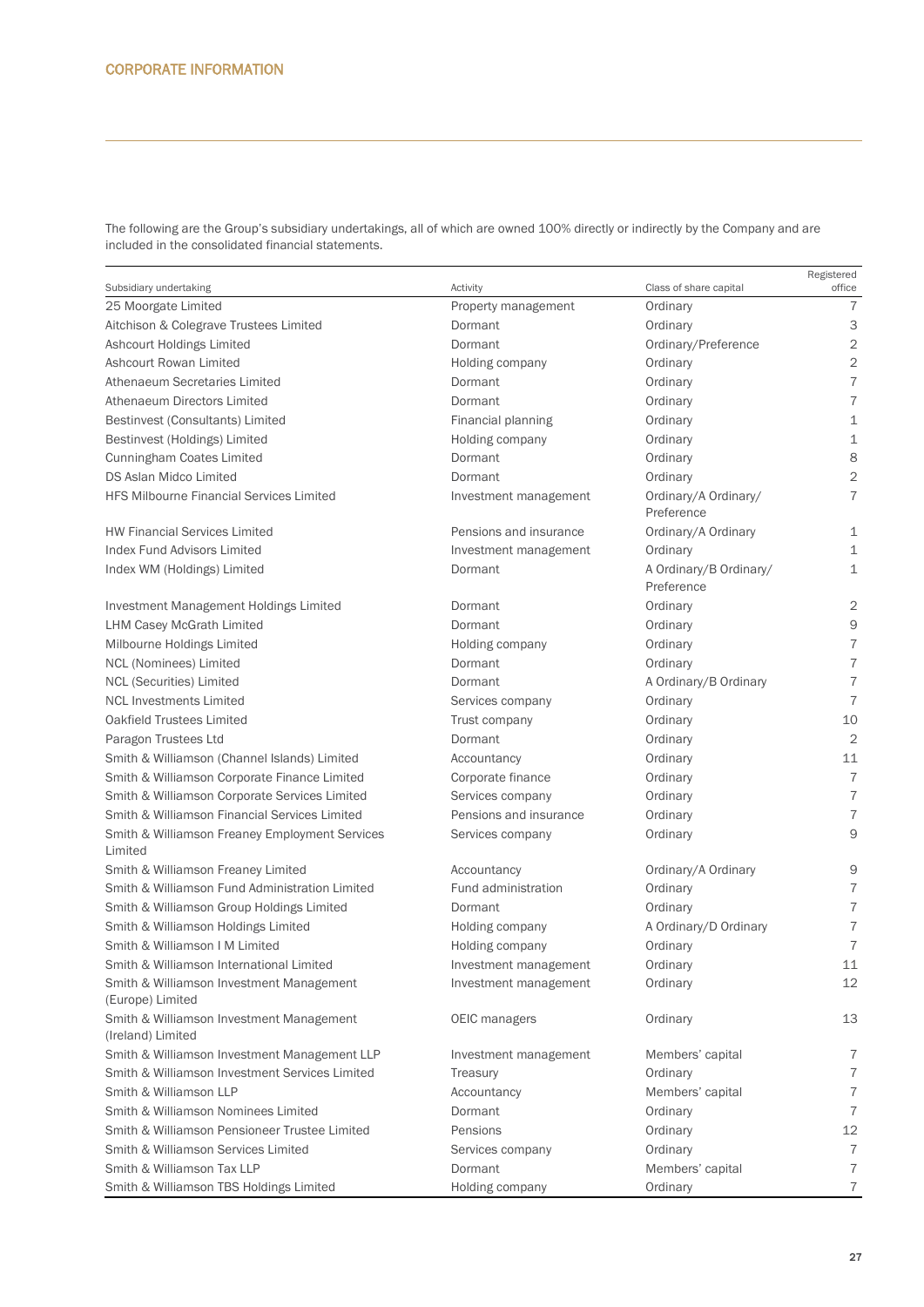|                                                    |                       |                        | Registered               |
|----------------------------------------------------|-----------------------|------------------------|--------------------------|
| Subsidiary undertaking                             | Activity              | Class of share capital | office                   |
| Smith & Williamson Trust Corporation Limited       | Trust company         | Ordinary               | $\overline{7}$           |
| Smith & Williamson Trustees Limited                | Dormant               | Ordinary               | $\overline{7}$           |
| St Vincent St Fund Administration Limited          | Dormant               | Ordinary               | $\overline{7}$           |
| Tilney (Holdings) Limited                          | Dormant               | Ordinary               | $\mathbf 1$              |
| Tilney Asset Management Group Limited              | Dormant               | Ordinary               | 1                        |
| Tilney Asset Management Holdings Limited           | Dormant               | A Ordinary/B Ordinary  | 1                        |
| <b>Tilney Asset Management Limited</b>             | Investment management | Ordinary               | 1                        |
| Tilney Asset Management (Guernsey) Limited         | Investment management | Ordinary               | 4                        |
| Tilney Asset Management Services Limited           | Investment management | Ordinary               | $\mathbf 1$              |
| Tilney Bestinvest Group Limited (in liquidation)   | Dormant               | Ordinary               | $\overline{\mathcal{I}}$ |
| Tilney Discretionary Investment Management Limited | Investment management | Ordinary               | $\perp$                  |
| Tilney Discretionary Portfolio Management Limited  | Investment management | Deferred               | $\mathbf 1$              |
|                                                    |                       | Ordinary/Ordinary      |                          |
| <b>Tilney Financial Planning Limited</b>           | Financial planning    | Ordinary/A Ordinary/   | $\mathbf{1}$             |
|                                                    |                       | Preference             |                          |
| Tilney Global IDF G.P. Limited                     | Dormant               | Ordinary               | 6                        |
| Tilney Group Limited (in liquidation)              | Dormant               | Ordinary               | $\mathbf{2}$             |
| <b>Tilney Investment Management</b>                | Investment management | Ordinary               | $\mathbf 1$              |
| Tilney Investment Management Services Limited      | Investment management | Ordinary               | $\mathbf 1$              |
| <b>Tilney Nominees Limited</b>                     | Dormant               | Ordinary               | $\perp$                  |
| Tilney Nominees No.2 Limited                       | Dormant               | Ordinary               | $\mathbf 1$              |
| TL Jerseyco Finance Limited                        | Dormant               | Ordinary               | 5                        |
| Towry Asset Management Limited (in liquidation)    | Dormant               | Ordinary               | $\overline{2}$           |
| Towry Finance Company Limited                      | Dormant               | Ordinary               | $\sqrt{2}$               |
| <b>Towry Group Limited</b>                         | Dormant               | Ordinary               | $\sqrt{2}$               |
| <b>Towry Holdings Limited</b>                      | Holding company       | Ordinary               | $\mathbf 2$              |
| Towry Limited (in liquidation)                     | Dormant               | Ordinary               | $\overline{7}$           |
| Towry Nominees No.2 Limited                        | Dormant               | Ordinary               | $\sqrt{2}$               |
| <b>Towry Security Company Limited</b>              | Dormant               | Ordinary               | $\mathbf 2$              |
| TS&W Group Services Limited                        | Dormant               | Ordinary               | $\overline{\mathcal{I}}$ |
| <b>TS&amp;W Services Limited</b>                   | Services company      | Ordinary               | $\overline{7}$           |
| UK Portfolio Management Limited (in liquidation)   | Dormant               | Ordinary               | $\overline{2}$           |
| UK Wealth Management Limited                       | Dormant               | Ordinary               | $\sqrt{2}$               |
| <b>YIGAM Holdings Limited</b>                      | Dormant               | Ordinary               | $\overline{c}$           |

1. 6 Chesterfield Gardens, London W1J 5BQ, England

2. The Observatory, Western Road, Bracknell, Berkshire RG12 1TL, England

3. Third Floor Atria Two, 148 Morrison Street, Edinburgh EH3 8EX, Scotland

4. Oak House, Hirzel Street, St Peter Port, GY1 2NP, Guernsey

5. 44 Esplanade, St Helier, JE4 9WG, Jersey

6. c/o Estera Services (Bermuda) Limited, Victoria Place, 5th Floor, 31 Victoria Street, Hamilton HM 10, Bermuda

7. 25 Moorgate, London, EC2R 6AY, England

- 8. 32-38 Linenhall Street, Belfast, County Antrim, BT2 8BG, Northern Ireland
- 9. Paramount Court, Corrig Road, Sandyford Business Park, Dublin 18, D18 R9C7, Ireland

10. 4th Floor Portwall Place, Portwall Lane, Bristol, BS1 6NA, England

- 11. 3rd Floor, Weighbridge House, Liberation Square, St Helier, JE2 3NA, Jersey
- 12. Alexandra House, 3 Ballsbridge Park, Ballsbridge, Dublin 4, D04 C7H2, Ireland

13. Trinity Point, 10/11 Leinster Street South, Dublin 2, D02 EF85, Ireland